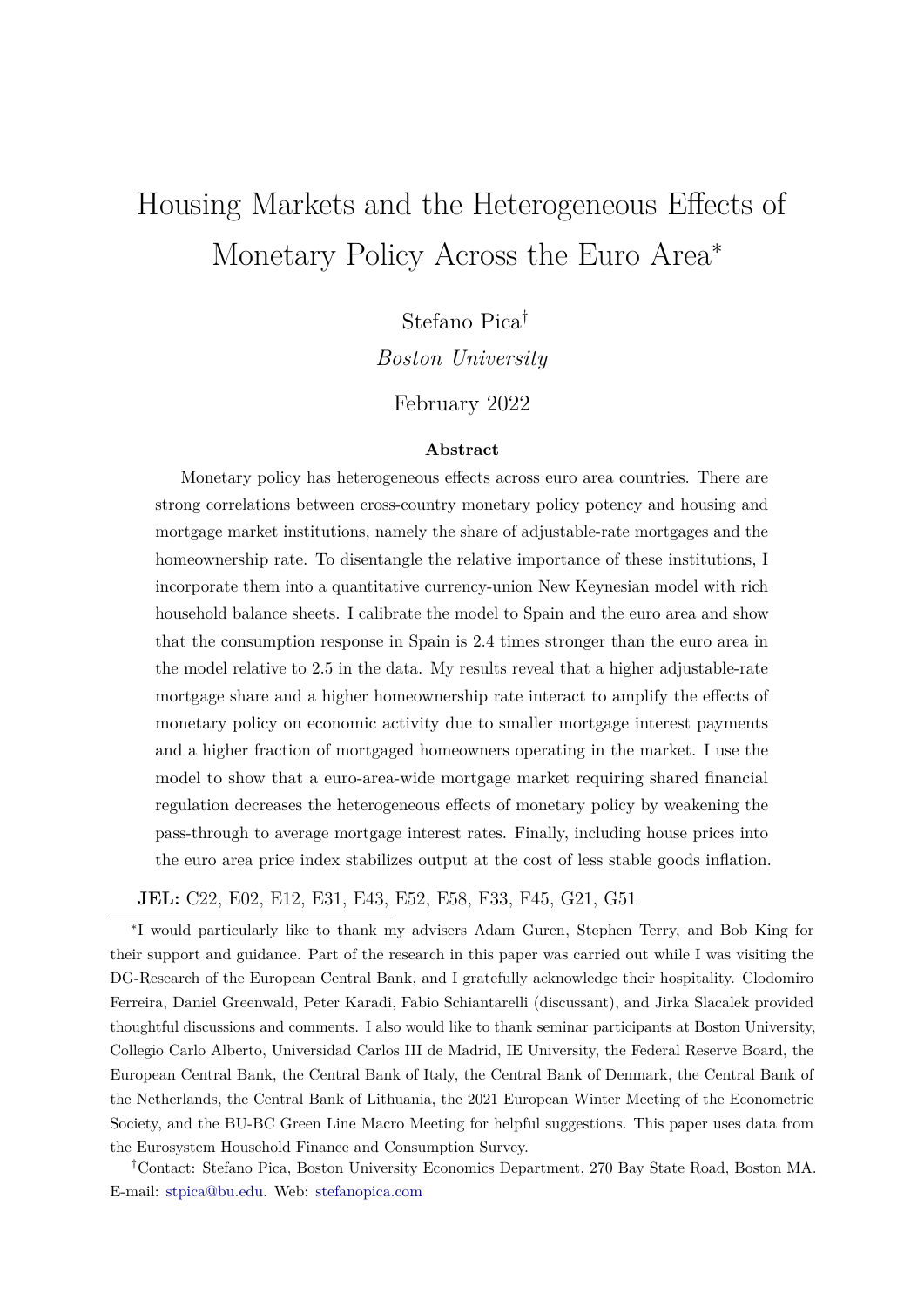## <span id="page-1-0"></span>**1 Introduction**

Monetary policy has heterogeneous effects across countries in the euro area. For example, following a policy rate increase, aggregate consumption in Spain decreases more strongly than in Germany.<sup>[1](#page-0-0)</sup> This has crucial policy implications because it means that the monetary authority stabilization properties are not uniform across the euro area.

Recent evidence suggests that housing wealth effects are an important driver of the euro area heterogeneous consumption responses to monetary policy [\(Slacalek, Tristani,](#page-44-0) [and Violante \(2020\)\)](#page-44-0). The literature, however, still lacks an understanding of what the specific mechanisms are behind the differential cross-country responses. In this paper, I link these heterogeneous responses to structural differences of the housing and mortgage markets. A novel focus of my work is to quantify in a structural model the role of the homeownership rate (HoR) and the share of adjustable-rate mortgages (ARMs), two features that are extremely different across European countries and that I show drive the empirical responses to monetary policy shocks.<sup>[2](#page-0-0)</sup>

First, I provide refined evidence at the country level on the role of the housing and mortgage market institutions in the monetary transmission mechanism in the euro area. I show that countries that react the most to monetary policy shocks are those with higher HoR and higher ARM share. Second, I construct a quantitative model that pays particular attention to institutional details for the eurozone country-specific markets. A higher ARM share interact with a higher HoR to increase the potency of monetary policy through a stronger pass-through to average mortgage interest rates and a higher fraction of households that are active in the mortgage markets. Third, I use the model to argue that a euro-area-wide mortgage market requiring to issue the same ARM share across countries drastically reduces the heterogeneous effects of monetary policy. I finally discuss and quantify the output-inflation trade-off arising from introducing house prices into the euro area price index, a policy which the ECB will implement soon. While the monetary authority is able to stabilize output more effectively, it does so at the cost of higher goods inflation volatility.

Empirically, I perform an econometric analysis of monetary policy shocks across euro area countries using local projection methods [\(Jordà \(2005\)\)](#page-43-0). I use high-frequency movements of the Overnight Indexed Swap (OIS) rates around policy announcements

<sup>&</sup>lt;sup>1</sup>[Corsetti, Duarte, and Mann \(2021\)](#page-42-0) find that a 25-basis-point increase in the policy rate decreases aggregate consumption in Spain by as much as 0*.*6% compared to a maximum decrease of about 0*.*05% in Germany. [Slacalek, Tristani, and Violante \(2020\),](#page-44-0) with a different empirical methodology, reach a similar quantitative conclusion.

<sup>&</sup>lt;sup>2</sup>To give a sense of the underlying cross-sectional heterogeneity, in 2014 the ARM share in Spain was around 90% compared to 45% in the euro area and 11% in Germany. By the same token, the HoR in Spain was 80% compared to 60% in the euro area and 44% in Germany.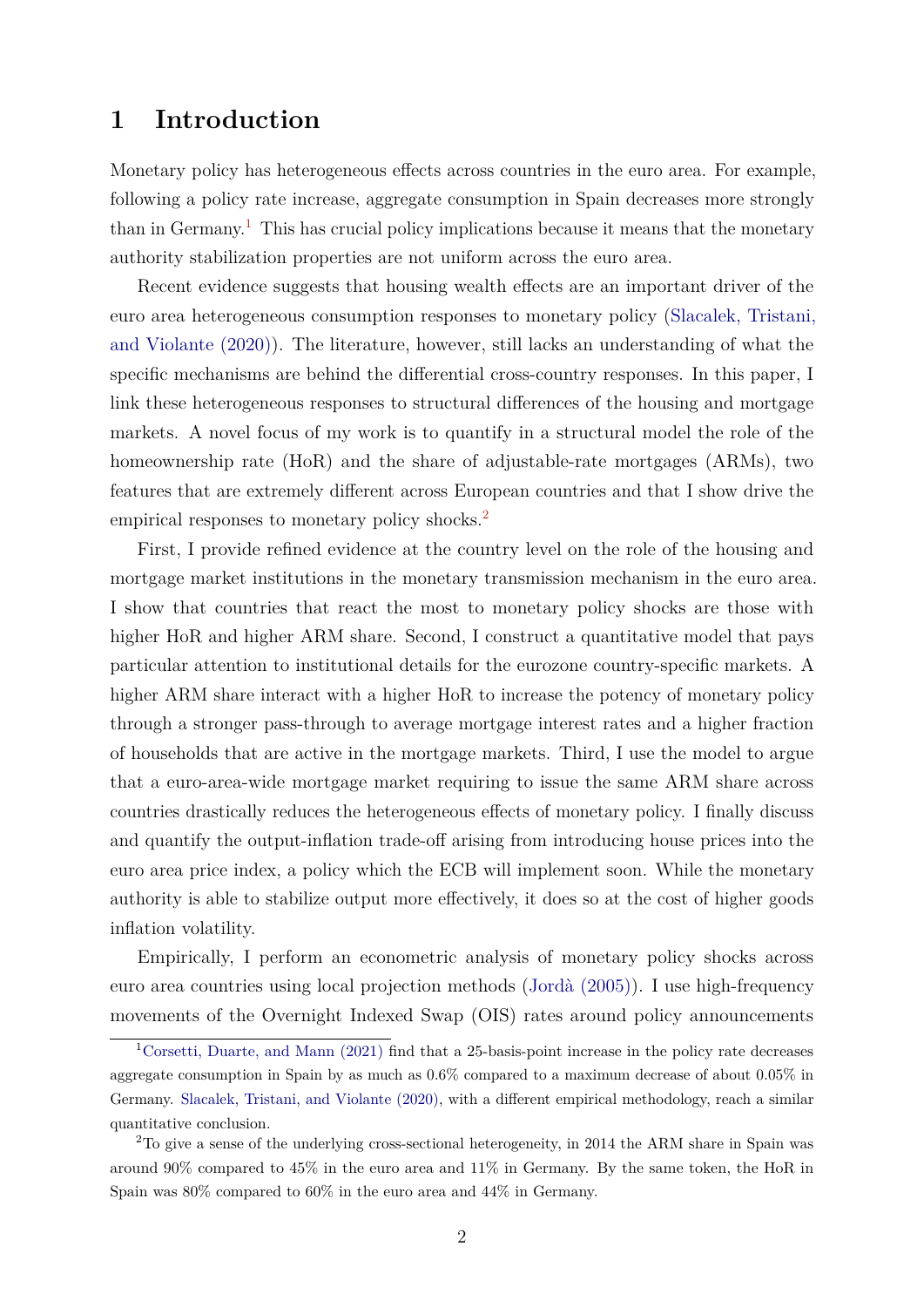<span id="page-2-0"></span>as identified monetary policy shocks. An expansionary monetary policy shock makes some countries (Spain, Ireland, Finland) react two to four times more strongly than some others (Germany, France) which often do not have significant responses. I provide evidence of economically sizable and statistically significant correlations between the strength of monetary policy responses and country-specific housing and mortgage market institutions.

Countries that react the most in terms of aggregate consumption, house prices, newly issued mortgage loans, and mortgage interest rates are those that have a) a higher ARM share relative to total outstanding mortgages; b) higher HoR; and c) bigger fractions of homeowners with mortgages. The features of the housing and mortgage markets I focus on, however, do not necessarily jointly explain the heterogeneous monetary transmission mechanism. Countries that have a higher ARM share are also those that have higher HoR. Hence, an identification problem arises: it might well be that only one of these features explains the heterogeneity in practice, and not all of them.

To quantify the relative importance of ARM share and the HoR, I turn to a quantitative currency-union two-agents New Keynesian model. The model has a Home-Foreign structure as in [Faia and Monacelli \(2008\).](#page-42-1) The Foreign country is a closed economy and can be thought of as a currency union: the euro area. The Home country is a small open economy and can be interpreted as any given euro area country. Within each country, households have rich balance sheets: they decide on long-term mortgage amounts and house size as in [Greenwald \(2018\).](#page-43-1) The population is made of constrained borrowers and patient savers, while landlords provide rental units to the borrowers. The monetary authority employs a Taylor rule at the euro-area-level and equalizes the short interest rates across countries.

The novelty of this framework is that it allows me to analyze and compare the effects of specific features of the housing and mortgage markets in the transmission mechanism of monetary policy across the different euro area countries. In particular, the countries in the model economy crucially differ in two key housing and mortgage market institutions.

Firstly, borrowers are subject to within-period heterogeneity in utility from owning, leading them to endogenously choose whether to be homeowner or renter as in [Greenwald](#page-43-2) [and Guren \(2019\).](#page-43-2) This heterogeneity stems from true housing preference as well as household demographic characteristics not otherwise captured in the model. A country has a higher fraction of homeowners with mortgages than another one because households have on average a higher utility from owning. This difference in the distribution of owning utility across countries stands in for the quality of the rental market and ownership subsidies.[3](#page-0-0)

Secondly, I assume that in each country households hold an exogenous fraction of

<sup>3</sup>Looking at the past few decades, Germany and France have traditionally had a strong social housing sector compared to Italy and especially to Spain. On the other hand, subsidies to owner-occupiers have been mostly absent in Germany but strongly present in Spain. For a more detailed quantitative comparison across a few countries, see [Kaas et al. \(2021\).](#page-43-3)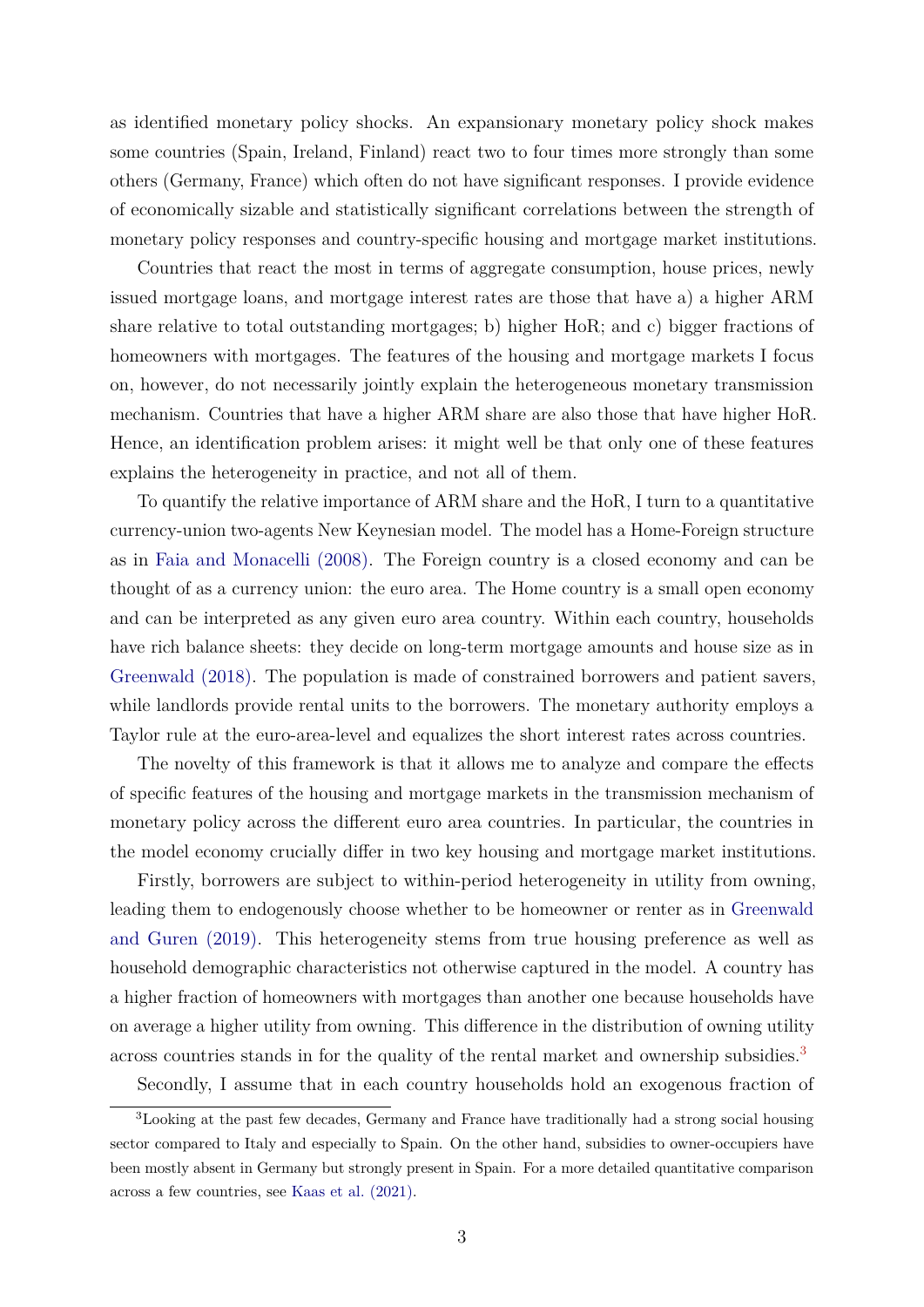<span id="page-3-0"></span>fixed-rate mortgages (FRMs) and ARMs. While the mortgage type choice is in principle an endogenous household decision, I model it as exogenous because it is in practice influenced by country-specific housing finance regulation.<sup>[4](#page-0-0)</sup> Importantly, countries with a higher ARM share display a stronger pass-through to average mortgage interest rates, which is also a correlation I demonstrate empirically.

I calibrate the Home economy to Spain and the Foreign economy to the euro area. I calibrate Spain to have a 90% ARM share and 80% HoR, with the proportion of homeowners with mortgages being 30%. Similarly, I calibrate the euro area to have a 45% ARM share and 60% HoR, with the proportion of homeowners with mortgages being 20%. As the main monetary policy experiment, I consider a near-permanent decrease of 1% in interest rates which shifts downward the whole term structure, and compare the monetary transmission mechanism across Spain and the euro area.<sup>[5](#page-0-0)</sup>

As in the data, the model results show that Spain reacts more strongly than the euro area. Comparing the impulse response function peaks and troughs over a 15Q horizon, the average mortgage interest rate on the outstanding stock of mortgages in Spain reacts about 1.9 times more than the euro area relative to 1.8 in the data. Spanish households pay lower mortgage interest payments, and are thus able to leverage up relatively more than the euro area households. These effects combined deliver an aggregate consumption response in Spain which is 2.4 times stronger than the euro area relative to 2.5 in the data.

To understand the channels behind these responses, I use the model to disentangle how much of the monetary-policy-induced responses come from the differential ARM share as opposed to the differential HoR. The presence of a higher ARM share in Spain determines a stronger pass-through to the average mortgage interest rates. This is a cash-flow effect on borrowers, who can consequently leverage up further through newly issued mortgages. Conversely, a higher HoR means that more mortgaged homeowners are active in the market and can therefore increase their mortgage stock in the face of an expansion of the economy.

Turning to aggregate consumption, however, I find that neither the ARM share nor the HoR can explain the aggregate consumption response of Spain relative to the euro area that I find in the baseline economy. However, when both channels are active together, more households can borrow against their houses while also paying less interests on their mortgages. This situation leads borrowers to spend relatively more on their non-durable consumption. Therefore, housing and mortgage market institutions interact to amplify the potency of monetary policy on economic activity.

<sup>4</sup>For example, [Bank of Spain \(2017\)](#page-41-0) makes it clear that the lack of long-term swap contracts available to banks prior to 2015 led them to only issue ARMs, as they couldn't hedge the interest rate risk.

<sup>&</sup>lt;sup>5</sup>The near-permanent shock used in this paper stands for expected and persistent changes in the stance of the monetary authority. The relevant example is the one of the European Central Bank reducing the policy rates in 2008 in a persistent fashion.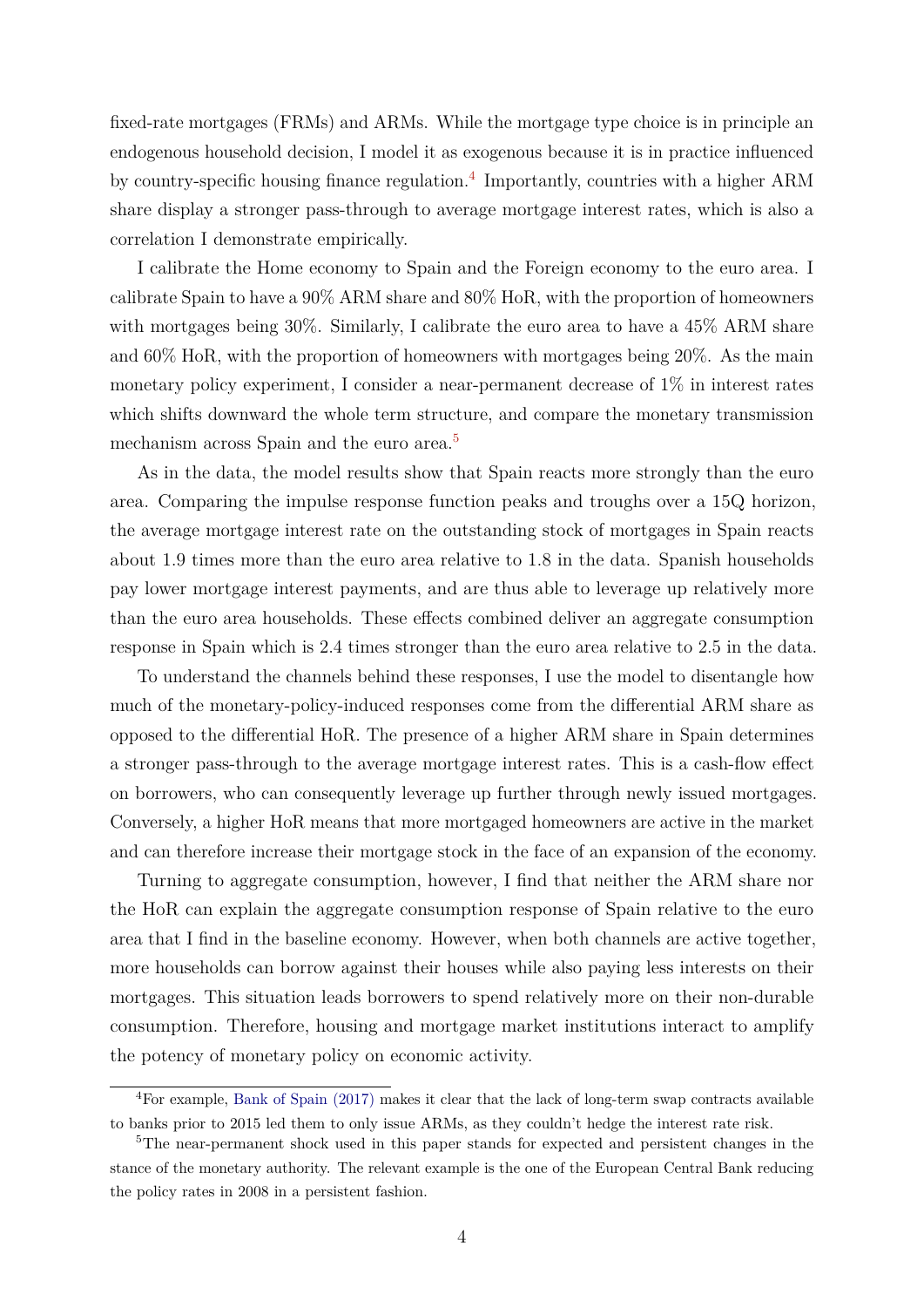<span id="page-4-0"></span>Lastly, I use my quantitative model as a laboratory to study policy-relevant changes to the economic environment. In a first counterfactual, I analyze how a euro-area-wide mortgage market alters the stabilization properties of the monetary authority. The unified mortgage market is successful in decreasing the heterogeneous transmission mechanism of monetary policy when countries face similar financial regulations. If Spain is required to cut the ARM share difference with the euro area by half (from 90% to 70%), the aggregate consumption response differential between Spain and the euro area drops by around 40%. The consumption response differential vanishes almost completely when Spain is required to share the same mix of ARMs and FRMs as the euro area. Under these market arrangement, the monetary authority faces a trade-off between a weakened heterogeneous transmission and a movement of resources towards the richer households of the economy.

In a second experiment, I build on the recent European Central Bank (ECB) monetary policy strategy review [\(ECB \(2021\)\)](#page-42-2) according to which the euro area price index will include house prices in the near future. In the model, house prices are more volatile than goods prices. Therefore, including house price inflation into the Taylor rule forces the monetary authority to move interest rates less. Because of this, the volatility of output is mechanically reduced. At the same time, the monetary authority weights goods inflation less, therefore determining a higher goods inflation volatility.

**Relation to the Literature.** Empirically, this paper relates to existing work analyzing the effects of monetary policy across countries in the euro area including [Lenza and Slacalek](#page-44-1) [\(2018\),](#page-44-1) [Almgren et al. \(2019\),](#page-41-1) [Slacalek, Tristani, and Violante \(2020\),](#page-44-0) and [Koeniger,](#page-43-4) [Lennartz, and Ramelet \(2021\).](#page-43-4) Relative to these papers and given that my focus is on mortgage contracts, I show heterogeneous responses of aggregate variables to monetary shocks at the *longer end of the yield curve*. [Corsetti, Duarte, and Mann \(2021\)](#page-42-0) show that consumption and house price reactions across countries strongly correlate empirically with the ARM share and HoR after a conventional monetary policy shock. My results complement theirs in two dimensions: firstly, by showing that this is true for newly issued mortgages and mortgage interest rates as well, pointing to the importance of mortgages in the transmission mechanism; and secondly, by analyzing a time period over which the ECB has faced the zero lower bound on short rates.

Turning to theoretical models, my work builds on papers focusing on small open economies and currency unions such as [Gali and Monacelli \(2005\),](#page-42-3) [Faia and Monacelli](#page-42-1) [\(2008\),](#page-42-1) [Gali and Monacelli \(2008\),](#page-42-4) [De Paoli \(2009\)](#page-42-5) , [Corsetti, Dedola, and Leduc \(2010\),](#page-42-6) and [Gali and Monacelli \(2016\).](#page-42-7) This class of models features a representative agent in each country and derives closed-form solutions to study optimal monetary policy and different exchange rate policies. I instead build a quantitative model with rich within-country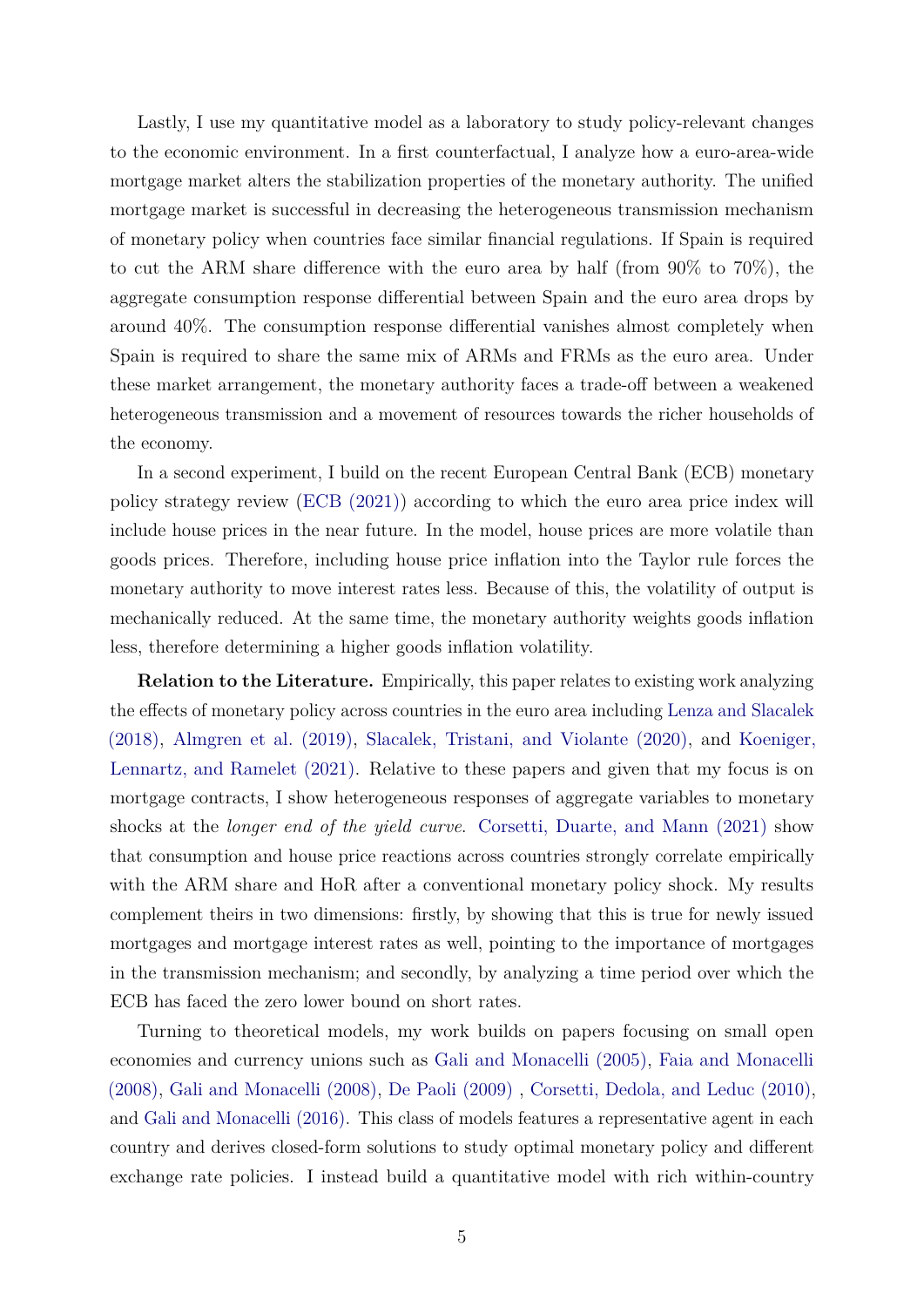<span id="page-5-0"></span>household balance sheets such as long-term mortgages and rental contracts in order to compare the effects of a common interest rate movement across countries for varying housing institutions.<sup>[67](#page-0-0)</sup>

This work also relates to the class of New Keynesian models featuring housing and mortgage debt such as [Iacoviello \(2005\),](#page-43-5) [Iacoviello and Neri \(2010\),](#page-43-6) [Rubio \(2011\),](#page-44-2) [Calza,](#page-41-2) [Monacelli, and Stracca \(2013\),](#page-41-2) [Greenwald \(2018\),](#page-43-1) and [Garriga, Kydland, and Šustek](#page-43-7) [\(2021\).](#page-43-7) While these papers focus on a closed economy (usually the US), I study the dynamics to monetary policy shocks across countries in a currency union. The common interest rate is set by the central bank at the union level, and countries with different characteristics display heterogeneous effects to monetary policy.

A different strand of the literature uses heterogeneous agent models with rich specifications in terms of idiosyncratic risk and long-term mortgages. The downside of these models is that they cannot often incorporate monetary policy, endogenous prices, or endogenous output for computational reasons.[8](#page-0-0) [Hintermaier and Koeniger \(2021\)](#page-43-8) build a life-cycle incomplete market model to study the effects of house price and real interest rate shocks across the four largest economies in the euro area. They show that household finances and housing tenure choices play an important role in the transmission mechanism of monetary policy. My paper complement theirs by focusing on the interaction between the homeownership rates and long-term mortgages, with the latter being crucial to match the heterogeneous pass-through from policy rates to mortgage interest rates.

In this sense, my paper is closest to [Greenwald \(2018\),](#page-43-1) which models rich household balance sheet with long-term FRMs. I extend that paper in two ways: a) by modeling both AMRs and FRMs in order to match data on euro area countries (which typically feature a mix of both mortgage types); and b) by modeling multiple countries in a currency-union.

<sup>&</sup>lt;sup>6</sup>An older working paper version of [Corsetti, Duarte, and Mann \(2021\)](#page-42-0) included a Home-Foreign framework to study changes in ARM share and loan-to-value constraints in a small open economy calibrated to Spain. Differently from that paper, I model long-term mortgages as well as the rental market both at the euro-area-level and at the small economy country level. Such a framework allows me to analyze the differential monetary policy transmission mechanism stemming from the dissimilar housing and mortgage market institutions alone, and also allows me to study the consequences at the country level of a euro-area-wide mortgage market.

<sup>&</sup>lt;sup>7</sup>In my model, the Home and Foreign countries only differ in their housing institutions. In a similar fashion, [Costain, Nuño, and Thomas \(2021\)](#page-42-8) build a currency-union model where the countries differ in their sovereign default risk.

<sup>8</sup>See, e.g., [Chatterjee and Eyigungor \(2015\),](#page-41-3) [Beraja et al. \(2018\),](#page-41-4) [Berger et al. \(2018\),](#page-41-5) [Eichenbaum,](#page-42-9) [Rebelo, and Wong \(2018\),](#page-42-9) [Wong \(2019\),](#page-44-3) [Kaplan, Mitman, and Violante \(2020\).](#page-43-9)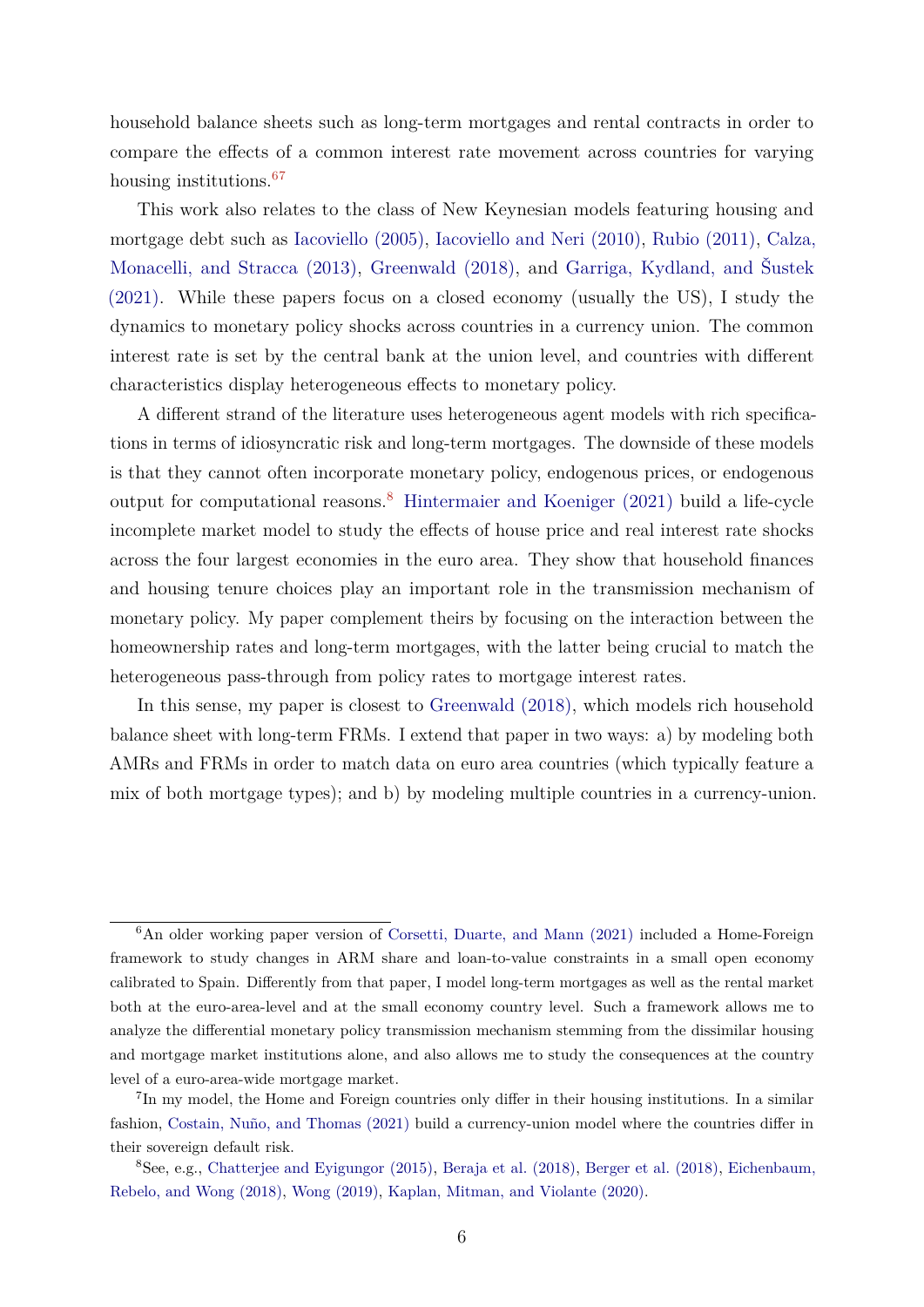# <span id="page-6-1"></span><span id="page-6-0"></span>**2 The Empirical Relevance of Housing and Mortgage Markets in the Monetary Transmission**

In this section I study the effects of monetary policy shocks across the early adopters of the euro for a variety of variables of interest. I then correlate the country-specific strength of monetary policy responses with the housing and mortgage institutions, namely the ARM share and the HoR.

There are two points worth stressing at this stage, stemming from the fact that the focus of the paper is on the housing and mortgage market. Firstly, I place particular emphasis on the responses to monetary policy shocks on price-to-rent ratios, mortgage interest rates, newly issued mortgages, and aggregate consumption. Secondly, I study monetary shocks to the longer end of the yield curve because my focus is on long-term mortgage contracts. As a consequence, my main empirical analysis looks over the "unconventional" time period 2007-201[9](#page-0-0), over which the ECB reached the zero-lower-bound on short rates. $9$  The results in this section do not change quantitatively if I start the analysis in 2003 instead than in 2007.

### **2.1 Identification**

My empirical analysis relies on high frequency identification of monetary policy shocks (an approach initiated by [Kuttner \(2001\)\)](#page-44-4) and uses local projection methods [\(Jordà \(2005\)\)](#page-43-0).

In the context of high frequency identification in the US, monetary policy shocks have been identified as changes in Federal Funds futures around Federal Reserve announcements. In Europe, a few recent papers have adopted this approach by relying on movements in the Overnight Indexed Swap (OIS) rates around ECB announcements. The OIS is an interest rate swap over a specific maturity (say, 1 year) whereby two parties exchange a fixed interest rate for the floating European overnight interest rate. In essence, it is a measure of expectations about future overnight interest rates in the European interbank market. Hence, changes in OIS around ECB press conferences can be interpreted as *caused by* monetary policy.[10](#page-0-0) I make use of the "Euro Area Monetary Policy Event Study Database" constructed by [Altavilla et al. \(2019\),](#page-41-6) which provides changes in the median price of OIS rates at different maturities between the 10-minute window preceding each

<sup>9</sup>Over this period, the ECB has employed a variety of measures aimed at stimulating the economy without the possibility of moving the short rates. These measures include forward guidance and several programmes of asset purchases and long-term liquidity provision.

<sup>&</sup>lt;sup>10</sup>The same identification approach for the euro area has been employed by [Almgren et al. \(2019\)](#page-41-1) in the context of local projection instrumental variables methods, by [Slacalek, Tristani, and Violante \(2020\)](#page-44-0) in the context of a BVAR, and by [Corsetti, Duarte, and Mann \(2021\)](#page-42-0) in the context of a dynamic factor model. For a more detailed discussion on OIS rates, see [Almgren et al. \(2019\).](#page-41-1)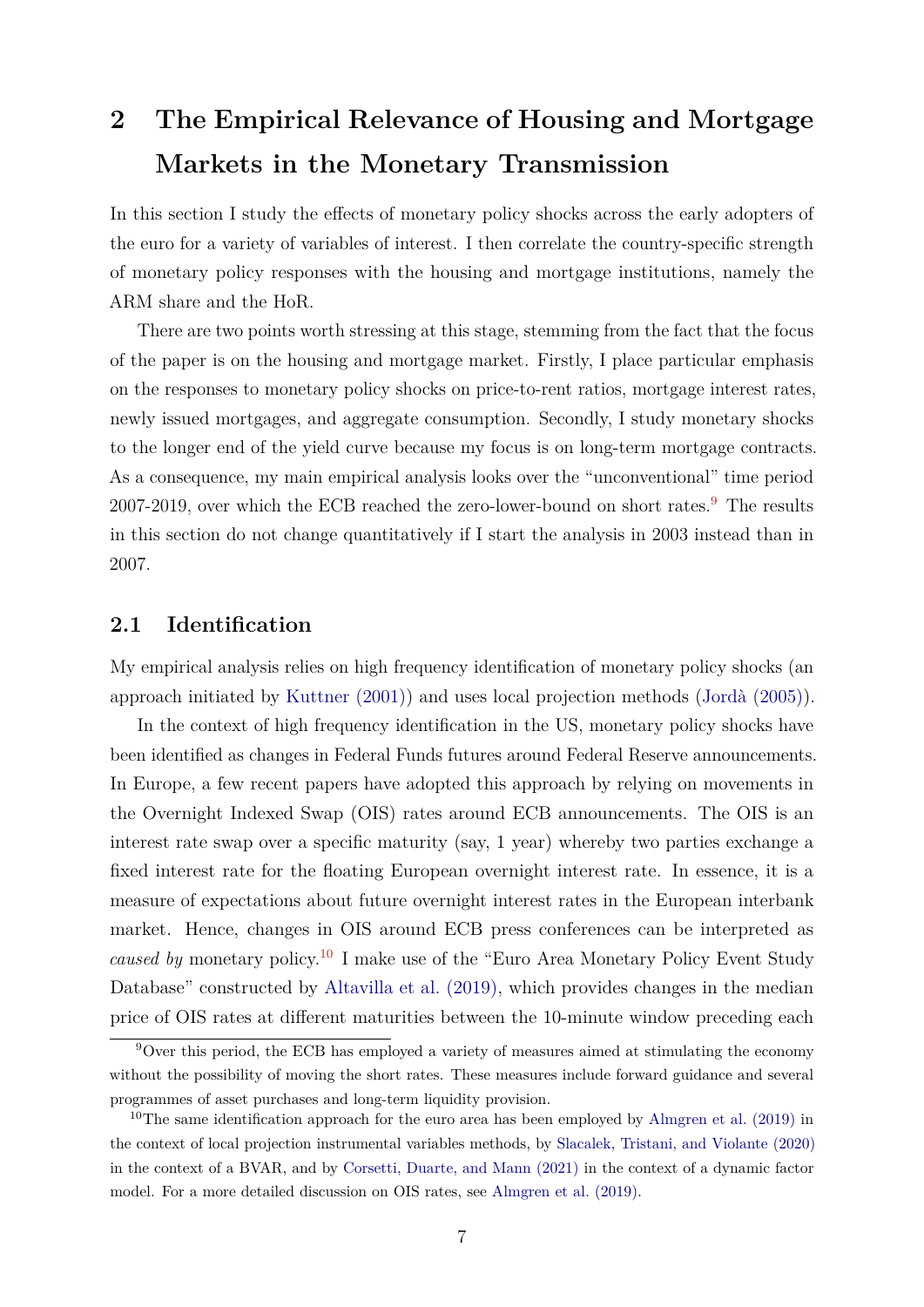<span id="page-7-1"></span>ECB announcement and the 10-minute window following it. The identifying assumptions are that a) OIS rates before and after the announcements are only moved by monetary policy, and b) the ECB does not respond to changes in OIS rates.<sup>[11](#page-0-0)</sup>

Given that the focus of this paper is on the role of mortgages in the transmission mechanism, I make use of unexpected movements in the longer end of the yield curve. I therefore pick the 2-year OIS changes, the longest yield curve maturity available in high frequency since the early 2000s. My results are robust to a conventional monetary policy analysis relying on movements on the shorter end of the yield curve, as shown in Appendix [A.3.](#page-47-0) [12](#page-0-0)

### <span id="page-7-2"></span>**2.2 Data and Empirical Specification**

The main analysis runs from 2007 Q1 to 2019 Q3 for the eleven early adopters of the euro: Austria, Belgium, Finland, France, Germany, Ireland, Italy, Luxembourg, the Netherlands, Portugal, and Spain.<sup>[13](#page-0-0)</sup> The variables of interest are aggregate consumption, price-to-rent ratios, quantity of newly issued mortgages, and mortgage interest rates on outstanding mortgages. Relevant euro area control variables are the harmonized index of consumer prices (HICP) and aggregate output. Mortgage interest rates are measured in annualized percentage terms, while all other variables are measured in log-levels.

Monetary policy shocks at the quarterly level are constructed by summing up the 2Y OIS changes within quarters. Data sources are outlined in Appendix [B.](#page-55-0)

I estimate the response of the relevant variables to monetary policy shocks using local projections methods [\(Jordà \(2005\)\)](#page-43-0). For each country *c* and each horizon *h*=0,*. . . , H*, I estimate the following specification:

<span id="page-7-0"></span>
$$
y_{t+h}^c - y_{t-1}^c = \alpha^{h,c} + \beta^{h,c} \epsilon_t^{MP} + \sum_{k=1}^K \gamma_k^{h,c} X_{t-k}^{h,c} + u_t^{h,c}
$$
 (1)

where y is the variable of interest,  $\epsilon^{MP}$  is the monetary policy shock, and X is a set of control variables. The impulse response functions are constructed, for each country *c*, from the sequence of the coefficients on the monetary policy shocks, that is  $\{\beta^{h,c}\}_{h=0}^H$ .

As a benchmark, I set the number of lags to  $K=2$  quarters and the horizon of the impulse response function to  $H=10$  quarters. The set of lagged controls X includes the

<sup>&</sup>lt;sup>11</sup>[Jarociński and Karadi \(2020\)](#page-43-10) separate monetary policy shocks from central bank information shocks. I abstract from this distinction in my analysis in order to focus on a broader measure of monetary shocks.

<sup>&</sup>lt;sup>12</sup>Countries react more strongly following conventional policy shocks. This is true for all variables considered except for mortgage interest rates, which instead tend to react more severely following shocks to the longer end of the yield curve.

<sup>&</sup>lt;sup>13</sup>The sample of countries with data on newly issued mortgages is a bit smaller, with Austria, Ireland, and Luxembourg missing.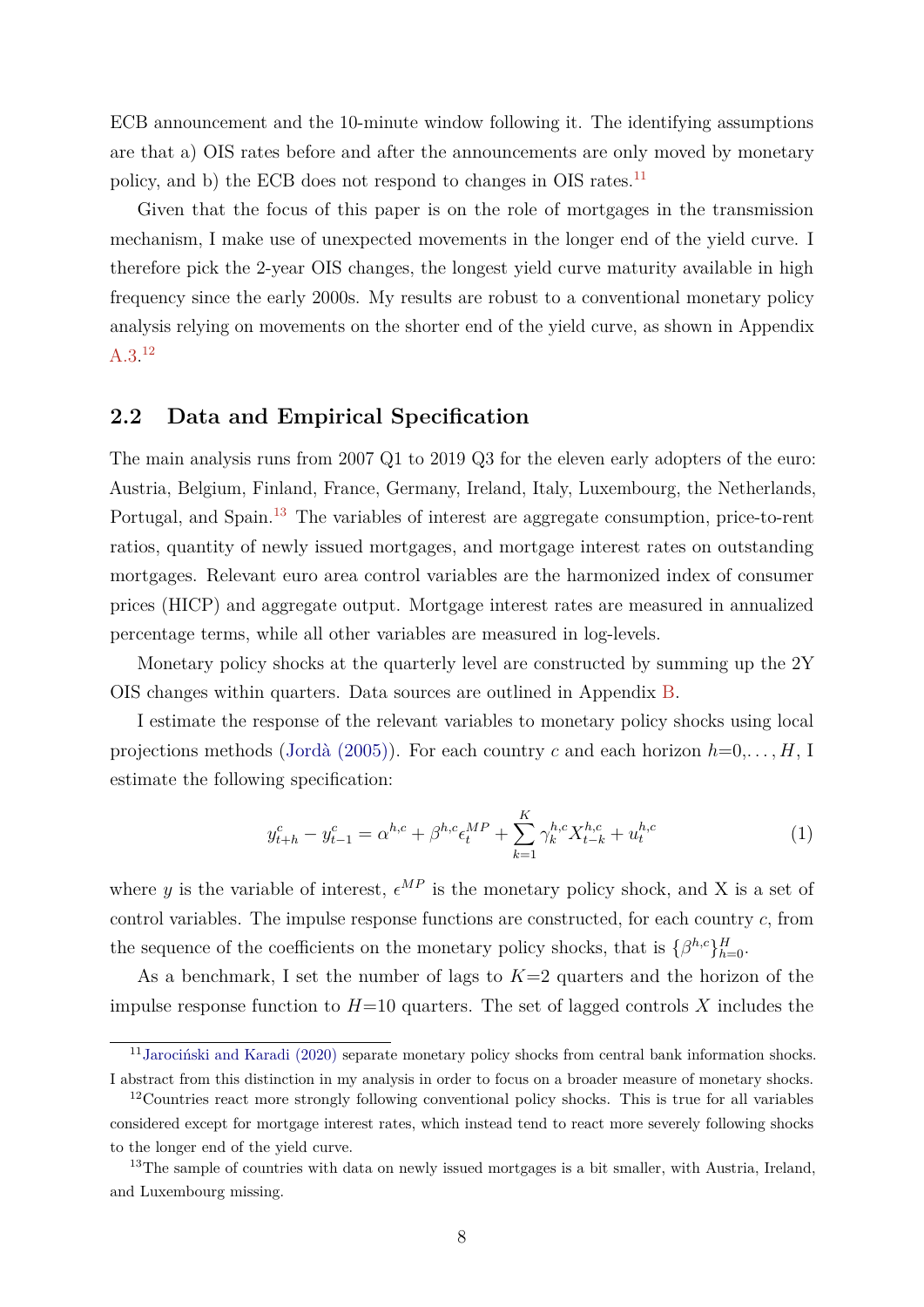<span id="page-8-1"></span>left-hand-side variable, the monetary shock, the euro area mortgage interest rate, the euro area HICP, the euro area aggregate output, and the euro area price-to-rent ratio.

# <span id="page-8-0"></span>**2.3 Heterogeneous Impulse Response Functions Across the Euro Area**

In this section I present impulse response functions for each country to an expansionary shock of one standard deviation, as in [Almgren et al. \(2019\).](#page-41-1) I construct 95% confidence intervals using Newey-West standard errors.

Figures [1](#page-9-0) and [2](#page-10-0) present two of the main empirical results of this paper. They show the impulse response functions of newly issued mortgages and outstanding mortgage interest rates, respectively. The results imply that a one standard deviation expansionary shock causes an increase in newly issued mortgages across the euro area, but that some countries react much more strongly than others. Spain, Portugal, Italy, and the Netherlands increase their flow of new mortgages by about 5%, while some other countries are less responsive. For example, the euro area peaks at around 1.8% and Germany at less than 1%.

The results on newly issued mortgages are echoed in the mortgage interest rate responses: rates decrease following a monetary expansion, highlighting a strong pass-through for some countries and a much weaker one for some others. Again, Spain and Portugal are among the countries that react the most, reaching a trough of about  $0.1\%$ .<sup>[14](#page-0-0)</sup>

Heterogeneity in the transmission of monetary shocks across the euro area has been recently quantified by [Corsetti, Duarte, and Mann \(2021\)](#page-42-0) using a dynamic factor model. They find significant heterogeneity in consumption, consumer prices, house prices, and unemployment. While I confirm their results on aggregate consumption and house prices, my analysis provides new evidence of heterogeneous responses in mortgage market variables (figures [1](#page-9-0) and [2\)](#page-10-0).

My model in Section [3](#page-13-0) shows that the heterogeneous responses to mortgage-related variables are essential to explain the differential responses in aggregate consumption across euro area countries.

<sup>&</sup>lt;sup>14</sup>Results on aggregate consumption and price-to-rent ratios are more standard and therefore provided in Appendix [A.1.](#page-45-0) In terms of aggregate consumption, an expansionary monetary policy shock of one standard deviation leads to an increase in Spain of about 0*.*5%, which is more than double the response of the euro area. By the same token, the price-to-rent ratio increase in Spain by 1%, more than twice as much as in the euro area. I decide to focus on price-to-rent ratios instead of on house prices because these ratios are widely understood to be the basis of household decisions about whether to rent or to buy. However, the results of my analysis are virtually unchanged if I substitute price-to-rent ratios with house prices. This is because monetary policy in the euro area barely moves rents relative to house prices.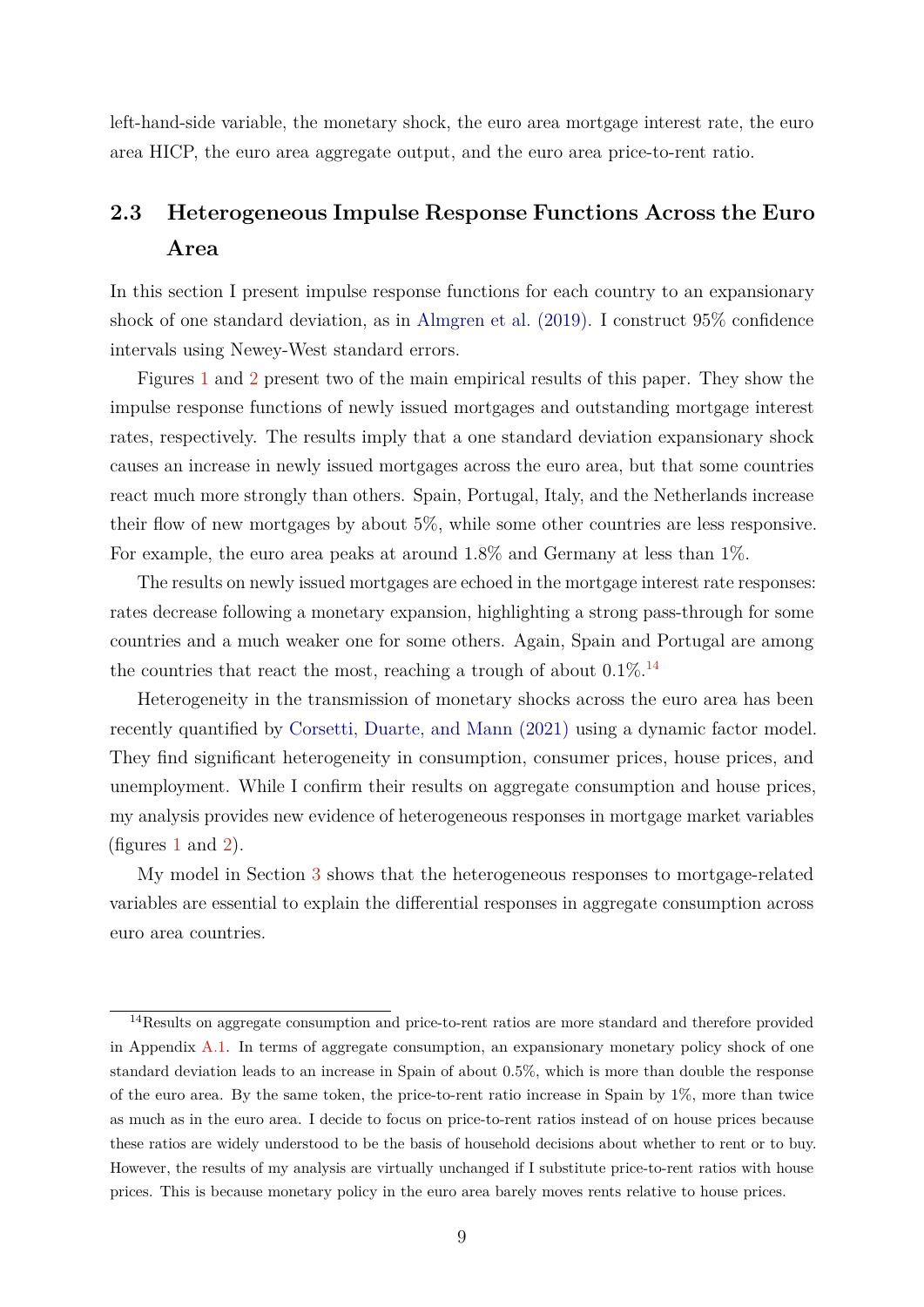<span id="page-9-0"></span>

**Figure 1:** Impulse response functions of newly issued mortgages to an expansionary monetary policy shock of one standard deviation.

*Note*: For each country, the response is estimated using equation [\(1\)](#page-7-0). The light blue shaded areas represent the 95% confidence intervals constructed using Newey-West standard errors. The estimation is performed over the period 2007 Q1 to 2019 Q3, with the 2Y OIS changes as identified monetary policy shocks.

# <span id="page-9-1"></span>**2.4 The Role of Housing and Mortgage Markets in the Monetary Transmission Mechanism**

I next correlate the country-specific strength of monetary policy responses discussed in the previous section with key housing and mortgage market institutions. My data source is the second wave of the Eurosystem Household Finance and Consumption Survey (HFCS), which was administered between 2013 and 2015 and contains around 75 thousands families.<sup>[15](#page-0-0)</sup>

For each country I compute the ARM share over the total outstanding mortgage stock. There are striking differences in this measure across euro area countries. Most notably, while the ARM share in Ireland, Spain, Finland, and Portugal is about 90%, the share in Germany and France is around 10%.

I define the homeownership rate as the fraction of households who own their main residence. I further distinguish between two related measures: The fraction of homeowners with mortgages and the fraction of homeowners without mortgages (outright

<sup>&</sup>lt;sup>15</sup>The HFCS is coordinated by the ECB and conducted in a decentralized manner, with each national central bank conducting the survey. The strength of the survey is that it is harmonized across countries, and contains detailed household-level data on assets, liabilities, and income. The HFCS is conducted every three years in most of the countries starting in 2010.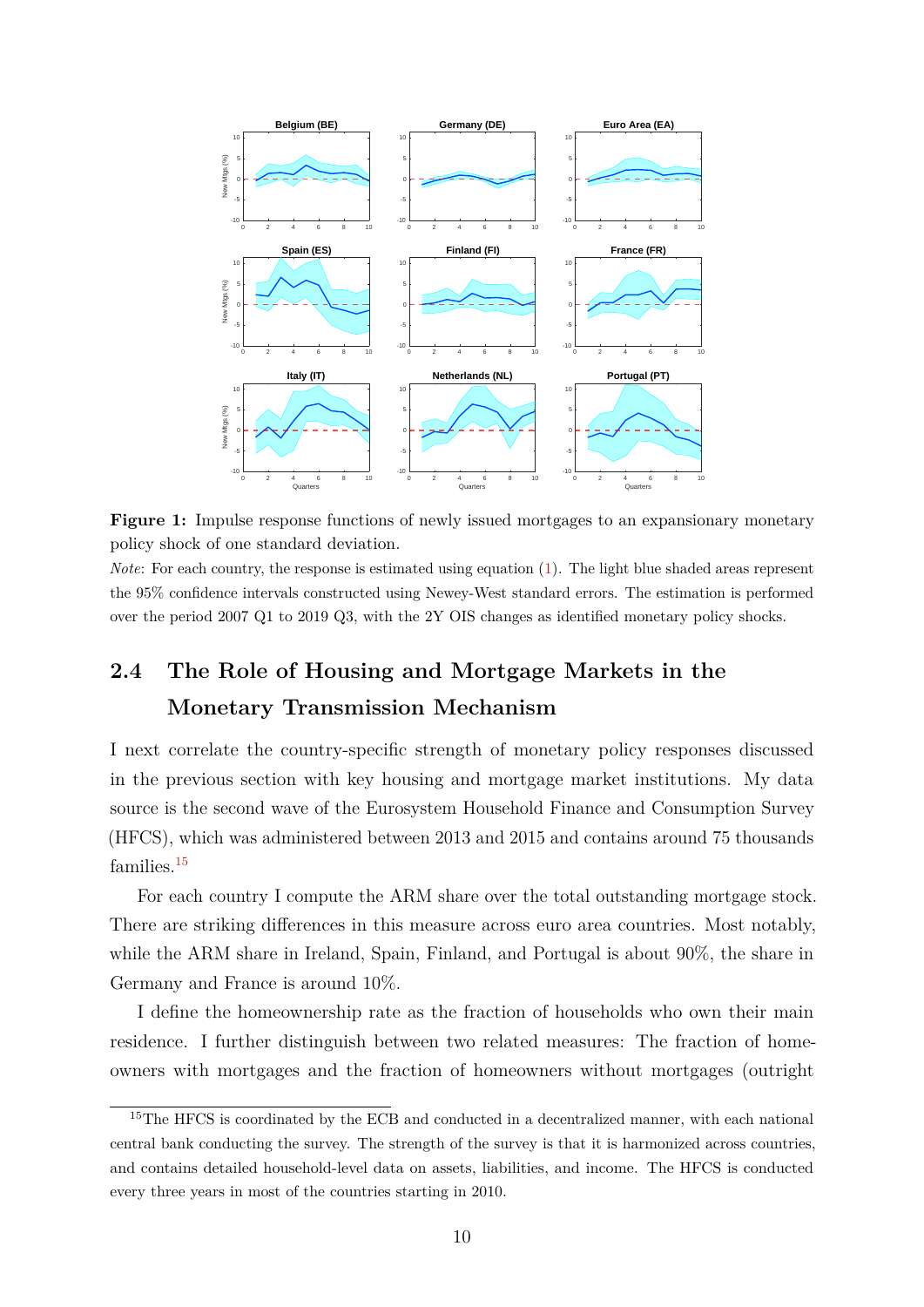<span id="page-10-1"></span><span id="page-10-0"></span>

**Figure 2:** Impulse response functions of outstanding mortgage interest rates to an expansionary monetary policy shock of one standard deviation.

*Note*: For each country, the response is estimated using equation [\(1\)](#page-7-0). The light blue shaded areas represent the 95% confidence intervals constructed using Newey-West standard errors. The estimation is performed over the period 2007 Q1 to 2019 Q3, with the 2Y OIS changes as identified monetary policy shocks.

homeowners). $16$ 

Figures [3](#page-11-0) and [4](#page-12-0) display the relationships between the strength of monetary policy transmission in each country (monetary policy "effectiveness") and the previously discussed measures of housing and mortgage market characteristics. As in [Burriel and Galesi \(2018\),](#page-41-7) [Almgren et al. \(2019\),](#page-41-1) and [Corsetti, Duarte, and Mann \(2021\),](#page-42-0) I measure country-specific monetary policy effectiveness by the peak response of the impulse response functions.<sup>[17](#page-0-0)</sup> For the mortgage interest rate responses, I consider the trough responses given the pass-through from policy rates (recall Figure [2\)](#page-10-0).

A few results stand out. Firstly, aggregate consumption (panel [3a\)](#page-11-0), price-to-rent ratios (panel [3b\)](#page-11-0), newly issued mortgages (panel [4a\)](#page-12-0), and outstanding mortgage interest rates (panel [4b\)](#page-12-0) react more strongly in countries that have higher ARM share and higher HoR. These relationships are in general statistically strong with p-values often below 5%, except for newly issued mortgages for which only 8 countries (instead of 11) are considered.

<sup>16</sup>[Cloyne, Ferreira, and Surico \(2019\)](#page-42-10) provide evidence for the US and the UK that mortgagors respond more strongly to interest rate changes relative to renters and outright homeowners.

<sup>&</sup>lt;sup>17</sup>An alternative measure is the cumulative impulse response over a specific time horizon. The qualitative results of this section don't change when using cumulative responses.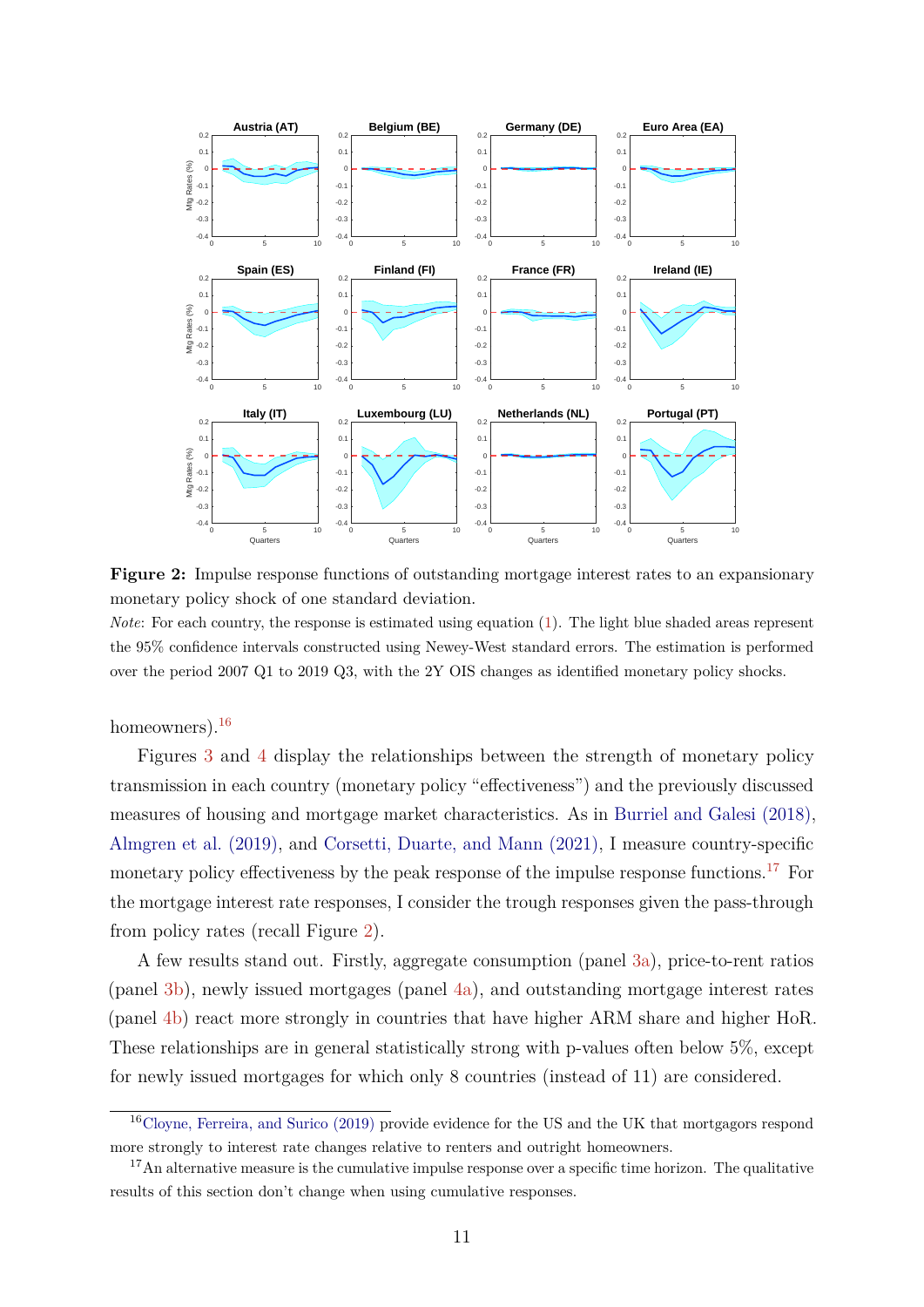<span id="page-11-1"></span><span id="page-11-0"></span>

**Figure 3:** Scatter plots of impulse response function intensities and housing and mortgage market characteristics.

*Note*: On the y-axis, I measure the strength of monetary policy by means of peak responses for both aggregate consumption and price-to-rent ratios. On the x-axis of each subplot, I make use of ARM shares and of various homeownership measures. For each country, the impulse response functions are estimated using equation [\(1\)](#page-7-0) over the period 2007 Q1 to 2019 Q3, with the 2Y OIS changes as identified monetary policy shocks. The corresponding impulse response functions are shown in Figures [A.1](#page-45-1) and [A.2](#page-46-0) of Appendix [A.1.](#page-45-0) Calculations of housing and mortgage market characteristics are based on the Eurosystem Household Finance and Consumption Survey.

Secondly, it is interesting to disaggregate the correlations with the HoR into its components. For example, responses to price-to-rent ratios across countries are strongly correlated with their HoRs (recall panel [3b\)](#page-11-0). This correlation is entirely driven by the fraction of households holding mortgages (correlation of 0*.*69 and p-value of 0*.*012) rather than by the fraction of outright homeowners.

It is worth stressing at this point that existing research correlates monetary policy effectiveness with characteristics of the housing and mortgage markets. [Calza, Monacelli,](#page-41-2) [and Stracca \(2013\)](#page-41-2) document that aggregate consumption and house price responses are stronger for countries with relatively more variable-rate mortgages. This same result has been confirmed for euro area countries by [Corsetti, Duarte, and Mann \(2021\),](#page-42-0) who also find strong correlations with HoRs. I complement these two papers by showing that the strikingly different responses of mortgage market variables across countries correlate strongly with housing characteristics (Figure [4\)](#page-12-0). For each country, I additionally split the HoR into its two components (fractions of homeowners with and without mortgages) showing that both are often significant in explaining the underlying heterogeneity.<sup>[18](#page-0-0)</sup>

<sup>&</sup>lt;sup>18</sup>[Almgren et al. \(2019\)](#page-41-1) document that in the euro area the variable that correlates the most with output responses is the fraction households who are wealthy hand-to-mouth. Most of these households own the property in which they live without a mortgage on it. In my analysis, these households are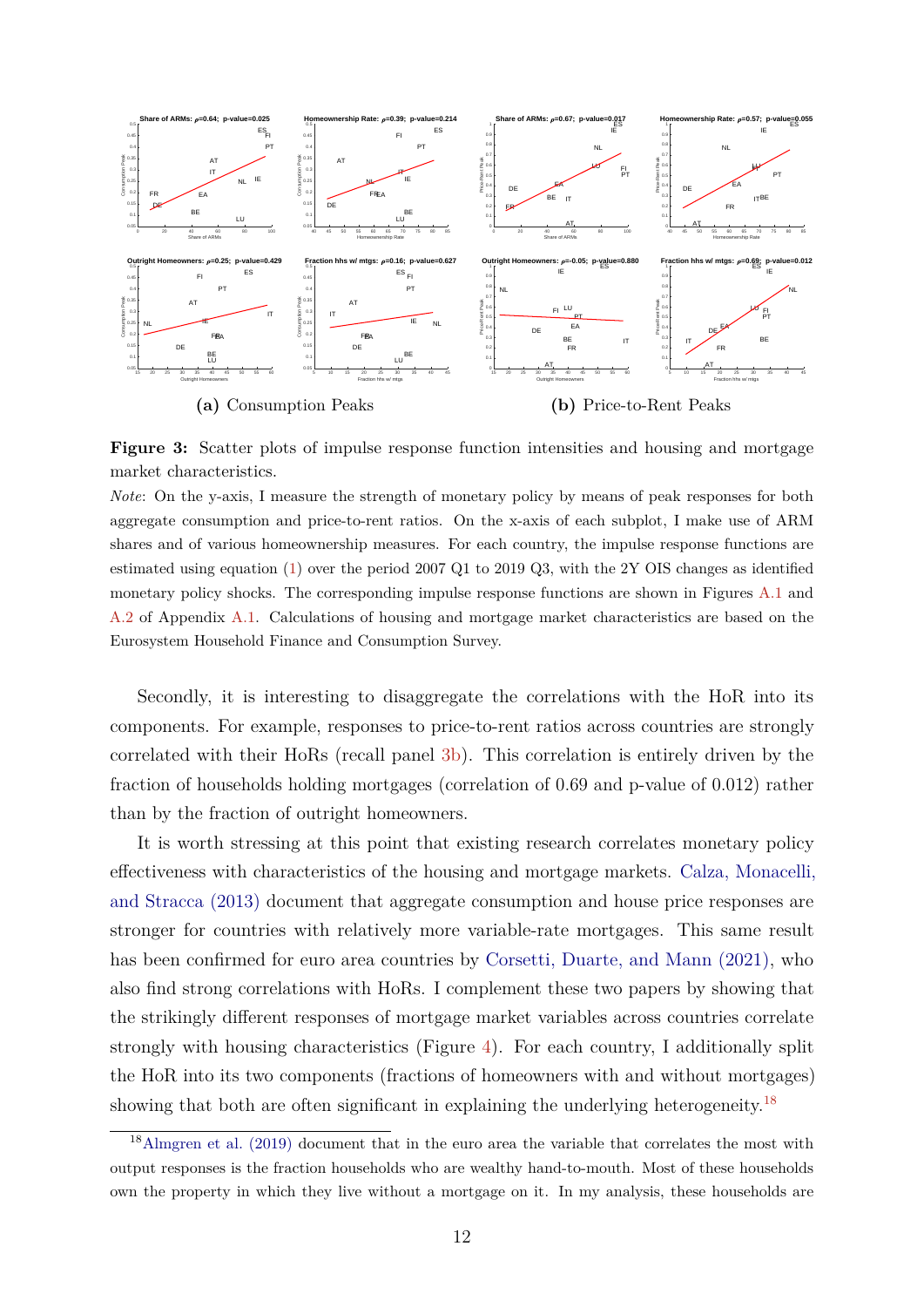<span id="page-12-0"></span>

**Figure 4:** Scatter plots of impulse response function intensities and housing and mortgage market characteristics.

*Note*: On the y-axis, I measure the strength of monetary policy by means of peak responses for newly issued mortgages, and trough responses for mortgage interest rates. On the x-axis of each subplot, I make use of ARM shares and of various homeownership measures. For each country, the impulse response functions are estimated using equation [\(1\)](#page-7-0) over the period 2007 Q1 to 2019 Q3, with the 2Y OIS changes as identified monetary policy shocks. The corresponding impulse response functions are shown in Figures [1](#page-9-0) and [2.](#page-10-0) Calculations of housing and mortgage market characteristics are based on the Eurosystem Household Finance and Consumption Survey.

# **2.5 Housing and Mortgage Market Institutions are Correlated Across the Euro Area**

The main takeaway from Figures [3](#page-11-0) and [4](#page-12-0) is that monetary policy effectiveness is strongly related to a few housing and mortgage market characteristics. Country-specific institutions, however, do not necessarily jointly explain the heterogeneous monetary transmission mechanism.

Figure [5](#page-13-1) shows that countries that have a higher HoR are also those that have higher ARM shares, higher fraction of households holding mortgages, and higher fraction of outright homeowners. Therefore, an identification problem in the form of multicollinearity arises: It might be that only one of those features explain the heterogeneous monetary transmission mechanism in practice, not all of them.

Section [3](#page-13-0) builds a quantitative currency-union New Keynesian model with the purpose of providing intuitions of the mechanisms at work as well as of quantifying the relative importance of each of the previously mentioned country-specific housing features.

captured by the outright homeowners.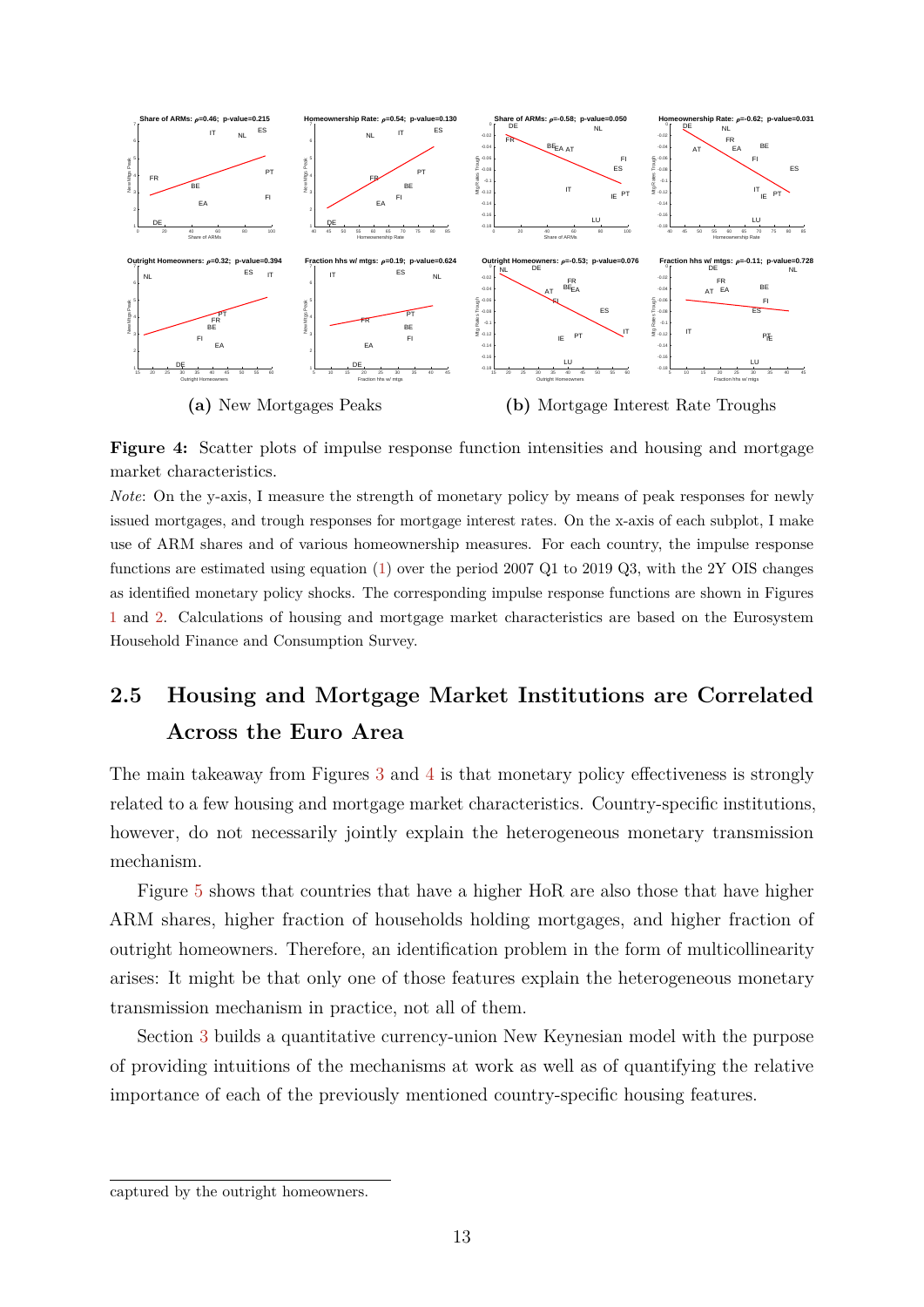<span id="page-13-2"></span><span id="page-13-1"></span>

**Figure 5:** Scatter plots of the ARM shares and various measures of HoR. *Note*: These calculations are based on the Eurosystem Household Finance and Consumption Survey.

# <span id="page-13-0"></span>**3 A Currency-Union Two-Agent New Keynesian Model**

In order to disentangle the role of the housing and mortgage market institutions in the monetary transmission mechanism as well as to quantify the relative importance of the ARM share and the HoR, I build a discrete time currency-union Two-Agent New Keynesian model. The main contribution of the paper is to complement the Home-Foreign type of model [\(Faia and Monacelli \(2008\)\)](#page-42-1) with detailed within-country housing and mortgage market institutions.

A unified framework makes it possible to determine the important role of housing and mortgage market institutions to heterogeneous monetary policy transmission. It is policy relevant because it allows me to explore how changes across countries to the aforementioned institutions affect the central bank's ability to stimulate the economy.

### **3.1 Model Setup**

The world economy is composed of two countries: Home and Foreign. As formally described later on, I assume that the Home economy is small relative to Foreign. Each economy consists of a family of borrowers, a family of savers, and a family of landlords who transact in the housing and mortgage markets. Given the small size of Home relative to Foreign, one can think of Foreign as the euro area and Home as any country belonging to the currency union. Therefore, the monetary authority decides the interest rate at the Foreign level and equalizes the short interest rates across countries.

In terms of notation, variables with an asterisk denote Foreign quantities while variables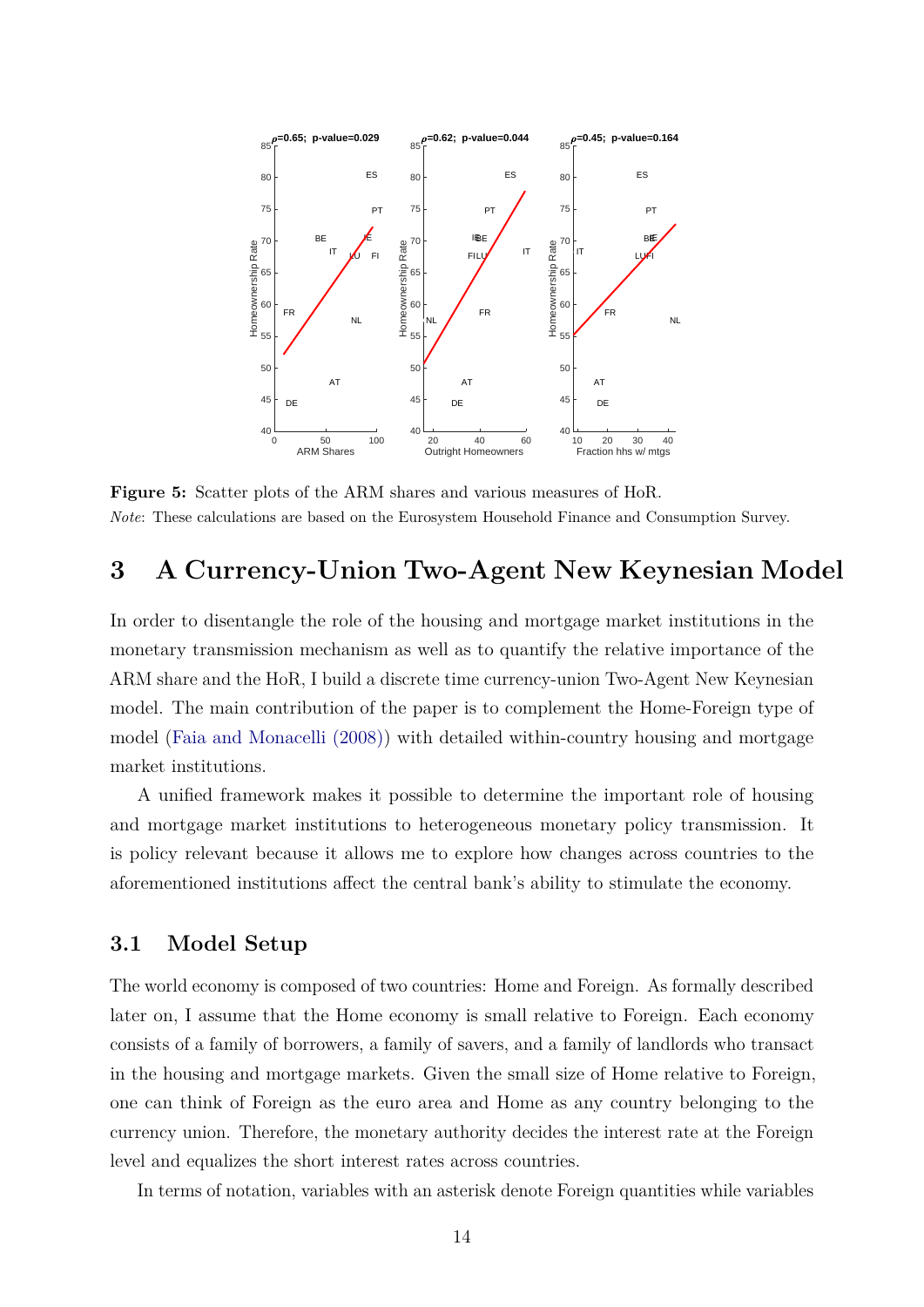<span id="page-14-0"></span>without an asterisk denote Home quantities. In the discussion that follows, I focus on the Home economy and note the ways in which the Foreign economy differs from Home.

**Preferences.** The households in this economy are indexed by  $j \in \{b, s\}$ , standing for borrowers and savers. The borrowers belong to a family with measure  $\chi_b$  and have a discount factor  $\beta_b$ , while the savers belong to a family with measure  $\chi_s = 1 - \chi_b$  and have a discount factor  $\beta_s > \beta_b$ . Households belonging to the same family trade consumption and housing services within the family, providing perfect insurance against idiosyncratic risk. As a consequence, each family can be aggregated up to a representative agent.

Borrowers and savers maximize their expected lifetime utility

<span id="page-14-1"></span>
$$
\mathbb{E}_0 \sum_{t=0}^{\infty} \beta_j^t u\left(\frac{C_{j,t}}{\chi_j}, \frac{N_{j,t}}{\chi_j}, \frac{H_{j,t}}{\chi_j}\right),\tag{2}
$$

where  $C_{j,t}/\chi_j$  is per-capita non-durable consumption of agent j,  $N_{j,t}/\chi_j$  is per-capita labor hours supplied, and  $H_{j,t}/\chi_j$  is per-capita housing services. The per-period utility function takes the form:

$$
u(C, N, H) = \log(C) + \xi \log(H) - \iota \frac{N^{1+\phi}}{1+\phi}.
$$

where  $\xi$  is an housing preference parameter,  $\iota$  is a labor disutility parameter, and  $\phi$  is the inverse Friesch elasticity of labor supply.[19](#page-0-0)

Finally, there is a family of risk-neutral landlords who maximizes the sum of discounted profits coming from renting out housing units to borrowers. This family can be aggregated up to a representative firm, which it is owned by the savers of the economy.<sup>[20](#page-0-0)</sup>

**Mortgage contract.** The only source of borrowing in the model economy is through mortgages, modeled as a nominal perpetuity with geometrically declining payments as in [Chatterjee and Eyigungor \(2015\)](#page-41-3) and [Greenwald \(2018\).](#page-43-1) As standard in this class of models, the impatient households borrow mortgages while the patient households issue them.[21](#page-0-0)

One of the key aspects of the model is to explicitly allow for the fact that any economy has a specific mix of fixed-rate mortgages and adjustable-rate ones. Specifically, I assume that borrowers hold an exogenous fraction  $\alpha$  of fixed-rate mortgages and a fraction  $(1 - \alpha)$ 

<sup>&</sup>lt;sup>19</sup>This same functional form of the utility function has been used in related papers [\(Iacoviello and Neri](#page-43-6) [\(2010\),](#page-43-6) [Greenwald \(2018\)\)](#page-43-1). Assuming a more general CRRA utility of consumption with a risk aversion parameter of 2 or a more general function for housing services is inconsequential for the main results of this paper.

<sup>20</sup>As argued by [Greenwald and Guren \(2019\),](#page-43-2) a key assumption for realist joint dynamics of credit conditions and house prices is the imperfect segmentation in the housing market. I follow them and assume this to be the case in both Home and Foreign.

<sup>&</sup>lt;sup>21</sup>See for example Iacoviello  $(2005)$ , Iacoviello and Neri  $(2010)$ , Rubio  $(2011)$ , and Greenwald  $(2018)$ .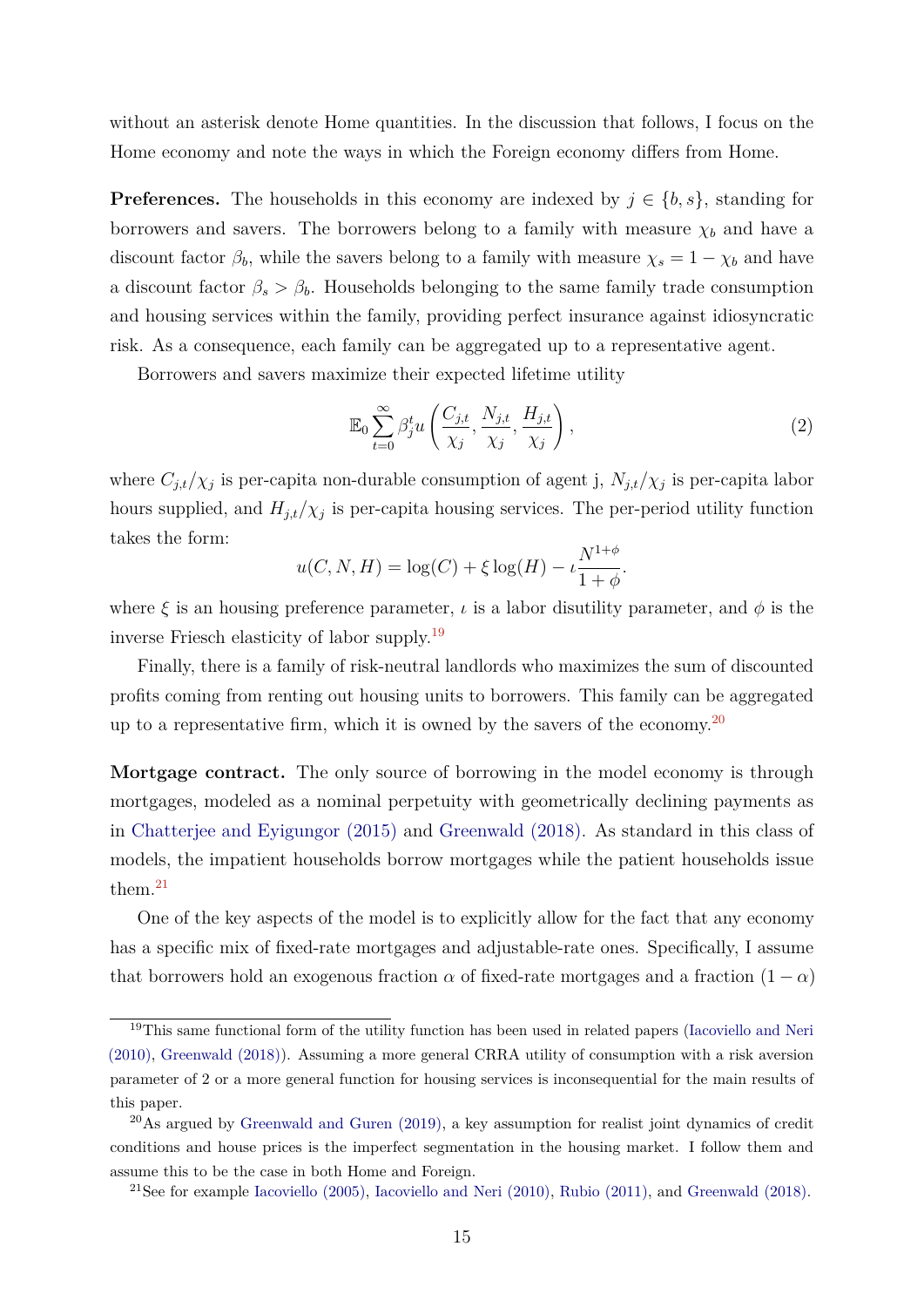<span id="page-15-0"></span>of adjustable-rate ones.[22](#page-0-0) This allows me to differentiate the Home and Foreign country based on ARM share, and allows me to study the dynamic effects of changes in the ARM share in each economy.

While the mortgage type choice is in principle an endogenous household decision, I model it as exogenous because it is influenced by country-specific housing finance regulation in practice. For example, [Bank of Spain \(2017\)](#page-41-0) makes it clear that the lack of long-term swap contracts available to banks prior to 2015 led them to only issue ARMs, as they couldn't hedge the interest rate risk. Furthermore, the ARM share across countries is relatively stable over time (see Figure 1 in [Badarinza, Campbell, and Ramadorai \(2018\)\)](#page-41-8).

To show the workings of the contract, suppose a lender gives a borrower  $1\in$  at time t. Then the lender receives  $(1 - \nu)^k (\alpha q_t^F + (1 - \alpha) q_{t+k-1}^A) \in \mathbb{R}$  at time  $t + k$ , for all  $k > 0$ , where *ν* is the fraction of principal paid each period,  $q_t^F$  is the mortgage interest rate on FRMs, and  $q_t^A$  is the mortgage interest rate on newly issued as well as outstanding ARMs. As discussed later, in equilibrium the mortgage interest rate on ARMs  $q_t^A$  equals the nominal risk-free interest rate on bonds *R<sup>t</sup>* .

In this economy, a fraction  $\rho$  of borrowers repays the outstanding balance on their loan in order to refinance. They can then choose a new loan size  $m_{bt}$  subject to a loan-to-value (LTV) constraint. The LTV constraint is expressed as  $m_{bt} \leq \theta^{LTV} p_t^h h_{bt}$ , where  $\theta^{LTV}$  is the maximum LTV ratio,  $p_t^h$  is the housing price, and  $h_{bt}$  is the newly purchased house size. Notice that the LTV constraint only applies at origination, a feature common to the US as well as to euro area countries.

As there are fixed-rate mortgages in this economy, borrowers accumulate promised payments on their existing mortgage contracts,  $X_{b,t}$ . These promised payments include all the mortgage interest rates on FRMs that households have previously locked-in. Specifically:

$$
X_{b,t} = \underbrace{\rho q_t^F m_{b,t}}_{NewLoans} + \underbrace{(1-\rho)(1-\nu)\pi_t^{-1}X_{b,t-1}}_{OldLoans}
$$

where  $\pi_t$  is the inflation rate.

Therefore, the average mortgage interest rate on all outstanding FRMs is defined as  $\bar{q}^F_t \equiv X_{b,t}/M_{b,t}$ , where  $M_{b,t}$  are total debt balances. Finally, I can define the average mortgage interest rate on all outstanding mortgages  $\bar{q}_t^{out} \equiv \alpha \bar{q}_t^F + (1 - \alpha) q_t^A$  and the average mortgage interest rate on newly mortgages  $\bar{q}_t^{new} \equiv \alpha q_t^F + (1 - \alpha) q_t^A$ . The average

<sup>22</sup>Close papers in this aspect are [Rubio \(2011\)](#page-44-2) and [Garriga, Kydland, and Šustek \(2017\),](#page-43-11) both calibrated to the US. [Rubio \(2011\)](#page-44-2) assumes 2 different types of borrowers, those holding fixed-rate mortgages and those holding adjustable-rate ones. Similarly to my setting, instead, [Garriga, Kydland, and Šustek \(2017\)](#page-43-11) assume there is only one representative agent who can choose endogenously between mortgage types. While feasible in principle, I refrain from endogenizing the choice between mortgage types for the reasons discussed in the main text.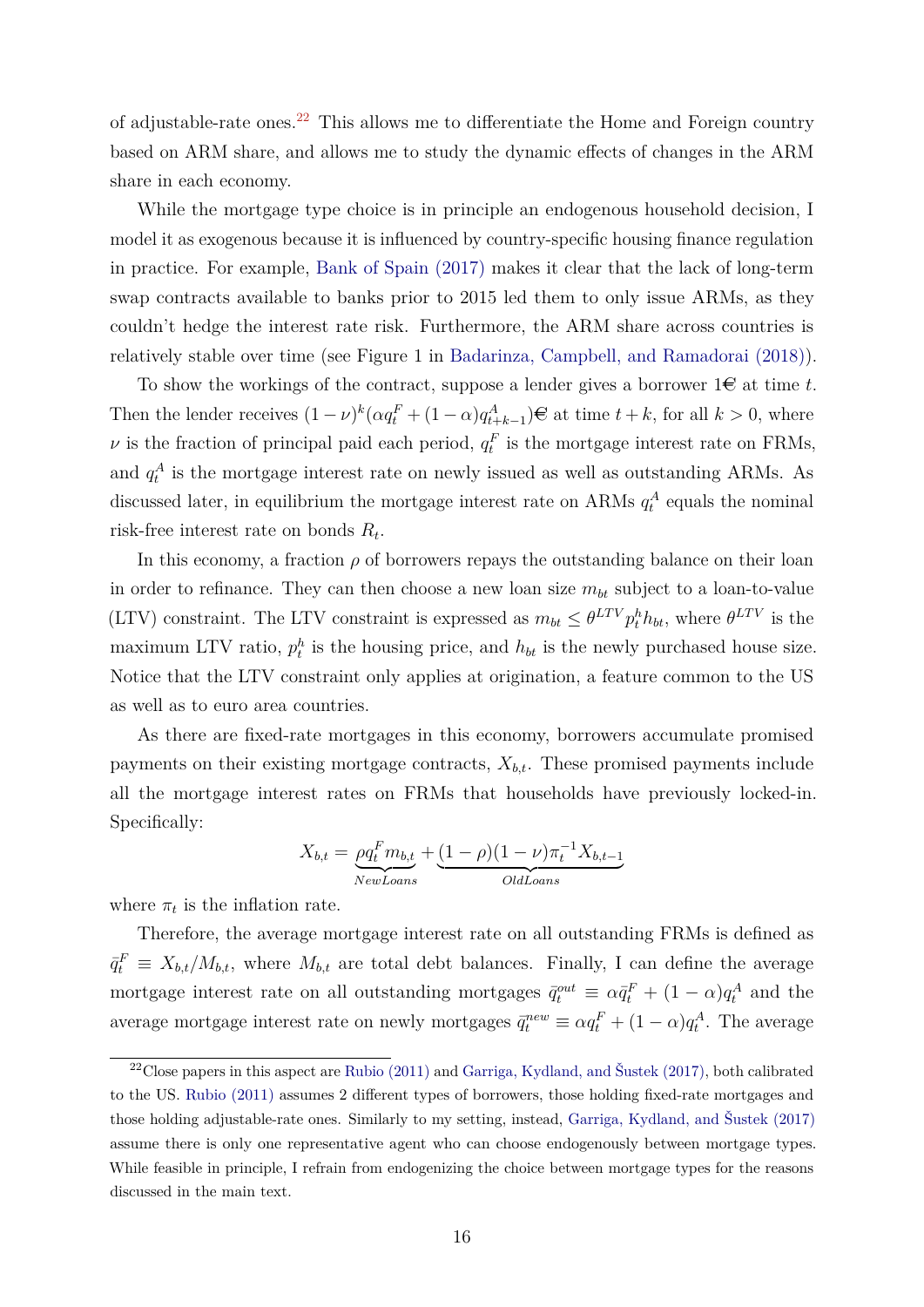<span id="page-16-0"></span>mortgage interest rates influence the borrower mortgage payments and critically depend on the country-specific ARM share.

**Additional financial contracts.** Savers in each economy can trade a one-period nominal bond  $b_t$ , which delivers a risk-free interest rate  $R_t$  and is in zero net supply. The nominal interest rate is controlled by the monetary authority through its Taylor rule in the Foreign economy.

Moreover, savers of both economies have access to a complete set of contingent claims traded internationally. This assumption delivers the standard international risk sharing formula in equilibrium.

**Housing.** As for mortgages, a fraction  $\rho$  of the borrowers, the savers, and the landlords can decide in each period the optimal house size to buy, denoted by  $h_j$ ,  $j \in \{b, s, l\}$ .<sup>[23](#page-0-0)</sup> At the start of each period, homeowners pay a constant maintenance cost  $\delta$  on their outstanding house value. The supply of owned houses is fixed and equal to  $\bar{H}$ <sup>[24](#page-0-0)</sup>

Borrowers have the option of renting or owning. I follow [Greenwald and Guren \(2019\)](#page-43-2) and assume that every period they receive a stochastic service flow (positive or negative) from owning housing. In particular, if a borrower *i* owns one unit of housing, she receives  $ω_{b,t}^i$  of the numeraire (the final good), where  $ω_{b,t}^i$  ∼ Γ<sub>ω,b</sub> is i.i.d. across borrowers and time. This inter-period heterogeneity guarantees that in each period the borrowers with a high enough owning utility benefit want to own housing, while the rest want instead to rent. As it will become clear later on, the threshold utility benefit from owning depends in equilibrium on the aggregate macroeconomic conditions.

The borrower heterogeneity from owning stems from true housing preference as well as household demographic characteristics not otherwise captured in the model. Under this structure, a differential HoR between Home and Foreign can be achieved by assuming that one country features a distribution  $\Gamma_{\omega,b}$  with a different mean than the other country. This difference in the distribution of owning utility across countries stands in for the quality of the rental market and ownership subsidies. To give a concrete example, Germany has the lowest homeownership rate of the euro area (40%) which is typically thought to result from its extensive social housing sector (see [Voigtländer \(2009\)](#page-44-5) for a qualitative analysis and [Kaas et al. \(2021\)](#page-43-3) for a quantitative one). Furthermore, for the past few decades German households did not benefit from high subsidies the way households in other European

<sup>&</sup>lt;sup>23</sup>The exogenous fraction  $\rho$  can be interpreted as a moving shock. More generally,  $\rho$  represents the overall fraction of households who are active in both the housing and mortgage markets.

 $24$ The presence of a flexible housing supply would imply smaller movements in house prices. Because demand-driven shocks typically move house prices and rents in the same direction under a fixed supply specification, the assumption of fixed housing supply is inconsequential for price-to-rent ratios.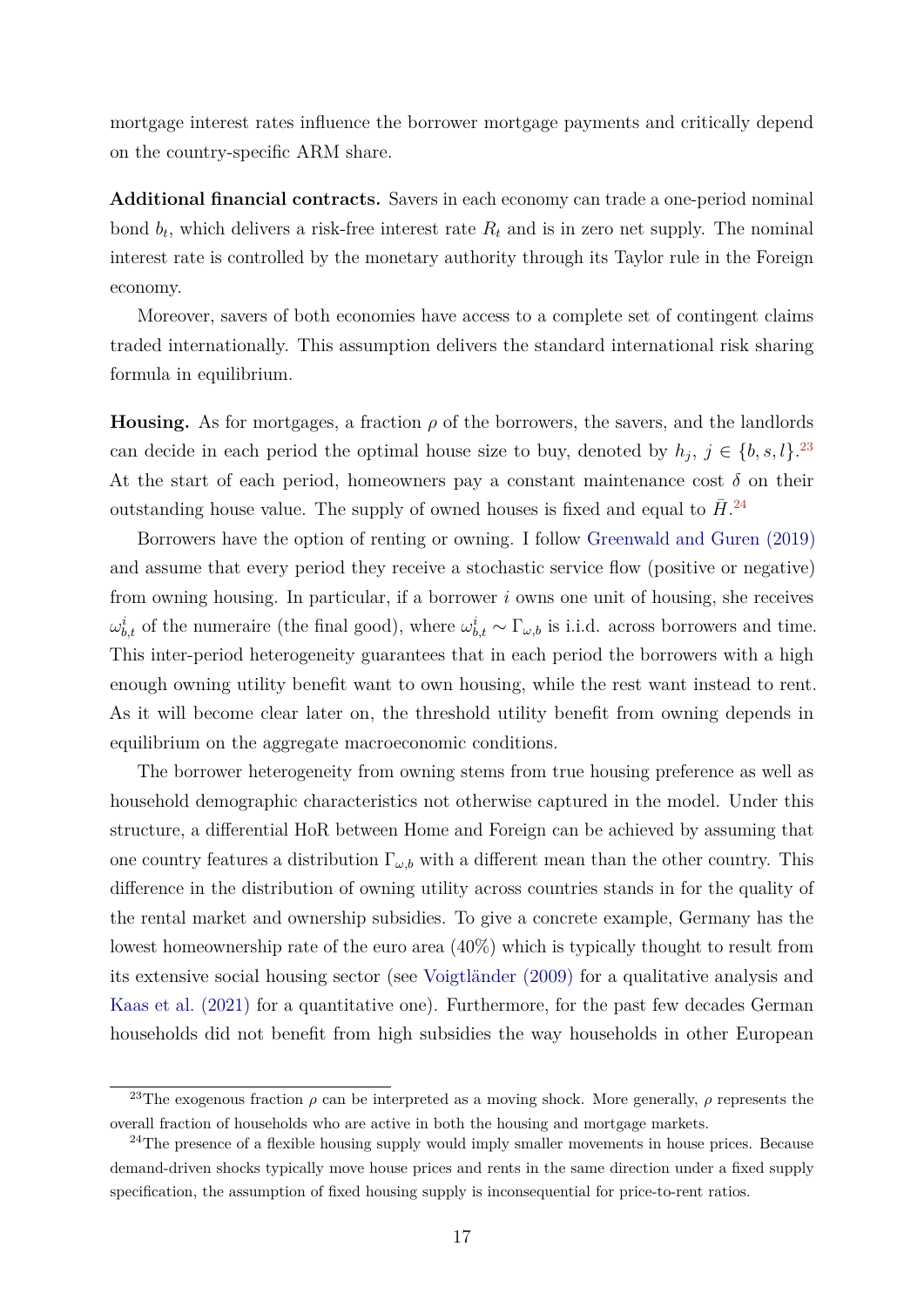<span id="page-17-0"></span>countries such as Spain and the Netherlands did (see also [Van den Noord \(2005\)](#page-44-6) for a detailed analysis of tax treatments).

Landlords also receive a stochastic service flow from owning housing. This form of heterogeneity within the family of landlords can stand in for the fact that some houses are more suitable to rent than others due to geography or moral hazard. Differences across countries in this heterogeneity might stem for institutional aspects characterizing the housing construction sector. For example, following the Second World War, the German government provided direct subsidies and tax-privileges to landlords in order to promote construction of homes – which did not happen in other countries.<sup>[25](#page-0-0)</sup> If a landlord  $i$  owns one unit of housing, she receives  $\omega_{l,t}^i$  of the numeraire, where  $\omega_{l,t}^i \sim \Gamma_{\omega,l}$  is i.i.d. across landlords and time.

Landlords buy housing units to transform them into rental units for use by borrowers. Because the heterogeneous utility benefits to borrowers and landlords do not necessarily stand in for financial benefits or costs as previously discussed, they are rebated lump-sum to them in equilibrium.

Finally, savers are allowed to transact in the housing markets with the borrowers and landlords although they never rent.

**The labor market** features sticky-wage frictions that are standard in the New Keynesian literature [\(Erceg, Henderson, and Levin \(2000\),](#page-42-11) [Schmitt-Grohé and Uribe \(2005\),](#page-44-7) and [Auclert, Rognlie, and Straub \(2018\)\)](#page-41-9). I assume that households provide hours of work to a continuum of unions and face quadratic utility costs of adjusting the nominal wage set by the unions. Appendix [C.2](#page-57-0) provides the details and the derivations. I show that under a symmetric equilibrium, all households work the same number of hours:

$$
\frac{N_{b,t}}{\chi_b} = \frac{N_{s,t}}{\chi_s} = N_t,
$$

where  $N_t$  is aggregate labor demand, and that the Wage Phillips Curve takes the form:

$$
\pi_t^W(\pi_t^W - 1) = \frac{\varphi}{\psi} N_t \left( u^N(N_t) - \frac{\varphi - 1}{\varphi} (1 - \tau) \frac{W_t}{P_t} \tilde{u}^c \right) + \tilde{\beta} \pi_{t+1}^W(\pi_{t+1}^W - 1).
$$

where  $\tilde{u}^c = \chi_b u^c (C_{b,t}/\chi_b) + \chi_s u^c (C_{s,t}/\chi_s)$  is the average marginal utility, and  $\tilde{\beta} = \chi_b * \beta_b + \chi_s u^c C_{b,t}/\chi_b$  $\chi_s * \beta_s$  is the average discount factor in the economy.

**The borrowers** choose consumption  $C_{b,t}$ , new mortgages  $m_{b,t}$ , new house size  $h_{b,t}$ , and housing services  $s_{b,t}$ . Due to frictions in the labor market, they take hours worked  $N_{b,t}$ as given. The endogenous state variables are: total start-of-period housing  $H_{b,t-1}$ , total

<sup>&</sup>lt;sup>25</sup>Although I model heterogeneity in the owning utility of landlords, I do not generate cross-country differences in this way.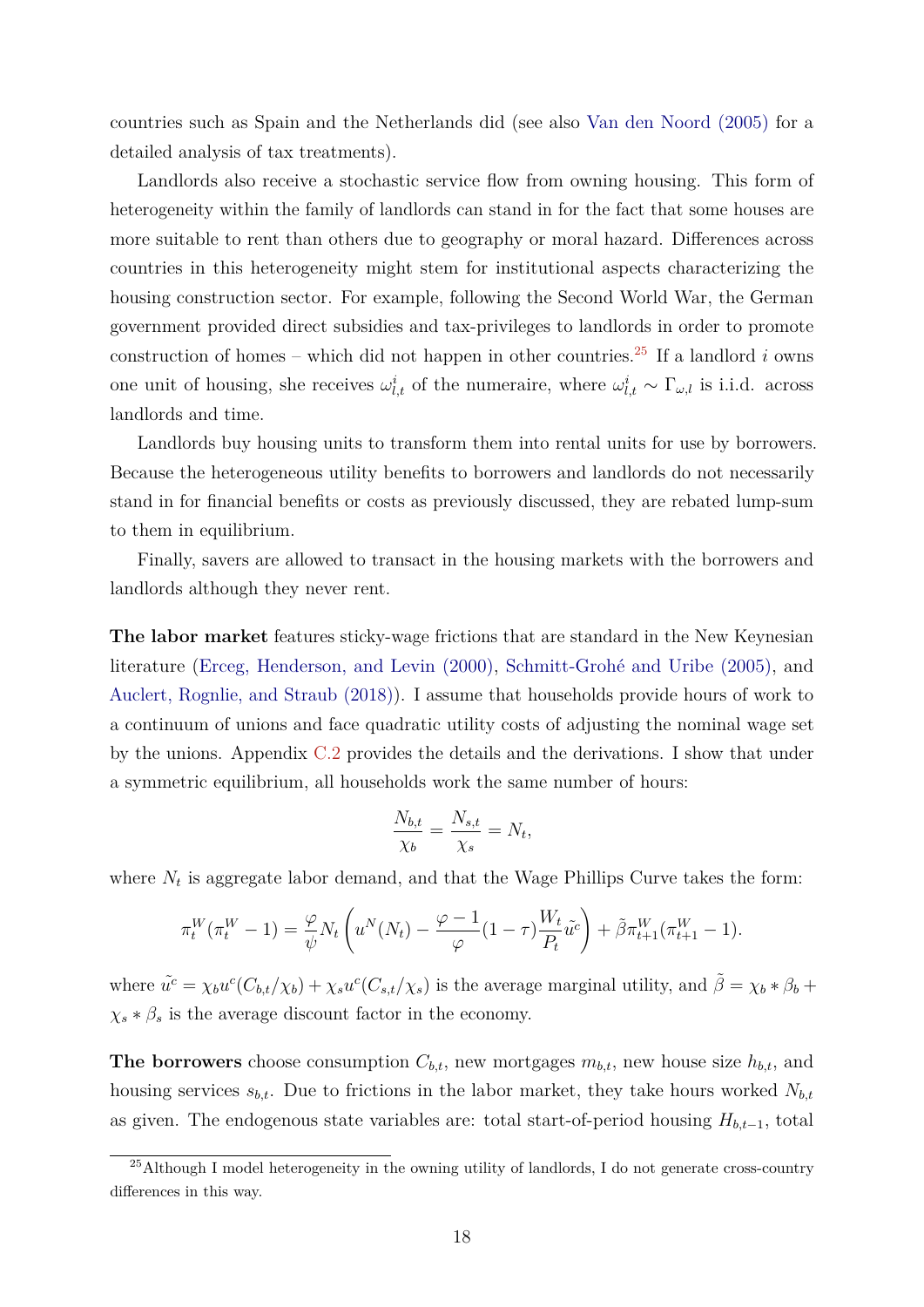start-of-period debt balances  $M_{b,t-1}$ , and total promised payments on existing debt  $X_{b,t-1}$ . Thus they maximize:

$$
\mathbb{E}_0 \sum_{t=0}^{\infty} \beta_b^t u\left(\frac{C_{b,t}}{\chi_b}, \frac{N_{b,t}}{\chi_b}, \frac{s_{b,t}}{\chi_b}\right),
$$

while facing a set of constraints. First, the budget constraint reads:

$$
C_{b,t} \leq \underbrace{(1-\tau)\frac{W_t}{P_t}N_{b,t}}_{\text{Labor Income}} + \underbrace{\rho(m_{b,t} - (1-\nu)\pi_t^{-1}M_{b,t-1})}_{\text{NetMortgage} \to \text{square}} - \underbrace{\rho p_{h,t}(h_{b,t} - H_{b,t-1})}_{\text{NetHousingPurchases}}_{\text{Principal Payment}} - \underbrace{\pi_t^{-1}\nu M_{b,t-1}}_{\text{PrincipalPayment}} - \underbrace{\pi_t^{-1}(1-\tau)[\alpha X_{b,t-1} + (1-\alpha)q_{t-1}^A M_{b,t-1}]}_{\text{InterestPayment}} - \underbrace{p_{r,t}(s_{b,t} - H_{b,t-1})}_{\text{Rebate}} + \underbrace{\left(\int_{\bar{\omega}_{b,t-1}} \omega d\Gamma_{\omega,b}\right) A_{b,t-1}}_{\text{OumerSurplus}} + \underbrace{T_{b,t}}_{\text{Rebate}},
$$

where  $W_t/P_t$  is the real wage,  $\pi_t$  is the inflation rate,  $p_{h,t}$  is the house price,  $p_{r,t}$  is the rental rate,  $\omega$  is the utility benefit from owning, and  $A_{b,t-1}$  is an expression that is uninfluential for the results and that can be found in Appendix [C.1.1.](#page-56-0) Notice that in equilibrium all borrowers with  $\omega_{i,t} > \bar{\omega}_{b,t}$  choose to be homeowners, where  $\bar{\omega}_{b,t}$  is defined by market clearing:

$$
\Gamma_{\omega,b}(\bar{\omega}_{b,t}) = \frac{H_{l,t}}{H_{b,t} + H_{l,t}},
$$

where the LHS is the fraction of borrowers who rent, and the RHS is the fraction of housing services consumed by the borrower that is rented out by the landlord. The quantity  $T_{b,t}$ rebates lump-sum the taxed income, the deducted interest payments, and the utility benefits from owning (all in real terms).

Second, the borrower is subject to an LTV constraint applied only at origination:

$$
m_{b,t} \leq \theta^{LTV} p_t^h h_{b,t},
$$

Finally, the laws of motion for the state variables are:

$$
M_{b,t} = \underbrace{ \rho m_{b,t}}_{NewLoans} + \underbrace{(1 - \rho)(1 - \nu)\pi_t^{-1} M_{b,t-1}}_{OldLoans}
$$
  
\n
$$
X_{b,t} = \underbrace{\rho q_t^F m_{b,t}}_{NewLoans} + \underbrace{(1 - \rho)(1 - \nu)\pi_t^{-1} X_{b,t-1}}_{OldLoans}
$$
  
\n
$$
H_{b,t} = \underbrace{\rho h_{b,t}}_{NewHousing} + \underbrace{(1 - \rho) H_{b,t-1}}_{OldHousing}.
$$

**The landlords** belong to a family whose purpose is to buy housing  $h_{l,t}$  and rent it out to borrowers. The endogenous state variables are the total start-of-period housing  $H_{l,t-1}$ .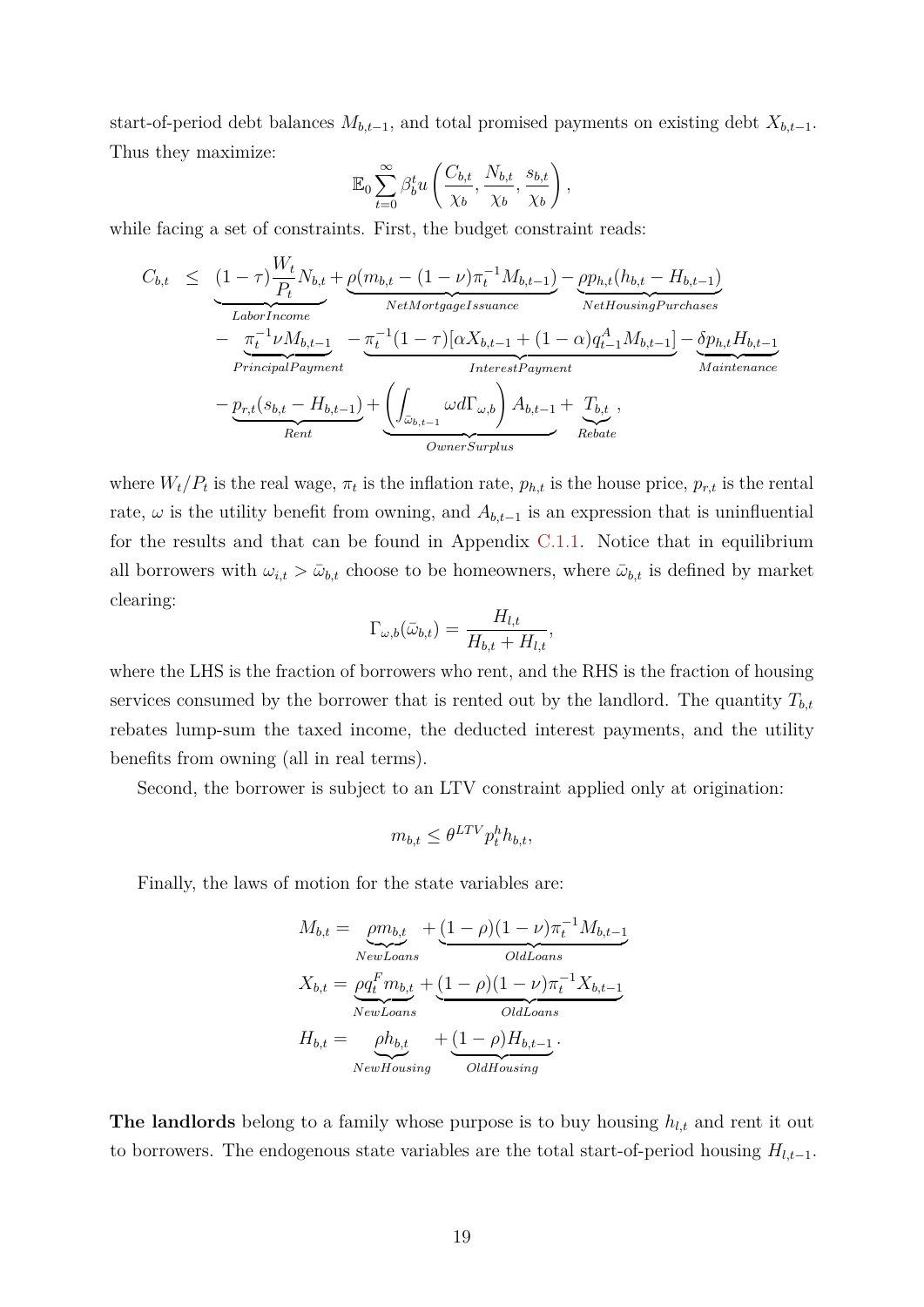Because they are risk-neutral, landlords can be aggregated up to look like a representative firm, which is owned by the savers and maximizes the sum of discounted profits:

$$
\mathbb{E}_0 \sum_{t=0}^{\infty} \Lambda_{0,t}^s F_t,
$$

where  $\Lambda_{0,t}^s$  is the stochastic discount factor (SDF) of the savers. The budget constraint reads:

$$
F_t \leq \underbrace{p_{r,t}H_{l,t-1}}_{Rent} - \underbrace{p p_{h,t}(h_{l,t} - H_{l,t-1})}_{NetHousingPurchases} - \underbrace{\delta p_{h,t}H_{l,t-1}}_{Maintenance} + \underbrace{\left(\int_{\bar{\omega}_{l,t-1}} \omega d\Gamma_{\omega,l}\right)A_{l,t-1}}_{OwnerSurplus} + \underbrace{T_{l,t}}_{Rebate},
$$

where the quantity  $T_{l,t}$  rebates lump-sum the owner utility benefits received by the landlords. Similarly to the borrower's problem, market clearing imposes:

$$
\Gamma_{\omega,l}(\bar{\omega}_{l,t}) = \frac{H_{b,t}}{H_{b,t} + H_{l,t}},
$$

Finally, the law of motion of housing stock  $H_{l,t}$  is:

$$
H_{l,t} = \underbrace{\rho h_{l,t}}_{NewHousing} + \underbrace{(1-\rho)H_{l,t-1}}_{OldHousing}.
$$

**The savers** choose consumption  $C_{s,t}$ , bonds  $B_t$ , new mortgages  $m_{s,t}$ , and new house size *hs,t*. As the borrowers, they take hours worked *Ns,t* as given due to frictions in the labor market. The endogenous state variables are: total start-of-period housing *Hs,t*−1, total start-of-period debt balances *Ms,t*−1, total promised payments on existing debt *Xs,t*−1, and total bond position  $B_{t-1}$ . They maximize:

$$
\mathbb{E}_0 \sum_{t=0}^{\infty} \beta_s^t u\left(\frac{C_{s,t}}{\chi_s}, \frac{N_{s,t}}{\chi_s}, \frac{H_{s,t}}{\chi_s}\right),\,
$$

while facing a set of constraints. First, the budget constraint reads:

<span id="page-19-0"></span>
$$
C_{s,t} \leq \underbrace{(1-\tau)\frac{W_t}{P_t}N_{s,t}}_{\text{Labor Income}} - \underbrace{\rho(m_{s,t} + (1-\nu)\pi_t^{-1}M_{s,t-1})}_{\text{NetMortgage} = \underbrace{\rho p_{h,t}(h_{s,t} - H_{s,t-1})}_{\text{NetHousingPurchases}} + \underbrace{\pi_t^{-1}\nu M_{s,t-1}}_{\text{PrincipalPayment}} + \underbrace{T_{s,t}}_{\text{Rebate}} + \underbrace{\pi_t^{-1}[\alpha X_{s,t-1} + (1-\alpha)q_{t-1}^A M_{s,t-1}]}_{\text{InterestPayment}} - \underbrace{(R_t^{-1}B_t - \pi_t^{-1}B_{t-1})}_{\text{NetBondPurchases}} - \underbrace{\delta p_{h,t}\bar{H}_s}_{\text{Mainteanace}} + \underbrace{F_t}_{\text{ProfitsLandlord}}, \quad (3)
$$

where the quantity  $T_{s,t}$  rebates lump-sum the taxed income.

Second, the laws of motion of mortgage balance *Ms,t*, total promised payments on existing debt  $X_{s,t}$ , and housing stock  $H_{s,t}$  are:

$$
M_{s,t} = \underbrace{\rho m_{s,t}}_{\text{NewLoans}} + \underbrace{(1-\rho)(1-\nu)\pi_t^{-1}M_{s,t-1}}_{\text{OldLoans}} X_{s,t} = \underbrace{\rho q_t^F m_{s,t}}_{\text{NewLoans}} + \underbrace{(1-\rho)(1-\nu)\pi_t^{-1}X_{s,t-1}}_{\text{OldLoans}} H_{s,t} = \underbrace{\rho h_{s,t}}_{\text{NewHousing}} + \underbrace{(1-\rho)H_{s,t-1}}_{\text{OldHousing}}.
$$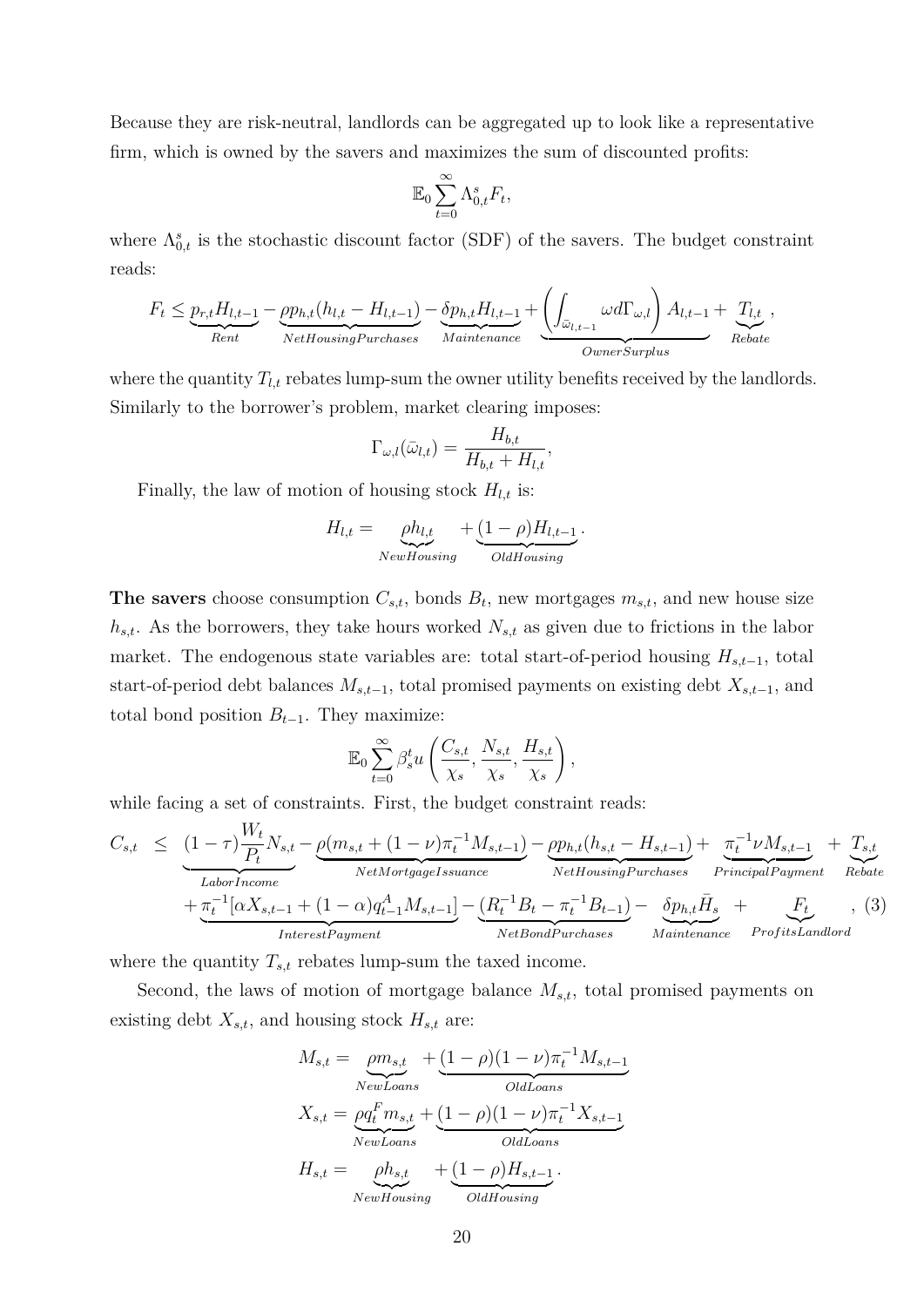<span id="page-20-1"></span>Finally, I assume that savers (both at Home and in Foreign) have access to complete markets both nationally and internationally.<sup>[26](#page-0-0)</sup> This leads to the standard risk sharing formula [\(Chari, Kehoe, and McGrattan \(2002\)\)](#page-41-10):

$$
u_{s,t}^{*,c} = u_{s,t}^c Q_t \tag{4}
$$

where  $u_{s,t}^{*,c}$  ( $u_{s,t}^{c}$ ) is the marginal utility of consumption of the savers in the Foreign (Home) economy, and  $Q_t$  is the real exchange rate. Intuitively, a unit of consumption in Foreign has to provide the same utility as a unit of consumption at Home adjusted by the real exchange rate across the two countries.

**The final good sector** is operated by perfectly competitive producers who face a simple linear aggregate production technology with flexible prices:

$$
Y_t = N_t.
$$

As a consequence, the final goods price is given by  $P_t = W_t$  and profits are zero. This implies that a) the real wage is equal to unity:  $W_t/P_t = 1$ ; and b) price inflation equals  $w$  wage inflation:  $\pi_t \equiv P_t/P_{t-1} = \pi_t^W \equiv W_t/W_{t-1}$ .

**The world economy** is composed of two countries – Home and Foreign. I follow [Faia](#page-42-1) [and Monacelli \(2008\)](#page-42-1) and assume that the Home economy is small relative to Foreign.

Aggregate consumption in each economy is described by an index of domestic and imported bundle of goods. Each consumption bundle is composed of imperfectly substitutable varieties. Appendix [C.3](#page-58-0) details all the assumptions and derives the price indices for the consumption bundles as well as the equilibrium relationship between Home and Foreign aggregate output:

<span id="page-20-0"></span>
$$
Y_t = \left(\frac{P_{H,t}}{P_t}\right)^{-\eta} \left[ (1-\lambda)Y_t + \lambda Q_t^{\eta} Y_t^* \right]. \tag{5}
$$

Equation [\(5\)](#page-20-0) shows that Foreign aggregate output  $Y_t^*$  as well as the real exchange rate  $Q_t$  affect Home aggregate output  $Y_t$ . As argued in Appendix [C.3,](#page-58-0) however, the opposite does not hold true: the Foreign economy is not affected by movements in Home output or movements in the real exchange rate.

**The monetary authority** operates in a currency union and therefore follows a Taylor rule at the Foreign country level (the monetary union). I focus on two different shocks, which I present sequentially as follows.

 $\sqrt[26]{\text{The state-contingent assets they trade have not been explicitly introduced in the budget constraint.}$ [\(3\)](#page-19-0) to reduce clutter. For a similar treatment see [Gali and Monacelli \(2005\),](#page-42-3) [Gali and Monacelli \(2008\),](#page-42-4) [Faia and Monacelli \(2008\),](#page-42-1) and [De Paoli \(2009\)](#page-42-5) among others.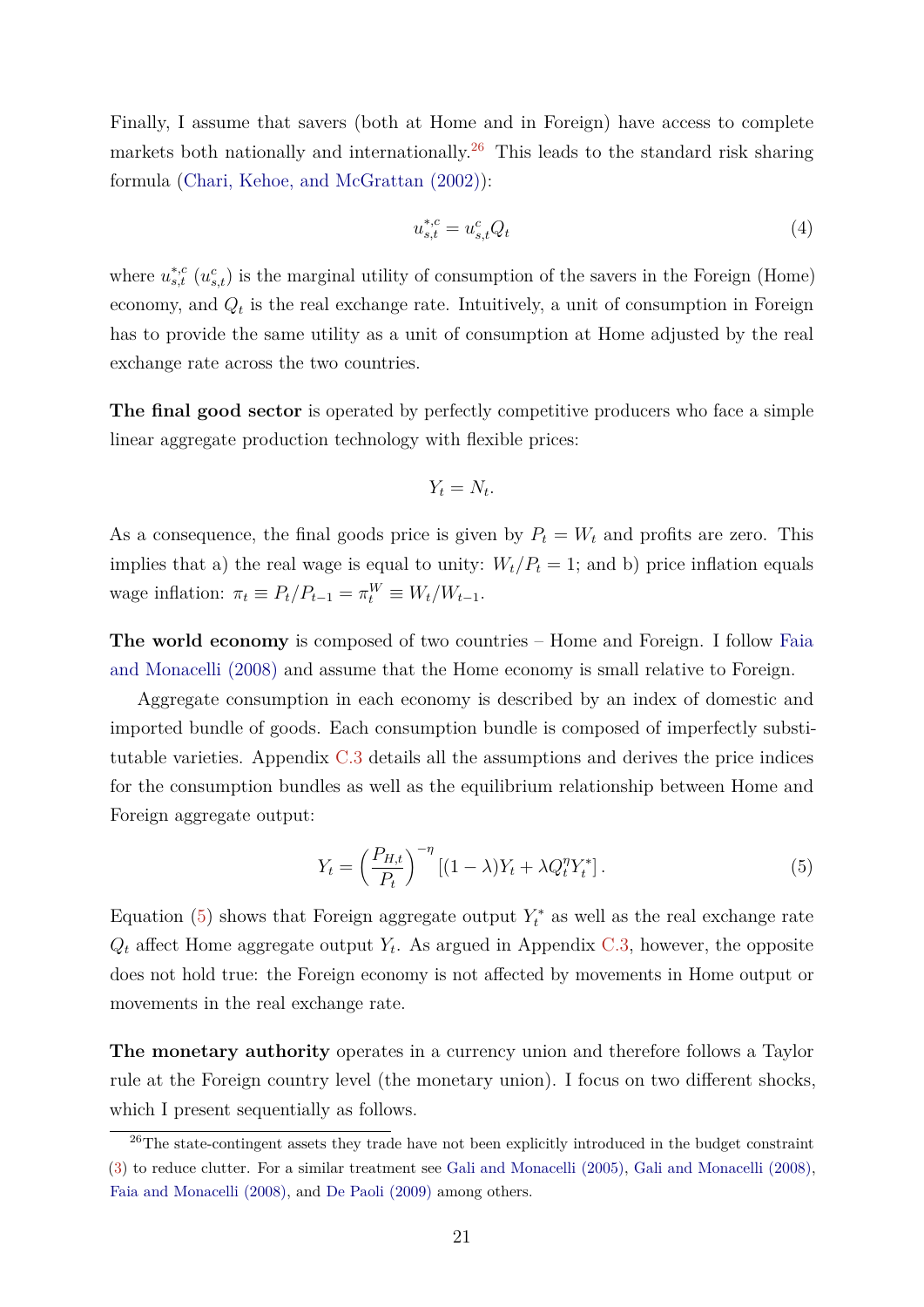<span id="page-21-3"></span>The first shock I consider is an inflation target (IT) shock as in [Garriga, Kydland, and](#page-43-11) Sustek (2017), [Greenwald \(2018\),](#page-43-1) and Garriga, Kydland, and Sustek (2021). This shock is highly persistent and shifts the whole level of the yield curve while making the real rate move very little. This is the sense in which the IT shock is a *nominal* shock, which makes it very convenient to study movement in the nominal interest rate in isolation. This shock stands for expected and persistent changes in the stance of the monetary authority, like the one started in 2008 in the euro area when the European Central Bank persistently reduced the policy rates.

Formally, I define the IT shock as a white noise process  $\epsilon_{\pi,t}$  so that the persistent inflation target is:

<span id="page-21-2"></span>
$$
\log \bar{\pi}_t^* = \phi_{\bar{\pi}} \log \bar{\pi}_{t-1}^* + \epsilon_{\bar{\pi},t},\tag{6}
$$

and the Taylor rule takes the form:

<span id="page-21-0"></span>
$$
\log(R_t^*/R_{ss}^*) = \log \bar{\pi}_t^* + \phi_R[\log(R_{t-1}^*/R_{ss}^*) - \log \bar{\pi}_{t-1}^* + \log \bar{\pi}_t^*] + \phi_\pi[\log \pi_t^* - \log \bar{\pi}_t^*]. \tag{7}
$$

The second shock I consider is a white noise monetary policy shock  $\epsilon_{MP,t}$ , the standard shock used in the New Keynesian literature. Differently from the previously considered nominal shock, the monetary policy shock is fairly temporary and moves the real interest rate in the same direction as and quantitatively similarly to the nominal short rate. The relevant Taylor rule becomes:

<span id="page-21-1"></span>
$$
\log(R_t^*/R_{ss}^*) = \phi_R \log(R_{t-1}^*/R_{ss}^*) + \phi_\pi \log \pi_t^* + \epsilon_{MP,t}.\tag{8}
$$

Finally, being in a currency union, the monetary authority sets the nominal interest rates to be the same across countries:  $R_t = R_t^{*27}$  $R_t = R_t^{*27}$  $R_t = R_t^{*27}$ 

**A competitive equilibrium** is a sequence of endogenous state variables ( $H_{b,t-1}$ ,  $H_{s,t-1}$ ,  $H_{l,t-1}, M_{b,t-1}, M_{s,t-1}, X_{b,t-1}, X_{s,t-1}, B_{s,t-1}$ , borrower controls  $(C_{b,t}, m_{b,t}, h_{b,t}, s_{b,t})$ , saver controls  $(C_{s,t}, m_{s,t}, h_{s,t}, B_t)$ , landlord controls  $(h_{l,t})$ , and prices  $(R_t, q_t^A, q_t^F, W_t/P_t, p_{h,t}, A_t)$  $p_{r,t}$ ,  $\pi_t$ ,  $\pi_t^W$ ,  $P_{H,t}/P_t$ ,  $Q_t$ ) such that: (i) households and firms maximize their objective values, and (ii) the following markets clear:

- Bonds are in zero net supply:  $B_t = 0$ ;
- The labor market clears:  $N_{b,t} + N_{s,t} = N_t$ ;
- The mortgage market clears:  $M_{b,t} + M_{s,t} = 0$ ;

 $27$ To do so, the central bank makes the nominal exchange rate across countries equal to a constant:  $\zeta_t = \bar{\zeta}$  in the notation of Appendix [C.3.](#page-58-0) Because uncovered interest parity holds, nominal interest rates are equalized across countries.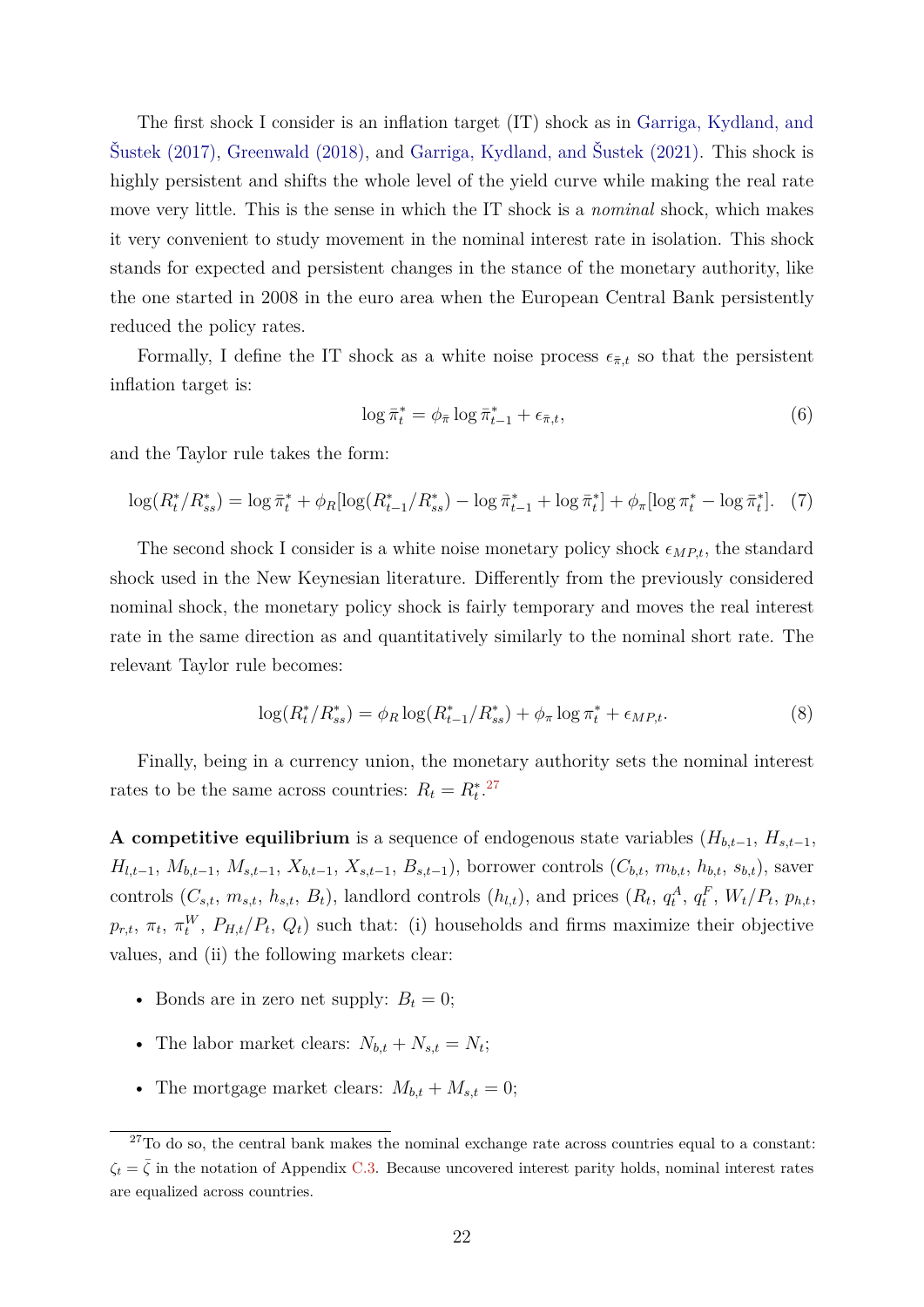- The housing market clears:  $H_{b,t} + H_{s,t} + H_{l,t} = \bar{H}$ ;
- Housing services:  $s_{b,t} = H_{b,t-1} + H_{l,t-1};$
- The goods market clears:  $C_{b,t} + C_{s,t} + \delta p_t^h \overline{H} = Y_t$ .

### <span id="page-22-3"></span>**3.2 Equilibrium Mortgage Interest Rate Pass-Through**

I now present the optimality condition of newly issued mortgages for the savers, which determines the pass-through from the nominal interest rate to the mortgage interest rates and highlights the importance of the ARM share in any given economy. The remaining equilibrium conditions are detailed in Appendix [C.1.](#page-56-1)

Before showing the first order condition of the savers with respect to newly issued mortgages, I introduce some notation. When savers invest one euro in new mortgages, they receive future payments on both the fraction of those mortgages that are fixed-rate (*α*) and the remaining fraction of ARMs  $(1 - \alpha)$ . Firstly, define  $\Omega_{s,t}^m$  as the marginal continuation benefit to the savers of an additional euro of issued mortgage debt:

<span id="page-22-0"></span>
$$
\Omega_{s,t}^m = E_t \Lambda_{t,t+1}^s \pi_{t+1}^{-1} [(1-\alpha)q_t^A + \rho(1-\nu) + \nu + (1-\rho)(1-\nu)\Omega_{s,t+1}^m],\tag{9}
$$

where  $\Lambda_{t,t+1}^s = \beta_s \frac{u_{s,t+1}^c}{u_{s,t}^c}$  is the saver stochastic discount factor with  $u_{s,t}$  denoting the saver marginal utility of consumption at time t. The continuation value of equation [\(9\)](#page-22-0) involves receiving from the borrowers a) the mortgage interest rate on the fraction of ARMs,  $(1 - \alpha)q_t^A$ , b) the constant fraction of the principal paid *v*, and c) the whole net euro issued  $(1 - \nu)$  in the states of the world where the borrowers refinance (with probability *ρ*). These quantities will be received again each future period in the states of the world where the borrowers do not refinance (with probability  $1 - \rho$ ).

Secondly, define  $\Omega_{b,t}^x$  as the marginal continuation benefit to the savers of an additional euro of promised initial payments:

<span id="page-22-1"></span>
$$
\Omega_{s,t}^x = E_t \Lambda_{t,t+1}^s \pi_{t+1}^{-1} [\alpha + (1 - \rho)(1 - \nu)\Omega_{s,t+1}^x],\tag{10}
$$

which entails receiving the FRM share  $\alpha$  in the states of the world where the borrowers don't refinance (with probability  $1 - \rho$ ).

We can finally turn to the first order condition for newly issued mortgages of the savers, which reads as:

<span id="page-22-2"></span>
$$
\Omega_{s,t}^m + q_t^F \Omega_{s,t}^x = 1,\tag{11}
$$

and states that the marginal benefit of issuing one euro worth of mortgage debt (the left-hand-side) equals its cost (the right-hand-side). Notice that the marginal benefit is composed of the marginal continuation benefit of an additional euro of issued mortgage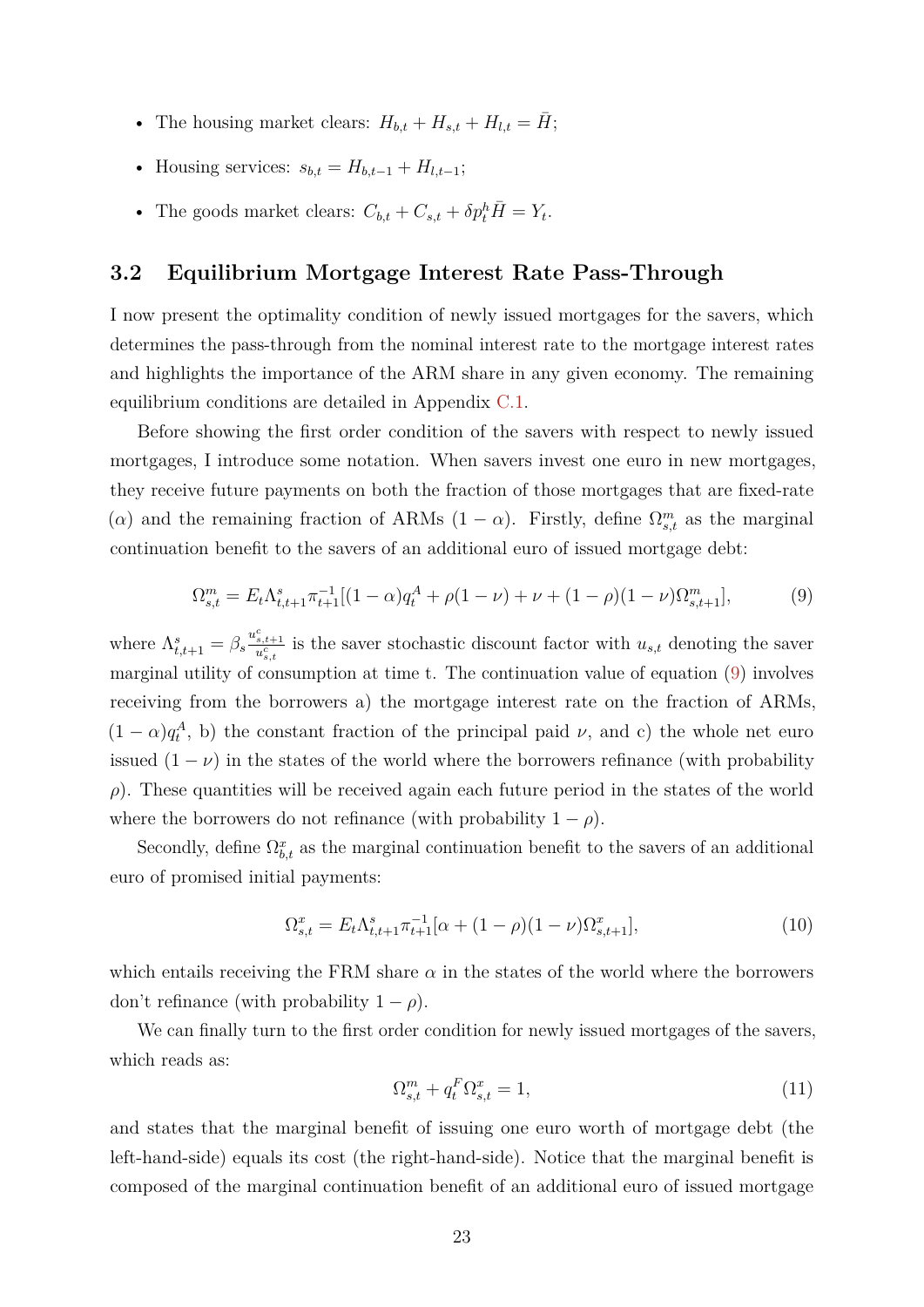<span id="page-23-2"></span>debt  $(\Omega_{s,t}^m)$  as well as of the marginal continuation benefit of an additional euro of promised initial payments  $(\Omega_{s,t}^x)$ . The latter component is multiplied by  $q_t^F$  because the savers lock-in that specific mortgage interest rate for the whole duration of the mortgage contract (but only on the FRM share).

#### **3.2.1 Perfect Pass-Through to Interest Rate on ARMs**

To see how the pass-through from the short-term nominal interest rate to the mortgage interest rate works, assume that there are no fixed-rate mortgages ( $\alpha = 0$ ). Equation [\(10\)](#page-22-1) implies  $\Omega_{s,t}^x = 0$  and equation [\(11\)](#page-22-2) reduces to  $\Omega_{s,t}^m = 1$ . The saver optimality condition for new mortgages thus reduces to:

<span id="page-23-0"></span>
$$
E_t[\Lambda_{t,t+1}^s \pi_{t+1}^{-1} (q_t^A + 1)] = 1.
$$
\n(12)

Recall that savers can also invest in a one-period bond, with the related optimality condition (the Euler equation) being:

<span id="page-23-1"></span>
$$
E_t \left[ \Lambda_{t,t+1}^s \pi_{t+1}^{-1} R_t \right] = 1. \tag{13}
$$

Comparing equations [\(12\)](#page-23-0) and [\(13\)](#page-23-1) makes it clear that in an economy with only ARMs, there is perfect pass-through between the short rate and the mortgage interest rate:  $R_t = q_t^A + 1$ . Intuitively, a no-arbitrage condition must hold whereby the savers are indifferent between investing 1 euro in the bond (yielding *R<sup>t</sup>* next period) and issuing 1 euro worth of mortgages (yielding  $q_t^A + 1$  next period). I therefore impose this equilibrium condition to hold also when the economy features a positive FRM share (i.e., whenever  $\alpha > 0$ ). Indeed, in euro area countries, the mortgage rate on ARMs is typically linked to the ECB reference interest rate (the Euribor).

#### **3.2.2 Imperfect Pass-Through to Interest Rate on FRMs**

Assume now an FRM-only economy  $(\alpha = 1)$ . Then the continuation value equations reduce to the ones considered in [Greenwald \(2018\),](#page-43-1) which he uses to analyze the debt dynamics in the United States:

$$
\Omega_{s,t}^{m} = E_t \Lambda_{t,t+1}^{s} \pi_{t+1}^{-1} [\rho (1 - \nu) + \nu + (1 - \rho)(1 - \nu) \Omega_{s,t+1}^{m}],
$$
  

$$
\Omega_{s,t}^{x} = E_t \Lambda_{t,t+1}^{s} \pi_{t+1}^{-1} [1 + (1 - \rho)(1 - \nu) \Omega_{s,t+1}^{x}],
$$

and which pin down the mortgage interest rate on FRMs:  $q_t^F = (1 - \Omega_{s,t}^m)/\Omega_{s,t}^x$ . The savers choose  $q_t^F$  and lock it in for the whole duration of the mortgage contract, and thus by the expectations hypothesis  $q_t^F$  moves less than the nominal interest rate in equilibrium.<sup>[28](#page-0-0)</sup>

 $^{28}$ [Guren, Krishnamurthy, and McQuade \(2021\)](#page-43-12) also formalize this idea in a quantitative life-cycle model and show that, because of the stronger pass-through to mortgage rates, ARMs are better suited than FRMs to stabilize a housing crisis.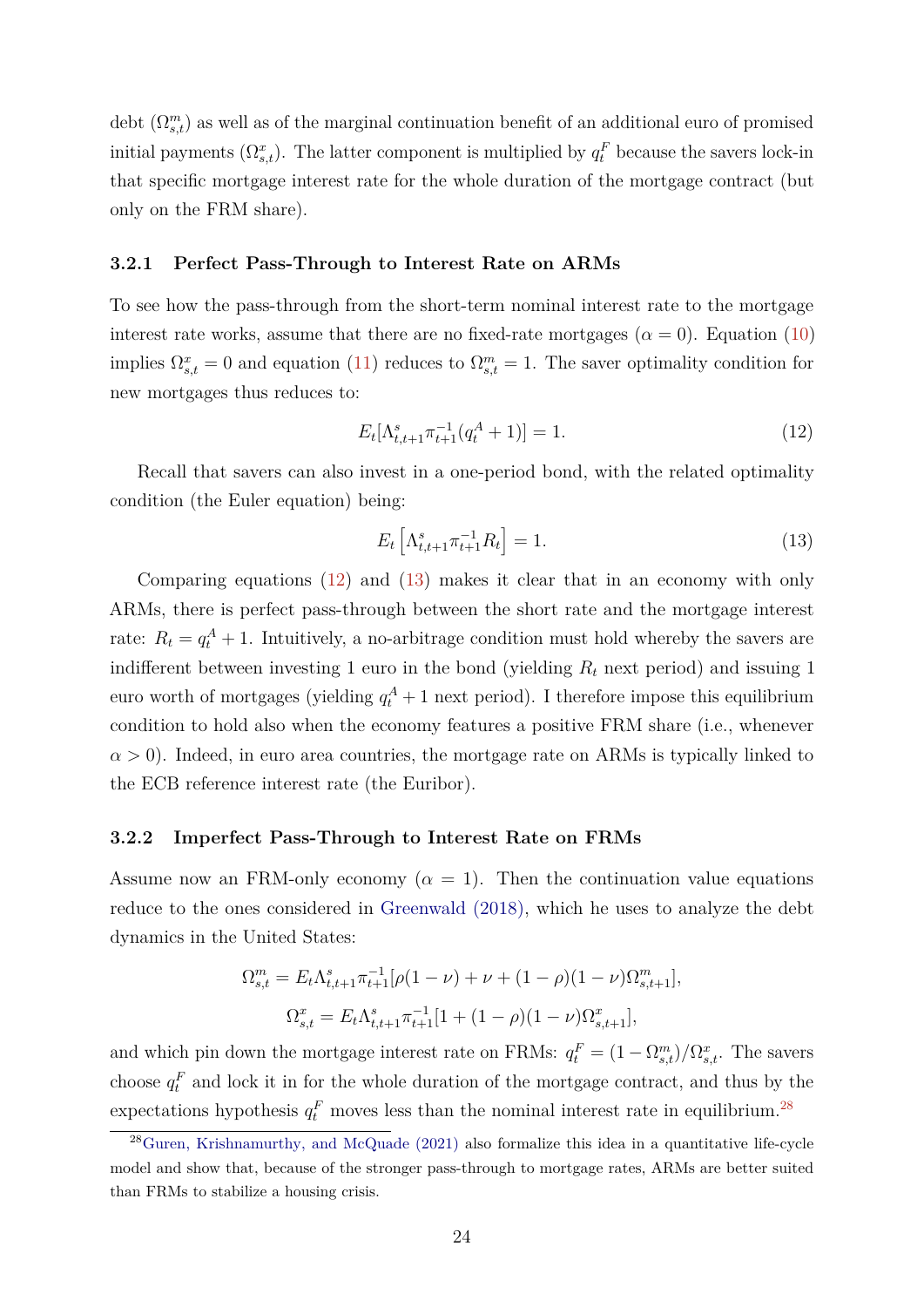The extent of the pass-through depends on the refinancing probability  $\rho$ , the fraction of principal paid *ν*, and the inflation-adjusted stochastic discount factor  $\Lambda_{t,t+1}^s \pi_{t+1}^{-1}$ .<sup>[29](#page-0-0)</sup> The latter component is the same across countries (i.e.,  $\Lambda_{t,t+1}^s \pi_{t+1}^{-1} = \Lambda_{t,t+1}^{*,s} \pi_{t+1}^{*,-1}$ ), because the Euler equation [\(13\)](#page-23-1) holds in each country and the nominal interest rates are the same  $(R_t = R_t^*)$ . In the calibration of Section [3.3,](#page-24-0) I assume  $\rho = \rho^*$  and  $\nu = \nu^*$  given the lack of microdata which would allow me to estimate them separately. Therefore, the pass-through from the nominal rates to the mortgage interest rate on FRMs is exactly the same across countries, that is  $q_t^F = q_t^{*,F}$  $t^{*,F}$ .

#### **3.2.3 Pass-Through to Average Mortgage Interest Rates**

Country-level household responses to monetary policy shocks are determined by the average mortgage interest rate on newly issued mortgages  $\bar{q}_t^{new}$  and the average mortgage interest rate on outstanding mortgages  $\bar{q}^{out}_{t}$ . The former affects household demand of newly issued mortgages, the latter relates to the interest payment on outstanding mortgages.

Following a shock to the nominal interest rate, countries with higher ARM shares feature stronger pass-through to the average mortgage interest rates. This is because the rate on ARMs – which moves one-to-one with the nominal interest rate – is weighted relatively more than the rate on FRMs – which moves less than the nominal interest rate. This mechanism turns out to be quantitatively important for the model results presented in Section [4.](#page-28-0)

### <span id="page-24-0"></span>**3.3 Calibration**

The model period is one quarter, and the world economy is calibrated in two steps. In the first step, I calibrate the Foreign economy to the euro area (EA). As the Home economy is assumed to be small, the Foreign economy block of the model is completely independent from the details of the Home economy. The results from the first step are illustrated in Table [1.](#page-25-0) In the second step, I calibrate the Home economy to Spain (ES). In steady state, the influence of the Foreign economy on the Home economy is visible from equation [\(5\)](#page-20-0). Hence, the Home economy needs to be calibrated together with the Foreign economy. The results from this second step are reported in Table [2.](#page-26-0)

Most of the parameters relating to the housing and mortgage markets are calibrated internally to hit moments from the Eurosystem Household Finance and Consumption Survey (HFCS). The parameters that are standard in the New Keynesian literature are calibrated externally. As a general calibration strategy, I assign US values to parameters

<sup>&</sup>lt;sup>29</sup>In particular, a higher refinancing rate  $\rho$  or a higher fraction of principal paid each period  $\nu$  imply a stronger equilibrium pass-through because  $q_t^F$  is locked-in for a smaller period of time.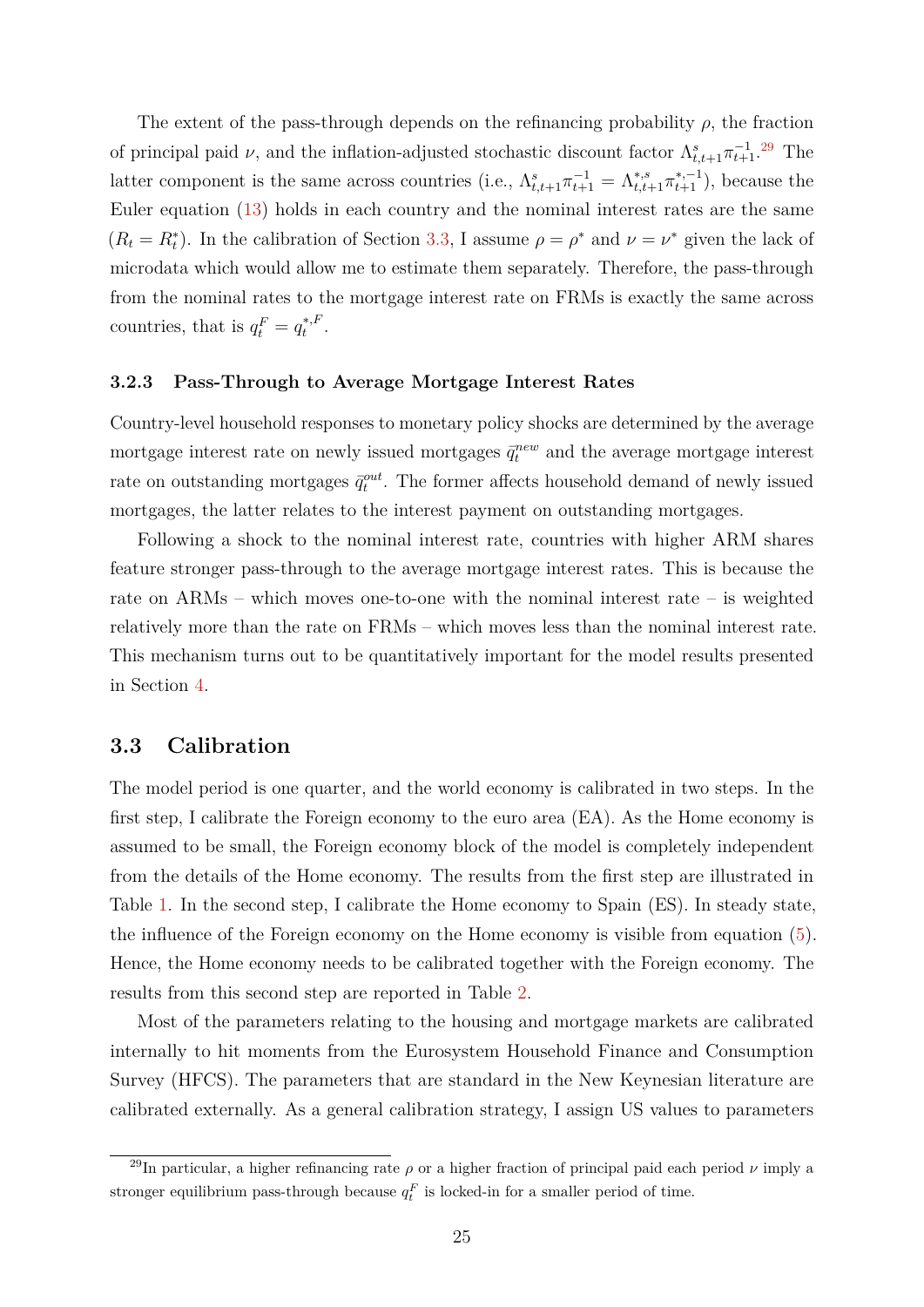<span id="page-25-1"></span><span id="page-25-0"></span>

| Parameter                    | Name                   | Value       | Internal | Target/Source                                           |  |  |
|------------------------------|------------------------|-------------|----------|---------------------------------------------------------|--|--|
| Demographics and Preferences |                        |             |          |                                                         |  |  |
| Borrower discount factor     | $\beta_b^*$            | 0.96        | N        | Greenwald (2018)                                        |  |  |
| Saver discount factor        | $\beta_s^*$            | $\,0.993\,$ | N        | Avg. EA 10Y rate, 2007-2019                             |  |  |
| Borrower measure             | $\chi_b^*$             | 0.591       | N        | 2014 EA fraction of renters & mortgaged homeowners      |  |  |
| Labor disutility             | $\iota^*$              | 0.838       | Υ        | $N_{SS}^* = 1$                                          |  |  |
| Inverse Frisch elasticity    | $\phi^*$               | 0.5         | N        | Burriel, Fernández-Villaverde, and Rubio-Ramirez (2010) |  |  |
| Housing preference           | $\xi^*$                | 0.407       | Υ        | $M_{SS}^*/Y_{SS}^* = 0.428$                             |  |  |
| Landlord het. (location)     | $\mu^*_{\omega, l}$    | $-0.002$    | N        | Greenwald and Guren (2019)                              |  |  |
| Landlord het. (scale)        | $\sigma_{\omega, l}^*$ | 0.020       | N        | Greenwald and Guren (2019)                              |  |  |
| Borrower het. (location)     | $\mu^*_{\omega,b}$     | $-0.0155$   | Y        | 2014 EA home ownership rate                             |  |  |
| Borrower het. (scale)        | $\sigma_{\omega,b}^*$  | 0.008       | N        | Greenwald and Guren (2019)                              |  |  |
| Housing and Mortgages        |                        |             |          |                                                         |  |  |
| ARM Share                    | $1-\alpha^*$           | 0.47        | N        | 2014 EA share of adjustable rate mortgages              |  |  |
| Mortgage amortization        | $\nu^*$                | $0.435\%$   | N        | Greenwald (2018)                                        |  |  |
| Income tax rate              | $\tau^*$               | 0.24        | N        | Christoffel, Coenen, and Warne (2008)                   |  |  |
| Max LTV ratio                | $\theta_{LTV}^*$       | 0.85        | N        | See text                                                |  |  |
| Housing depreciation         | $\delta^*$             | 0.005       | N        | Standard                                                |  |  |
| Refinancing rate             | $\rho^*$               | 0.034       | N        | Greenwald (2018)                                        |  |  |
| Housing stock                | $\bar{H}^*$            | 21.727      | Y        | $p_{SS}^{*,h} = 1$                                      |  |  |
| Labor Market                 |                        |             |          |                                                         |  |  |
| Elasticity subst. tasks      | $\varphi^*$            | 21          | N        | Auclert, Rognlie, and Straub (2018)                     |  |  |
| Disutility wage changes      | $\psi^*$               | 250.64      | Υ        | Implies standard value for wage flexibility: 0.1        |  |  |
| Monetary Policy              |                        |             |          |                                                         |  |  |
| Taylor rule (inflation)      | $\phi_{\pi}$           | 1.5         | N        | Standard                                                |  |  |
| Taylor rule (smoothing)      | $\phi_R$               | 0.865       | N        | Christoffel, Coenen, and Warne (2008)                   |  |  |
| Inflation target (pers.)     | $\phi_{\bar{\pi}}$     | 0.994       | N        | Garriga, Kydland, and Šustek (2017)                     |  |  |

**Table 1:** Calibration for the euro area (Foreign economy).

*Note*: The model is calibrated at steady state at quarterly frequency. The "Internal" column indicates whether the parameters are calibrated to match a targeted moment internally (Y) or in closed form (N).

that have never been calibrated to (or estimated for) euro area countries and for which I have no relevant microdata.

**Demographics and preferences.** To determine the borrower population share, I make use of the second wave of the HFCS, which I discussed in Section [2.4](#page-9-1) and that was administered around 2014. In the model, the borrowers are both renters and mortgaged homeowners. Conversely, the savers are outright homeowners. In the data, I find the fraction of borrowers to be 59% in the EA (39% renters and 20% mortgaged homeowners) and 50% in ES (20% renters and 30% mortgaged homeowners).

As the focus of the paper is on long rates, I calibrate the saver discount factor to yield the average EA long-term (10Y) rate over 2007-2019 (2.64%). This is imposed in both economies. I set the borrower discount factor externally in both economies to the value calibrated in [Greenwald \(2018\)](#page-43-1) (i.e., 0.96). Increasing this value to the one used in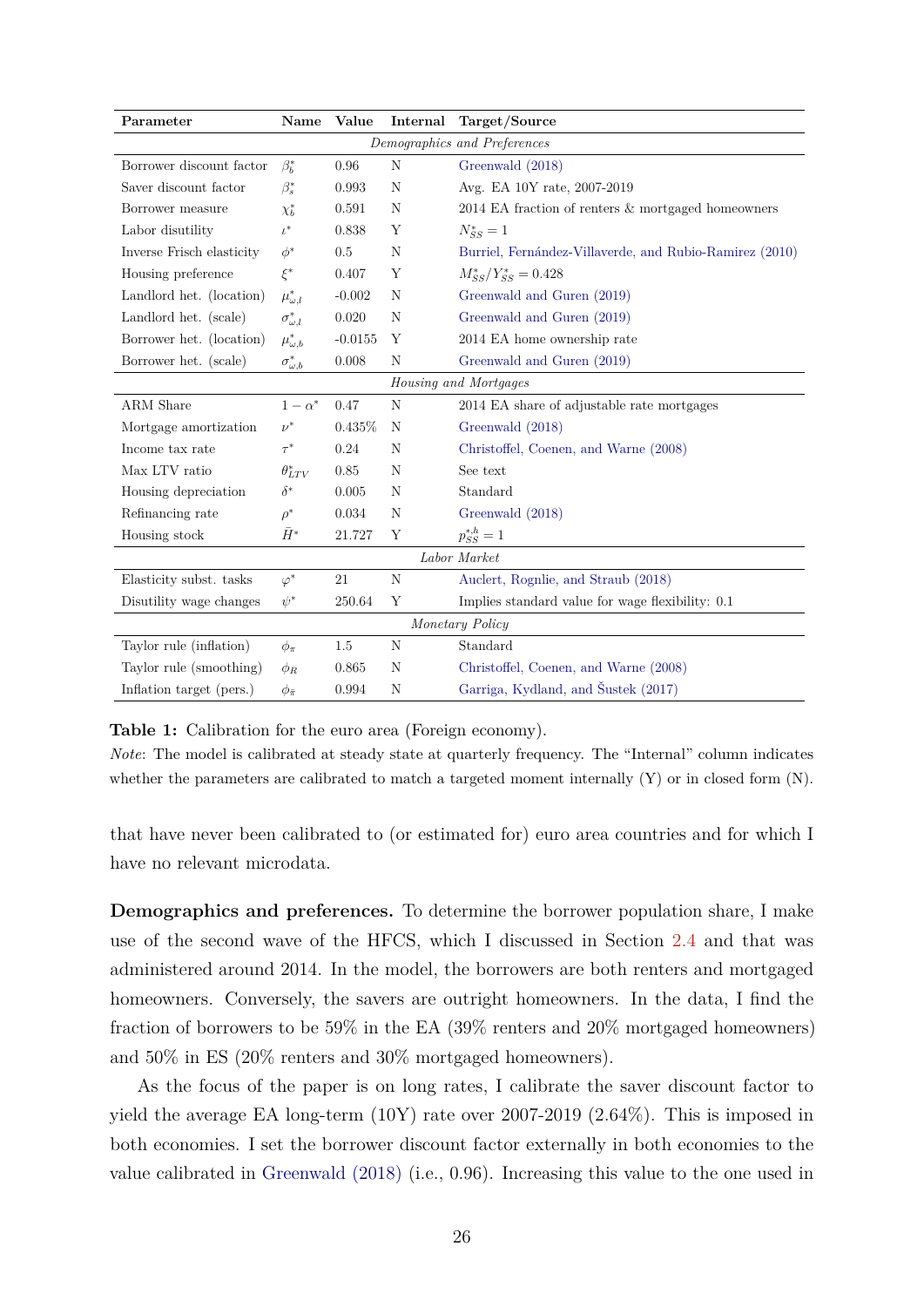<span id="page-26-1"></span><span id="page-26-0"></span>

| Parameter                    | Name                 | Value    | Internal | Target/Source                                           |  |  |
|------------------------------|----------------------|----------|----------|---------------------------------------------------------|--|--|
| Demographics and Preferences |                      |          |          |                                                         |  |  |
| Borrower discount factor     | $\beta_b$            | 0.96     | N        | Same as Euro Area                                       |  |  |
| Saver discount factor        | $\beta_s$            | 0.993    | N        | Same as Euro Area                                       |  |  |
| Borrower measure             | $\chi_b$             | 0.492    | N        | $2014$ ES fraction of renters $\&$ mortgaged homeowners |  |  |
| Labor disutility             | $\iota$              | 0.752    | Y        | $N_{SS}=1$                                              |  |  |
| Inverse Frisch elasticity    | $\phi$               | 0.5      | N        | Same as Euro Area                                       |  |  |
| Housing preference           | ξ                    | 0.407    | N        | Same as Euro Area                                       |  |  |
| Landlord het. (location)     | $\mu_{\omega, l}$    | $-0.002$ | N        | Same as Euro Area                                       |  |  |
| Landlord het. (scale)        | $\sigma_{\omega, l}$ | 0.020    | N        | Same as Euro Area                                       |  |  |
| Borrower het. (location)     | $\mu_{\omega,b}$     | 0.015    | Y        | 2014 ES home ownership rate                             |  |  |
| Borrower het. (scale)        | $\sigma_{\omega,b}$  | 0.008    | N        | Same as Euro Area                                       |  |  |
| Housing and Mortgages        |                      |          |          |                                                         |  |  |
| ARM Share                    | $1-\alpha$           | 0.896    | N        | 2014 ES share of adjustable rate mortgages              |  |  |
| Mortgage amortization        | $\nu$                | 0.435%   | N        | Same as Euro Area                                       |  |  |
| Income tax rate              | $\tau$               | 0.24     | N        | Same as Euro Area                                       |  |  |
| Max LTV ratio                | $\theta_{LTV}$       | 0.85     | N        | ES Median LTV                                           |  |  |
| Housing depreciation         | $\delta$             | 0.005    | N        | Same as Euro Area                                       |  |  |
| Refinancing rate             | $\rho$               | 0.034    | N        | Same as Euro Area                                       |  |  |
| Housing stock                | Ĥ                    | 21.727   | N        | Same as Euro Area                                       |  |  |
| ${\it Labor~Market}$         |                      |          |          |                                                         |  |  |
| Elasticity subst. tasks      | $\varphi$            | 21       | N        | Same as Euro Area                                       |  |  |
| Disutility wage changes      | $\psi$               | 279.135  | Y        | Implies standard value for wage flexibility: 0.1        |  |  |
| <b>International Finance</b> |                      |          |          |                                                         |  |  |
| Home bias                    | $\lambda$            | 0.187    | N        | Burriel, Fernández-Villaverde, and Rubio-Ramirez (2010) |  |  |
| Elasticity subst. consumpt.  | $\eta$               | 7.671    | N        | Burriel, Fernández-Villaverde, and Rubio-Ramirez (2010) |  |  |

#### **Table 2:** Calibration for Spain (Home economy).

*Note*: The model is calibrated at steady state at quarterly frequency. The "Internal" column indicates whether the parameters are calibrated to match a targeted moment internally (Y) or in closed form (N).

[Iacoviello and Neri \(2010\)](#page-43-6) (i.e., 0.97) or decreasing it further does not affect the results of the paper.

I calibrate the labor disutility in both economies  $(\iota^*$  and  $\iota)$  so that aggregate labor (and so output) in steady state is equal to unity. This makes it easier and more accurate the comparison of aggregate variables across economies following an aggregate shock. Next, I calibrate the Frisch elasticity in both economies to 2, the value estimated in [Burriel,](#page-41-11) [Fernández-Villaverde, and Rubio-Ramirez \(2010\)](#page-41-11) for Spain. I also calibrate the housing preference parameters in the EA  $(\xi^*)$  to hit the 2014 target of total mortgage stock to GDP from [Hypostat \(2019\),](#page-43-13) which is 0.428. I set the ES housing preference parameter (*ξ*) to the same EA value so to make sure I do not introduce cross-country differences in household valuation of housing services.

Finally, I calibrate the heterogeneity in the benefits to borrower and landlord homeownership closely following [Greenwald and Guren \(2019\).](#page-43-2) In particular, the ownership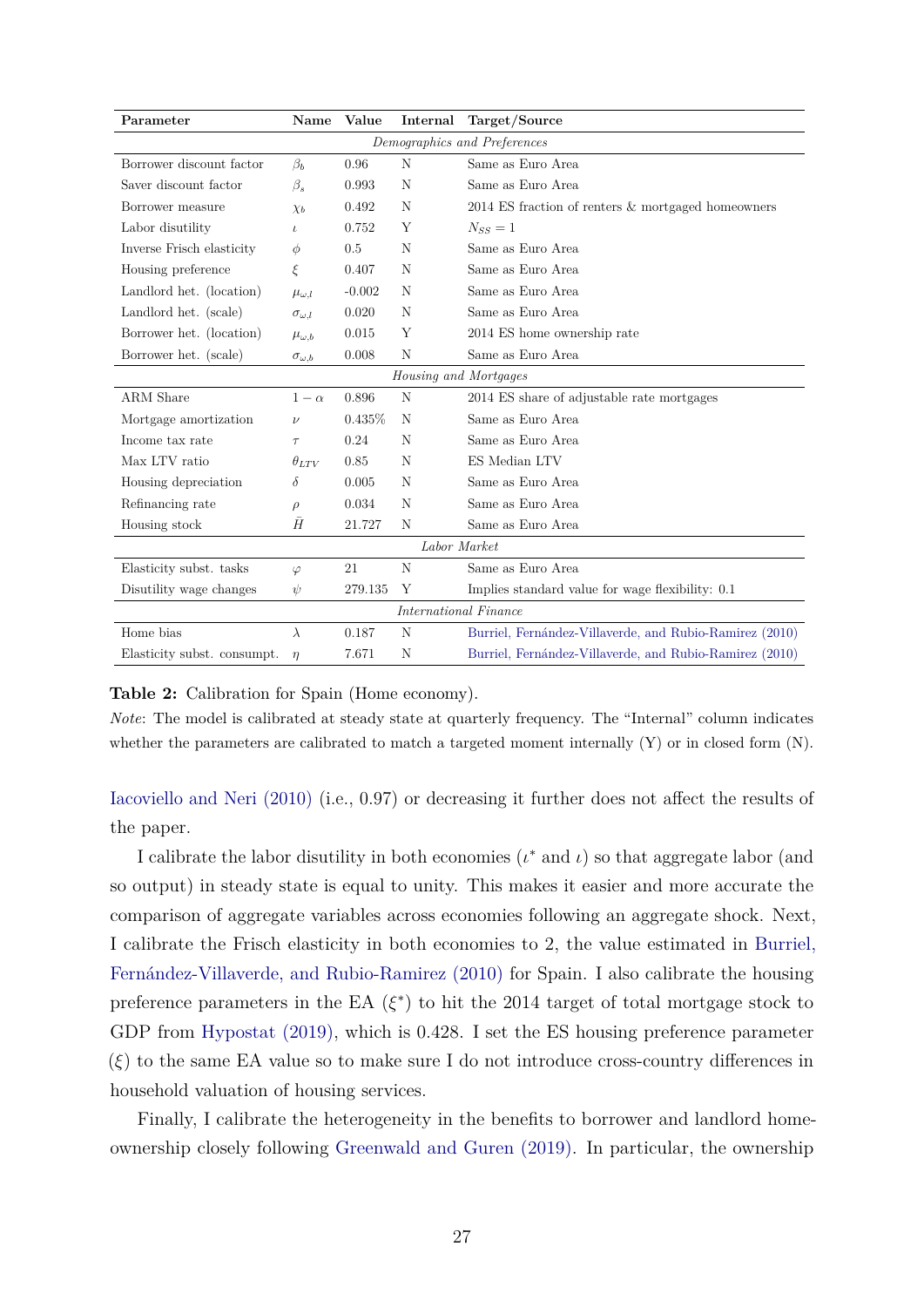<span id="page-27-0"></span>distributions are specified as logistic with c.d.f.:

$$
\Gamma_{\omega,j}(\omega) = \left[1 + \exp\left\{-\left(\frac{\omega - \mu_{\omega,j}}{\sigma_{\omega,j}}\right)\right\}\right]^{-1} \qquad j \in \{b, l\}
$$

These distributions determine the position and the slopes of the demand and supply curves in the price-to-rent and homeownership space. In both economies, I calibrate the scale parameters as well as the landlord location parameter to [Greenwald and Guren \(2019\).](#page-43-2) However, I calibrate internally the borrower location parameter  $\mu_{\omega,b}$  to match the HoRs among "borrowers" from the HFCS (20% in the EA, 29.6% in ES). Given that the savers are homeowners in the model, this procedure provides the correct country-level HoR (61% in the EA, 80% in ES). As argued earlier on, I interpret differences in the average owning utility  $\mu_{\omega,b}$  between the EA and ES as reflecting the quality of the rental market and ownership subsidies.  $\mu_{\omega,b}$  is a key parameter in the paper and I vary it to study the role of the HoR in the monetary transmission mechanism.

**Housing and mortgages.** I calibrate the ARM share in each country  $(1-\alpha)$  and  $(1-\alpha^*)$ from the HFCS. This leads to a share of 47% in the EA, and a share of 90% in ES. This is the second main parameter of the model which I vary throughout the paper to analyze its effects on the monetary transmission mechanism as well as to study different forms of mortgage market arrangements. Turning to the maximum LTV ratio parameters  $\theta_{LTV}$ and  $\theta_{LTV}^*$ , I find no quantitatively important differences across euro area countries in the HFCS data. Indeed, Figure [A.3](#page-47-1) in Appendix [A.2](#page-46-1) shows that the median LTV ratio has been very similar across euro area countries and very stable over time at around 85%. For this reason, I assign that value to both the Home and Foreign economies and decide therefore to not generate cross-country differences in this way.

Next, I internally calibrate the total housing stock in the EA  $(\bar{H}^*)$  to normalize the real house price to one. I assign that same value to the total housing stock parameter in ES  $(\bar{H})$ . I calibrate the refinancing rate  $(\rho^*$  and  $\rho)$  and the mortgage amortization rate  $(\nu^*$  and  $\nu)$  to the levels calibrated for the US by [Greenwald \(2018\).](#page-43-1) I set the income tax rate to the value computed by [Christoffel, Coenen, and Warne \(2008\)](#page-42-12) for the EA, and I assume it to be the same in ES.

Labor Market. I closely follow [Auclert, Rognlie, and Straub \(2018\)](#page-41-9) and set, for both economies, the elasticity of substitution of tasks from labor packers ( $\varphi^*$  and  $\varphi$ ) to the value they use for the US.<sup>[30](#page-0-0)</sup> Additionally, I internally calibrate the household disutility of nominal wage changes  $(\psi^*$  and  $\psi)$  so that the implied wage flexibility parameters equal the standard value of 0.1. The wage flexibility parameters are defined as:

$$
\kappa_w = \frac{\varphi}{\psi N u^N(N)}; \qquad \kappa_w^* = \frac{\varphi^*}{\psi^* N^* u^{*,N}(N^*)}
$$

 $30$ This in turn is the same value used in [Christiano, Eichenbaum, and Evans \(2005\).](#page-41-12)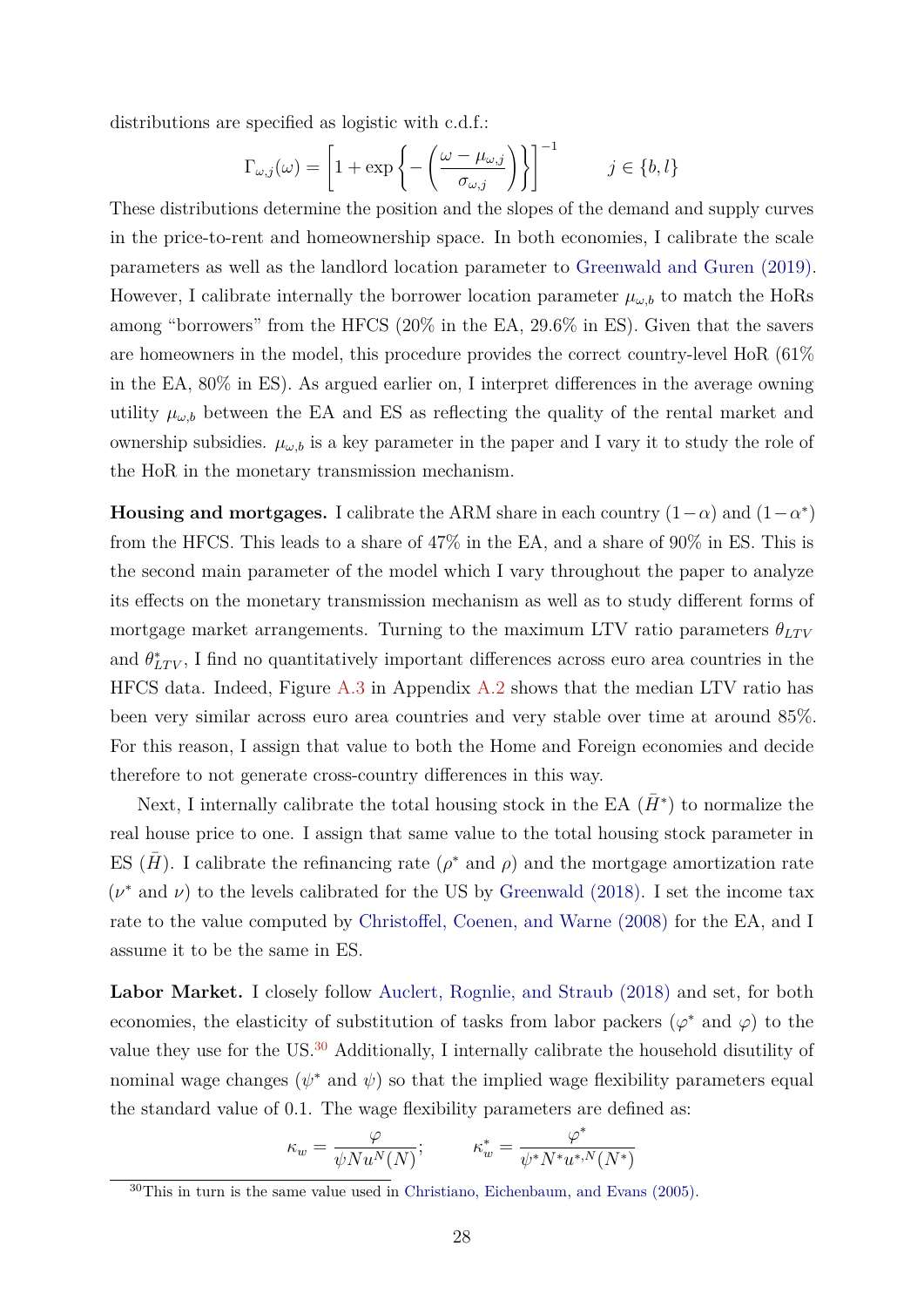<span id="page-28-1"></span>where  $u^N(N)$  and  $u^{*,N}(N^*)$  are the marginal utilities of labor evaluated at the aggregate levels of labor, *N* and *N*<sup>∗</sup> . In practice, wage rigidities might not be the same across euro area countries. However, since the focus of this paper is on housing and mortgage markets, I do not generate cross-country differences based on the labor markets.

**Monetary Policy.** The monetary authority in the EA follows the Taylor rules [\(7\)](#page-21-0) and [\(8\)](#page-21-1). The parameter on the inflation response is standard, while the one determining the interest rate smoothing has been estimated by [Christoffel, Coenen, and Warne \(2008\)](#page-42-12) in the context of the euro area. For the inflation target process (equation  $(6)$ ), I use the persistence parameter estimated for the US by [Garriga, Kydland, and Šustek \(2017\),](#page-43-11) who also study the impact of this type of shock on long-term mortgages.

**International Finance.** [Burriel, Fernández-Villaverde, and Rubio-Ramirez \(2010\)](#page-41-11) estimate a DSGE model for Spain, and I make use of their estimated parameter values for both the home bias  $(\lambda)$  and the elasticity of substitution between Foreign and Home consumption bundles  $(\eta)$ . It is worth noticing that the presence of home bias implies that Foreign output as well as the real exchange rate affect aggregate output at Home (equation [\(5\)](#page-20-0)). This effect is, however, quantitatively small. When I re-calibrate the model assuming a zero degree of trade openness  $(\lambda = 0)$ , I find virtually identical results for both the steady state and the dynamics of the Home economy.

**Summary.** There are three parameters that crucially differentiate the EA from ES. Firstly, the ARM shares  $(1 - \alpha)$  and  $(1 - \alpha^*)$ . These parameters determine the equilibrium pass-through of nominal interest rate to the average mortgage interest rate as discussed in Section [3.2.](#page-22-3) Secondly, the shares of outright homeowners (that is, the savers)  $\chi_s$  and  $\chi_s^*$ which control the relative size of each family. Thirdly, the average owning utility  $\mu_{\omega,b}$  and  $\mu_{\omega,b}^*$  which control the fraction of housing that goes to borrowers relative to landlords in steady state. I study how changing these parameters affect the monetary transmission mechanism next.

### <span id="page-28-0"></span>**4 Model Results**

This section shows the effects that the ARM shares and the HoR play in the transmission mechanism of monetary policy in the euro area. I linearize the model equations to first-order around the deterministic steady state and plot the relevant impulse response functions to an inflation target shock  $(\epsilon_{\bar{\pi},t})$  introduced in the Taylor rule [\(7\)](#page-21-0).<sup>[31](#page-0-0)</sup>

<sup>&</sup>lt;sup>31</sup>Impulse response functions to a monetary policy shock  $(\epsilon_{MP,t})$  introduced in the Taylor rule [\(8\)](#page-21-1) are displayed and described in Appendix [A.4.](#page-51-0)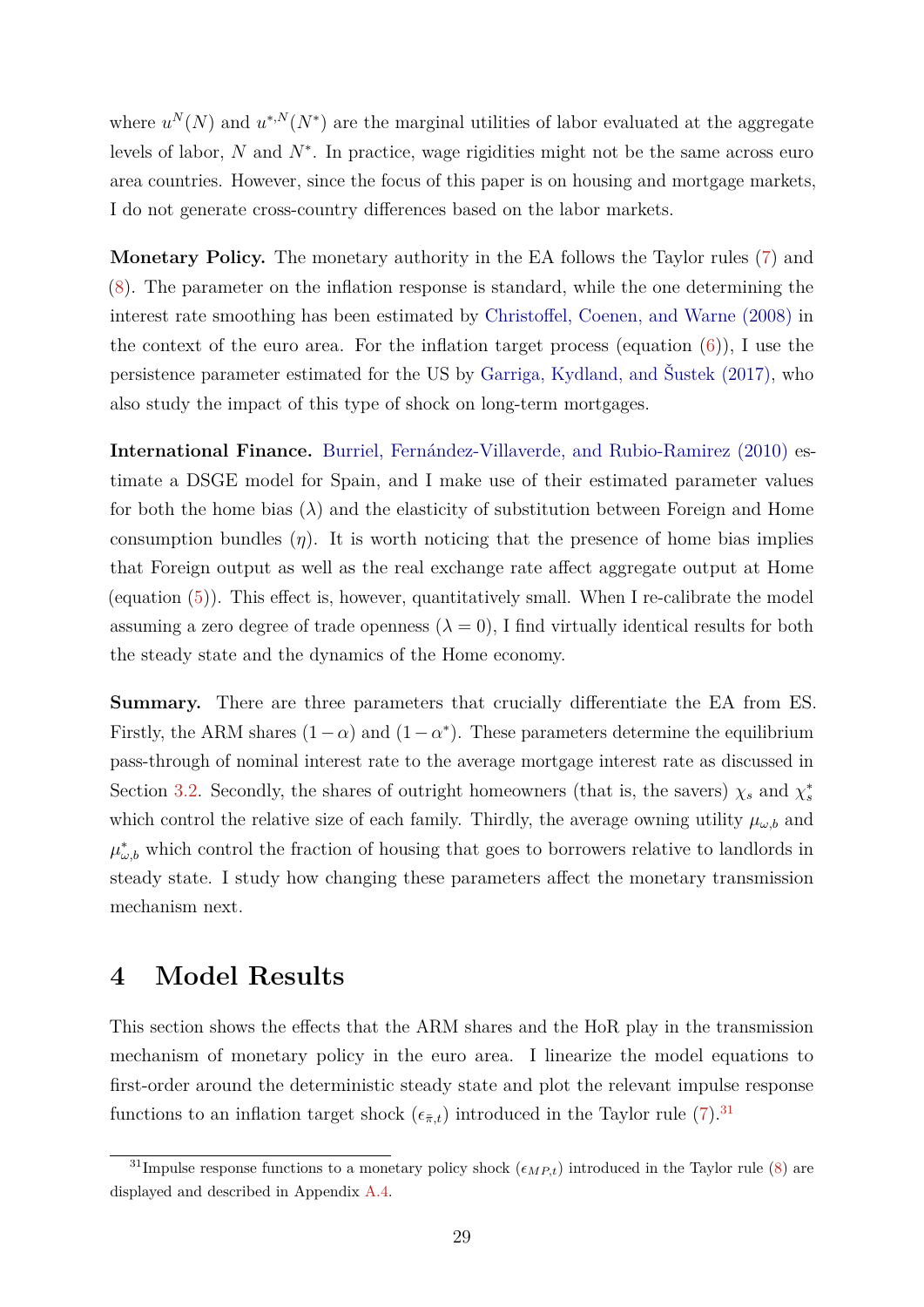<span id="page-29-0"></span>

**Figure 6:** Impulse response functions to an inflation target shock affecting both the euro area and Spain.

*Note*: The shock is normalized to a 1% fall in the nominal interest rate. The y-axes measure a 1% deviation relative to steady state, except for the mortgage interest rates which are measured in percentage points. The x-axes measure time in quarters. The nominal interest rate and the mortgage interest rates are annualized.

### **4.1 Heterogeneous Monetary Transmission**

As in the data, a shock to the long end of the yield curve, captured through an inflation target shock, leads Spain to react more strongly than the euro area. I discuss the differential responses of the two countries as follows, and then turn to Section [4.2](#page-30-0) to unravel the sources behind them.

In Figure [6](#page-29-0) I plot the impulse response functions to an inflation target shock inducing the nominal interest rate (and so the interest rate on ARMs) to fall by 1% on impact. Given that Spain belongs to the currency-union, it inherits the nominal interest rate set by the euro area monetary policy authority. Because savers across countries price the FRMs in the same way as argued in Section [3.2,](#page-22-3) the pass-through to interest rates on FRMs is the same in the EA and ES: a 1% decline of the short nominal rate leads to a fall in mortgage interest rate on FRMs of 0.49%. Furthermore, the mortgage interest rate on new mortgages takes more time to transmit to the average mortgage interest rate on outstanding mortgages in the EA, as this economy is characterized by a relatively higher FRM share with previously locked-in rates. To the contrary, most mortgages in ES are adjustable-rate and therefore the average mortgage interest rate in the economy closely follows the dynamics of the nominal interest rate.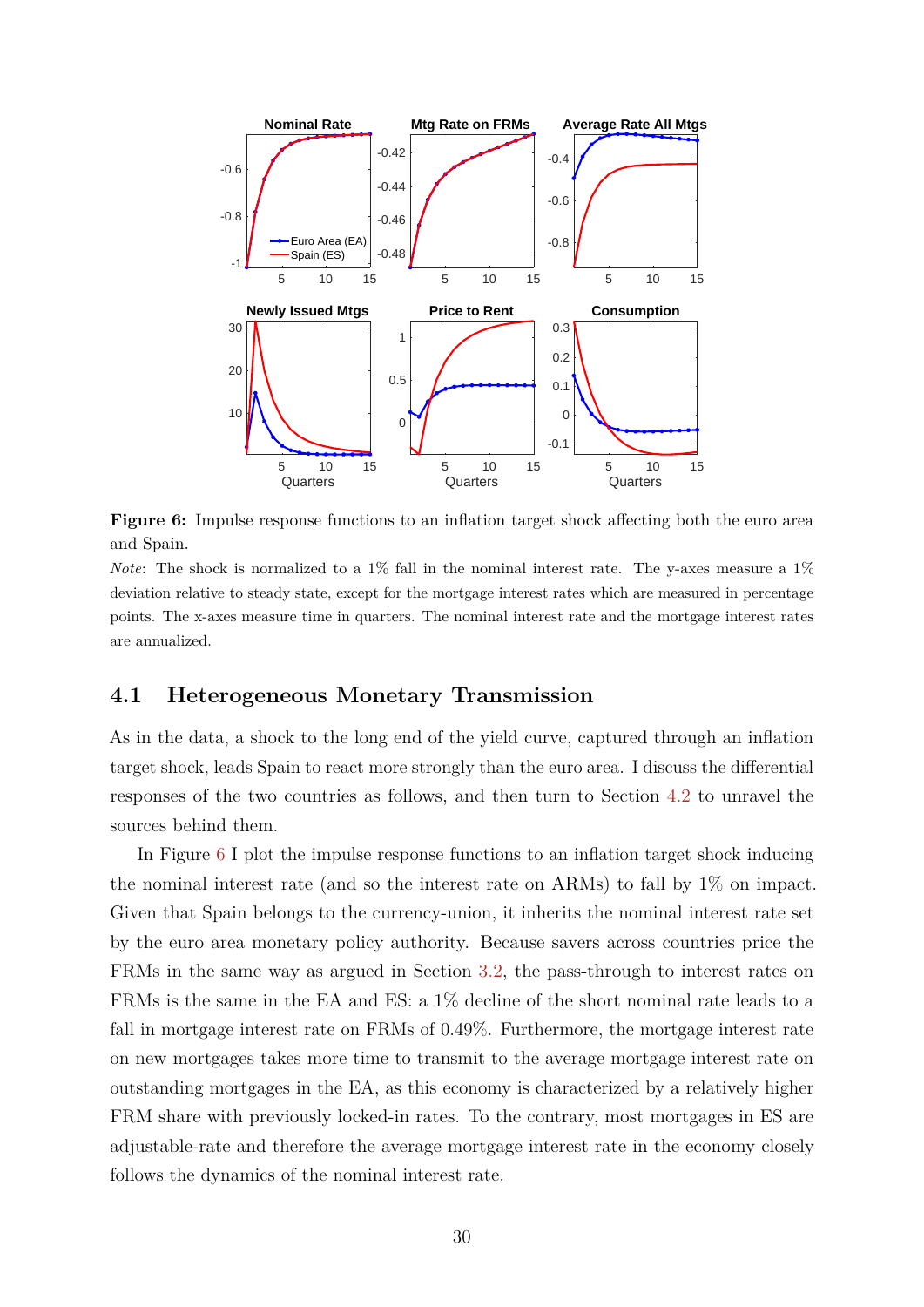<span id="page-30-2"></span><span id="page-30-1"></span>

**Figure 7:** Bar plots of monetary policy effectiveness in the data and model for Spain (ES) relative to the euro area (EA).

*Note*: For each variable, the y-axis measures the peak (trough for the average mortgage interest rate) response to a monetary policy shock of ES relative to the EA.

The lower average mortgage interest rate in ES pushes more borrowers to increase the amount of mortgages they require on their housing stock. In other words, it is a better time to be a homeowner in ES relative to the EA, as also indicated by the higher price-to-rent ratio. Turning to aggregate consumption, my results show the the ES peak response is approximately 2.4 times as big as the peak experienced by the EA.

Figure [7](#page-30-1) summarizes the monetary policy effectiveness as measured by relative peaks (or troughs for the average mortgage interest rate) across countries, both from the data (Section [2.3\)](#page-8-0) and from the model. Overall, the model closely aligns to the data in terms of average mortgage interest rates, price-to-rent ratios, and aggregate consumption while not generating enough relative response in newly issued mortgages. Most importantly, the aggregate consumption response in ES is 2.4 times stronger than the EA in the model relative to 2.5 times in the data. Therefore, while I only target key cross-sectional housing and mortgage market institutions such as the ARM share and the HoR, the model is able to quantitatively match the dynamic monetary policy effectiveness across countries.

### <span id="page-30-0"></span>**4.2 Decomposing the Effects of ARM Shares and the HoR**

Because there is value in a uniform transmission of monetary policy [\(Cœuré \(2019\)\)](#page-42-13), understanding the sources behind the stronger ES responses is crucial for policy. I therefore investigate how much of the aforementioned results are determined by the ARM share and how much are determined by the HoR.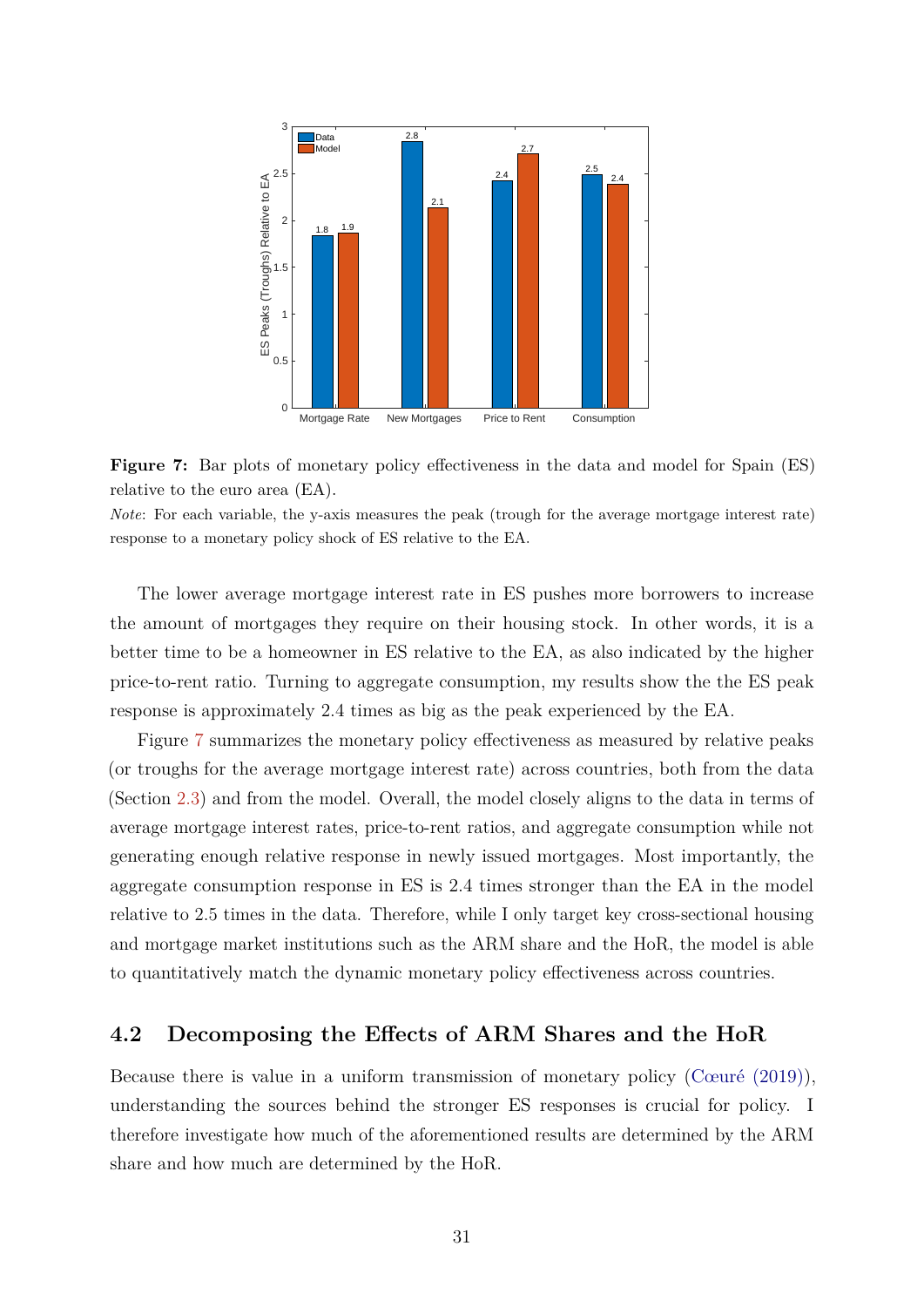Figure [8](#page-32-0) shows the responses of two more economies: the economy "ES-HoR" is calibrated to hit all the targets described in Table [2](#page-26-0) except the ARM share, which is instead set at the euro area level; on the contrary, the economy "ES-ARM" is calibrated to hit all the targets described in Table [2](#page-26-0) with the exception of the HoR, which is calibrated to the euro area level. Therefore, the movements displayed by ES-HoR can all be attributed to the HoR, while the movements associated with ES-ARM can be attributed to the ARM share.

#### **4.2.1 Transmission to Mortgage Interest Rates**

The top panels of Figure [8](#page-32-0) show that the pass-through to the average mortgage interest rates is exclusively determined by the differential ARM share. The average mortgage interest rates in ES respond more to the shock because more weight is assigned to the interest rate on ARMs, which is the nominal interest rate. The average rate on new mortgages is more responsive than the rate on outstanding mortgages because it includes the mortgage rate on FRMs, which gets locked-in only on newly issued mortgages.<sup>[32](#page-0-0)</sup>

#### **4.2.2 Transmission to Mortgage Volume**

I then focus on the borrower balance sheets. Interest payments in ES fall up to two times as much as those in the EA, an effect entirely driven by the differential mortgage interest rate pass-through on outstanding mortgages. Indebted households in ES demand more newly issued mortgages than those in the EA because a) they face lower overall mortgage payments, and b) new mortgages are issued at lower interest rates. As a consequence, the ES-ARM economy displays an increase of new mortgages of about 100% relative to the EA.

In contrast, new mortgages in the ES-HoR economy increase by about 20% relative to the EA even though the mortgage interest rates in these two economies are the same. This happens because the ES-HoR economy displays a higher borrower average utility from owning housing (higher  $\mu_{\omega,b}$ ), with the corresponding effects of increasing the fraction of the housing stock that goes to mortgaged homeowners in steady state. The upshot is that (more) borrowers demand even more mortgages on their housing, an effect which I call the "borrower level effect".[33](#page-0-0)

 $32$ Recall from Section [3.2](#page-22-3) and Figure [6](#page-29-0) that the interest rate on newly issued FRMs responds in the same way across countries following aggregate shocks.

<sup>&</sup>lt;sup>33</sup>Relative to the EA, the ES-HoR economy also features a higher share of outright homeowners (higher  $\chi_s$ ), which has the effect of shrinking the size of the family of borrowers. As a consequence, the within-family risk sharing makes it easier for the mortgaged homeowners to distribute resources towards the renters who can now afford to switch tenure status and buy housing through newly issued mortgages. I quantify this effect to be small in Appendix [A.5.](#page-52-0)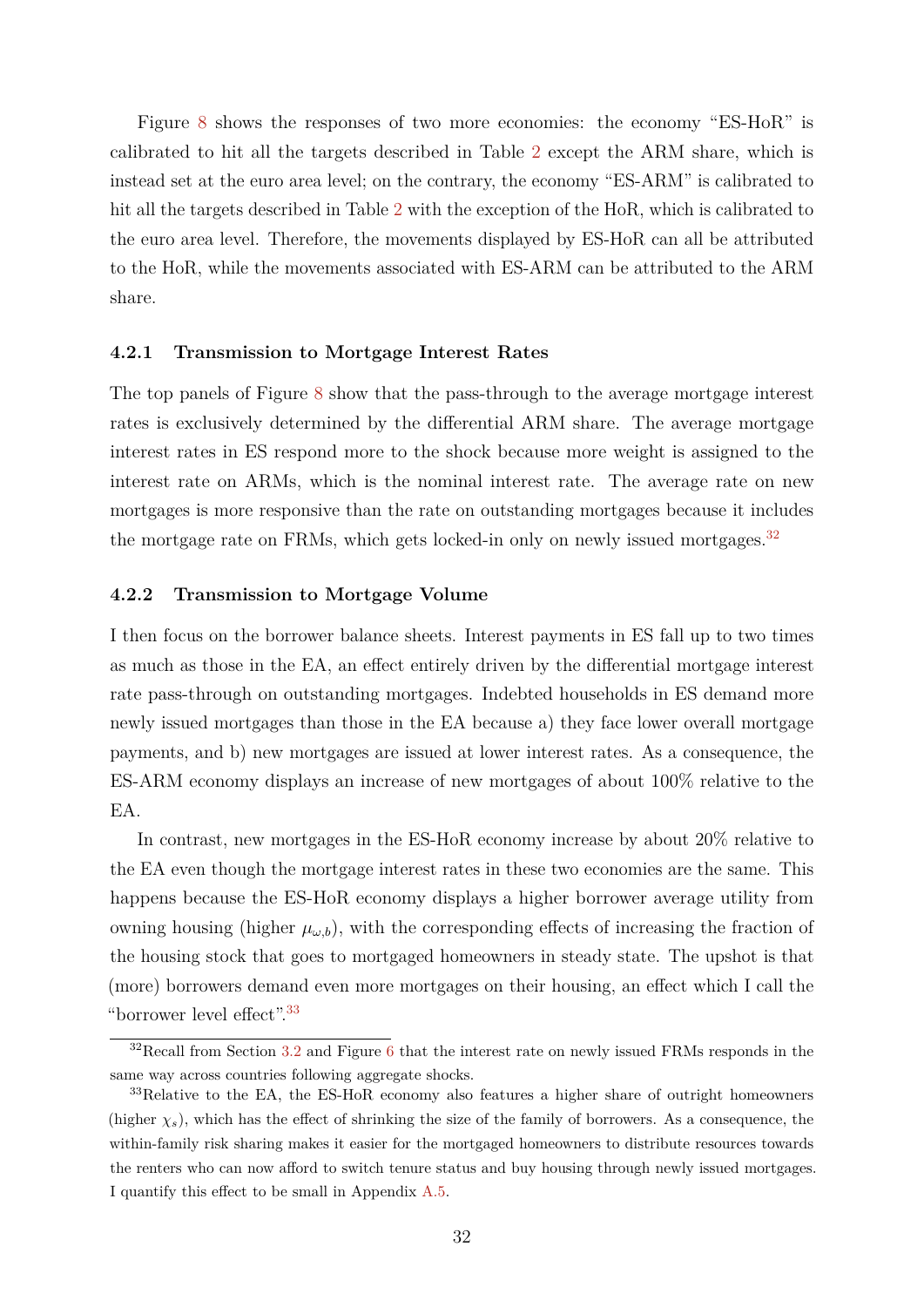<span id="page-32-0"></span>

**Figure 8:** Impulse response functions to an inflation target shock. Decomposition of the housing and mortgage market institutions.

*Note*: The shock is normalized to a 1% fall in the nominal interest rate. I show results for the euro area (EA), Spain (ES), Spain re-calibrated to the EA share of ARM "ES-HOR", and Spain re-calibrated to the EA HoR "ES-ARM". The y-axes measure a 1% deviation relative to steady state, except for the mortgage interest rates which are measured in percentage points. The x-axes measure time in quarters. The interest rates are annualized.

#### **4.2.3 Transmission to Aggregate Consumption**

Turning to aggregate consumption, neither the ARM share nor the HoR alone contribute to a visible increase in economic activity of ES relative to the EA. This suggests a non-linear effect whereby the ARM share and the HoR interact to amplify the potency of monetary policy on economic activity. Both channels are active simultaneously: on one hand, it is a good time to borrow because mortgage interest rates and interest payments are low; on the other hand, the economy features a higher fraction of mortgaged homeowners (borrower level effect) who are active in the mortgage market. ARM share and HoR together allow for a stronger and more persistent increase in newly issued mortgages, which maps to a stronger increase in non-durable consumption and economic activity.

#### **4.2.4 Transmission to Housing and Rental Markets**

I finally turn to the housing markets in Figure [9](#page-33-0) to understand the sources behind the movements in price-to-rent ratios. House prices move to clear the housing markets, where borrowers, landlords, and savers buy and sell housing units. I find that house prices are most strongly linked to the new housing units purchased by the borrowers: house prices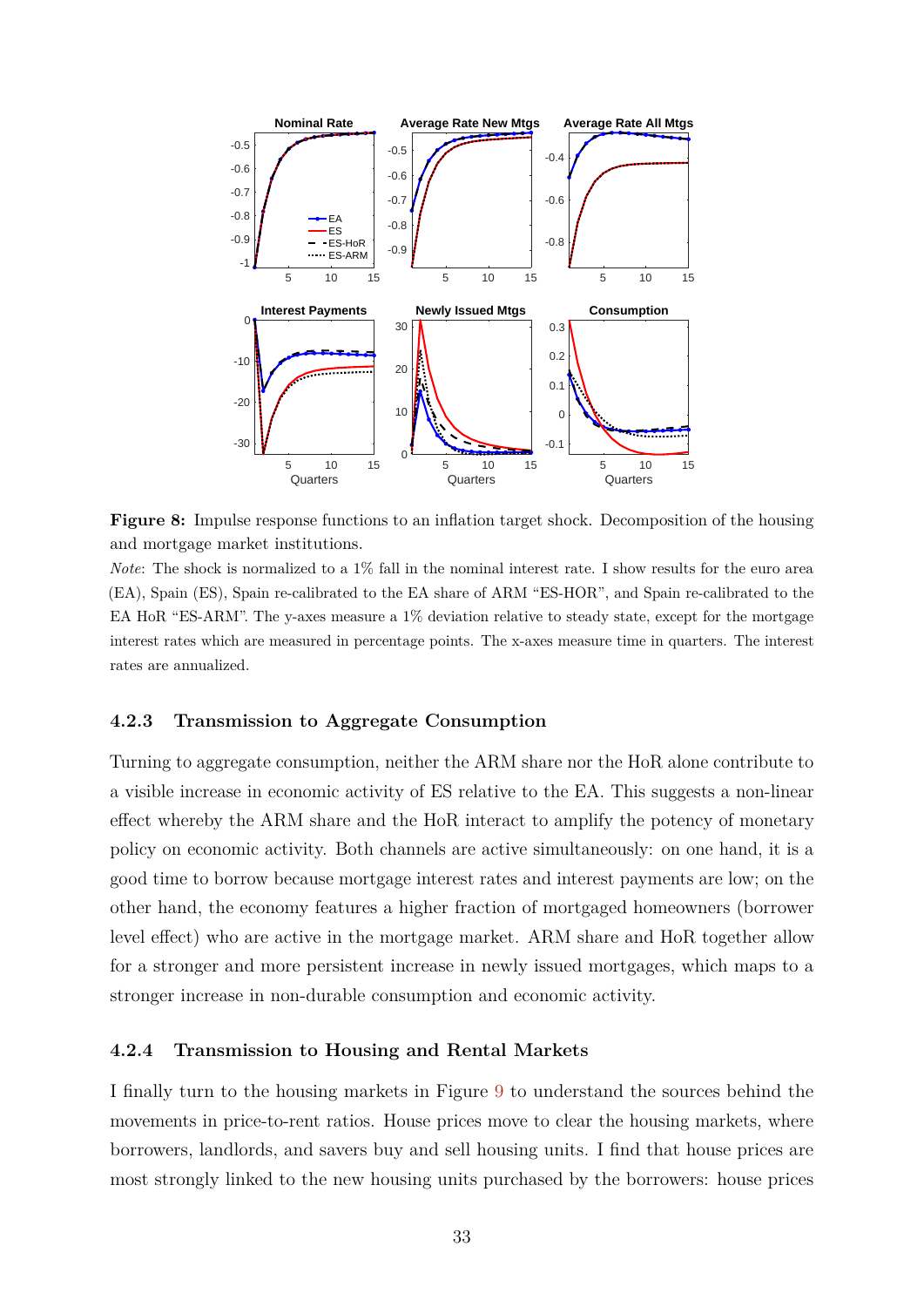<span id="page-33-1"></span><span id="page-33-0"></span>

**Figure 9:** Impulse response functions to an inflation target shock. Decomposition of the housing and mortgage market institutions.

*Note*: The shock is normalized to a 1% fall in the nominal interest rate. I show results for the euro area (EA), Spain (ES), Spain re-calibrated to the EA share of ARM "ES-HOR", and Spain re-calibrated to the EA HoR "ES-ARM". The y-axes measure a 1% deviation relative to steady state. The x-axes measure time in quarters. The measure of renters is annualized.

increase the most when mortgaged homeowners increase more heavily their housing stock.

A similar picture emerges from the rental market, which is cleared through the rental price. Economies featuring a stronger increase in newly rented units also experience a stronger increase in rental prices. All in all, the price-to-rent ratio is tightly linked to the movements in the fraction of renters which are mostly dominated by movements in the HoR.

Figure [9](#page-33-0) also shows that while house prices mostly increase after the expansionary shock, rents in both ES and the EA quickly become negative after a few quarters. This is consistent with the evidence provided by [Koeniger, Lennartz, and Ramelet \(2021\)](#page-43-4) for Italy and Switzerland, as well as with the evidence provided by [Dias and Duarte \(2019\)](#page-42-14) for the US.

# **5 Model Counterfactuals**

My two-country New Keynesian model with housing and long-term mortgages is a useful laboratory: In this section I study how changes in the housing and mortgage market institutions alter the stabilization properties of the euro area monetary policy. In a first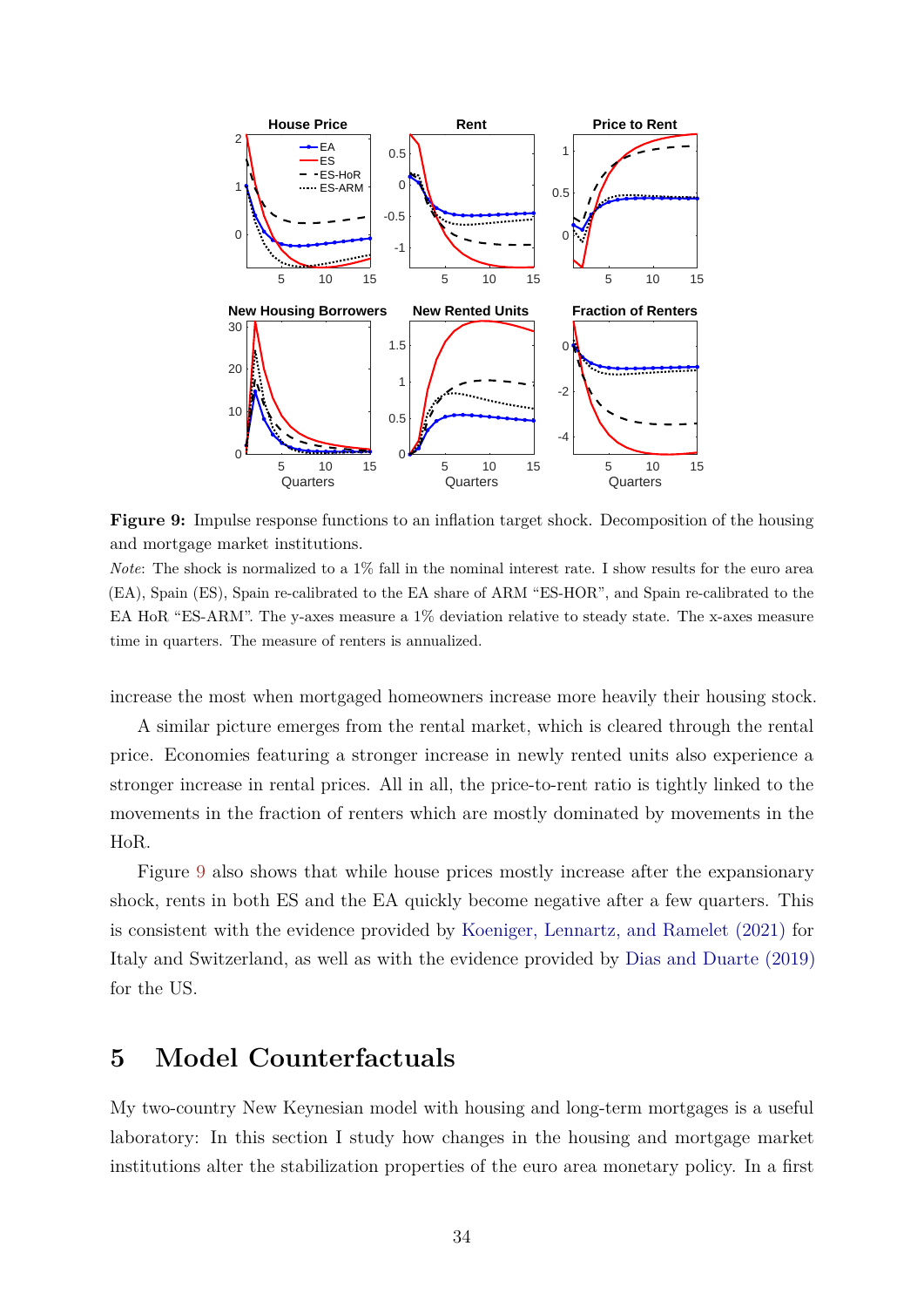<span id="page-34-0"></span>counterfactual, I introduce a euro-area-wide mortgage market with a more similar issuance of contract types across countries. This policy proposal can be seen as a step towards a banking union, which formally already exists but it is in practice very limited (see [Garicano](#page-43-14) [\(2019\)](#page-43-14) for an analysis of the problems and potential ways forward to build a stronger union). In a second counterfactual, I build on the recent strategy review [\(ECB \(2021\)\)](#page-42-2) and explore the inflation-output trade-off the ECB faces when weighting for housing costs in the price index.

#### **5.1 Towards a Euro-Area-Wide Mortgage Market**

There is a lot of discussion in both academic and policy circles about the potential benefits of a European fiscal integration and a banking union (for a recent overview, see [Bilbiie,](#page-41-13) [Monacelli, and Perotti \(2021\)\)](#page-41-13). At its current stage, the banking union is fairly limited: it consists of a common bank supervision (Single Supervisory Mechanism) and of a common resolution procedure for failing banks (Single Resolution Mechanism). One of the features that are missing is a risk-sharing arrangement through which funding costs for banks (and households) equalize across the different countries of the euro area.

My model allows to study the interest rate transmission mechanism in a currency-union with a more integrated financial system. I focus in particular on a euro-area-wide mortgage market, which is one where the mortgage contract types (ARMs and FRMs) are issued in the same (or at least in a more similar) proportion. I contrast ES and the EA with two additional economies: the economy "ES-ARM70%" is calibrated to hit all the ES targets described in Table [2](#page-26-0) except the ARM share, which is instead decreased from 90% to 70%; on the contrary, the economy "ES-ARM47%" is calibrated to hit all the targets described in Table [2](#page-26-0) with the exception of the ARM, which is calibrated to the euro area level  $(47\%)$ .<sup>[34](#page-0-0)</sup>

Figure [10](#page-35-0) displays the results of the inflation target shock in this environment. In the "ES-ARM70%" economy, the aggregate consumption response differential between Spain and the euro area drops by around 40%. This driven by a weaker pass-through to average mortgage interest rates, which determines a smaller cash-flow effect to borrowers who cannot leverage up as much anymore. The aggregate consumption response differential vanishes completely in the "ES-ARM47%" economy, where Spain is required to share the same mix of ARMs and FRMs as the euro area. This is because, in this economy, the pass-through to average mortgage interest rates is the same as the euro area one. Spanish borrowers can leverage up only slightly more than euro area borrowers, an effect

 $34$ Effectively, "ES-ARM47%" is equivalent to the "ES-HoR" economy discussed in Section [4.2](#page-30-0) where ES has the EA level of ARM share. For the intermediate case ES-ARM70%, I choose the exact number of 70% because it is the midpoint between the ES ARM share and the EA ARM share.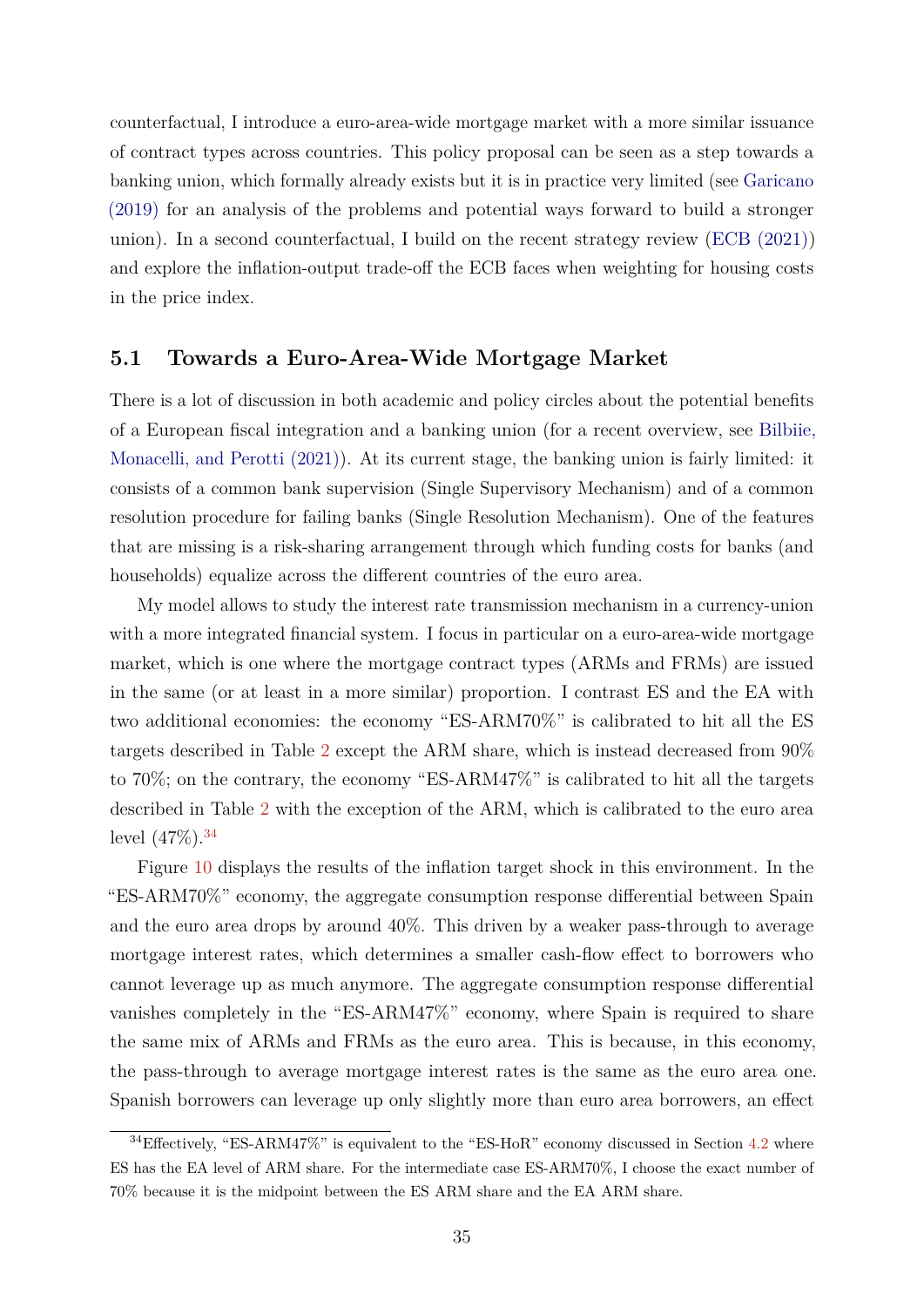<span id="page-35-0"></span>

**Figure 10:** Impulse response functions to an inflation target shock under two different forms of a euro-area-wide mortgage market.

*Note*: The shock is normalized to a 1% fall in the nominal interest rate. I show results for the euro area (EA), Spain (ES), Spain with 70% ARM share "ES-ARM70%", and Spain with 47% ARM share "ES-ARM47%". The y-axes measure a 1% deviation relative to steady state, except for the mortgage interest rates which are measured in percentage points. The x-axes measure time in quarters. The interest rates are annualized.

driven by the higher homeownership rate. However, the level effect alone is not enough to meaningfully increase aggregate consumption relative to the euro area, which is consistent with the results discussed in Section [4.2.](#page-30-0)

In terms of redistribution of resources between households, Figure [11](#page-36-0) shows that savers win from the euro-area-wide mortgage market relative to the borrowers. This is because the more FRMs the savers issue, the more interest rate risk they bear  $-$  which is advantageous during an expansion. On the other hand, borrowers in economies with a lower ARM share are forced to give up on non-durable consumption because the mortgage interest payments do not fall as much. This redistribution of non-durable consumption between borrowers and savers consequently leads to a redistribution of welfare. This poses a trade-off to the monetary authority: A euro-area-wide mortgage market successfully weakens the heterogeneous effects of monetary policy at the cost of redistributing resources towards the wealthier households of the economy.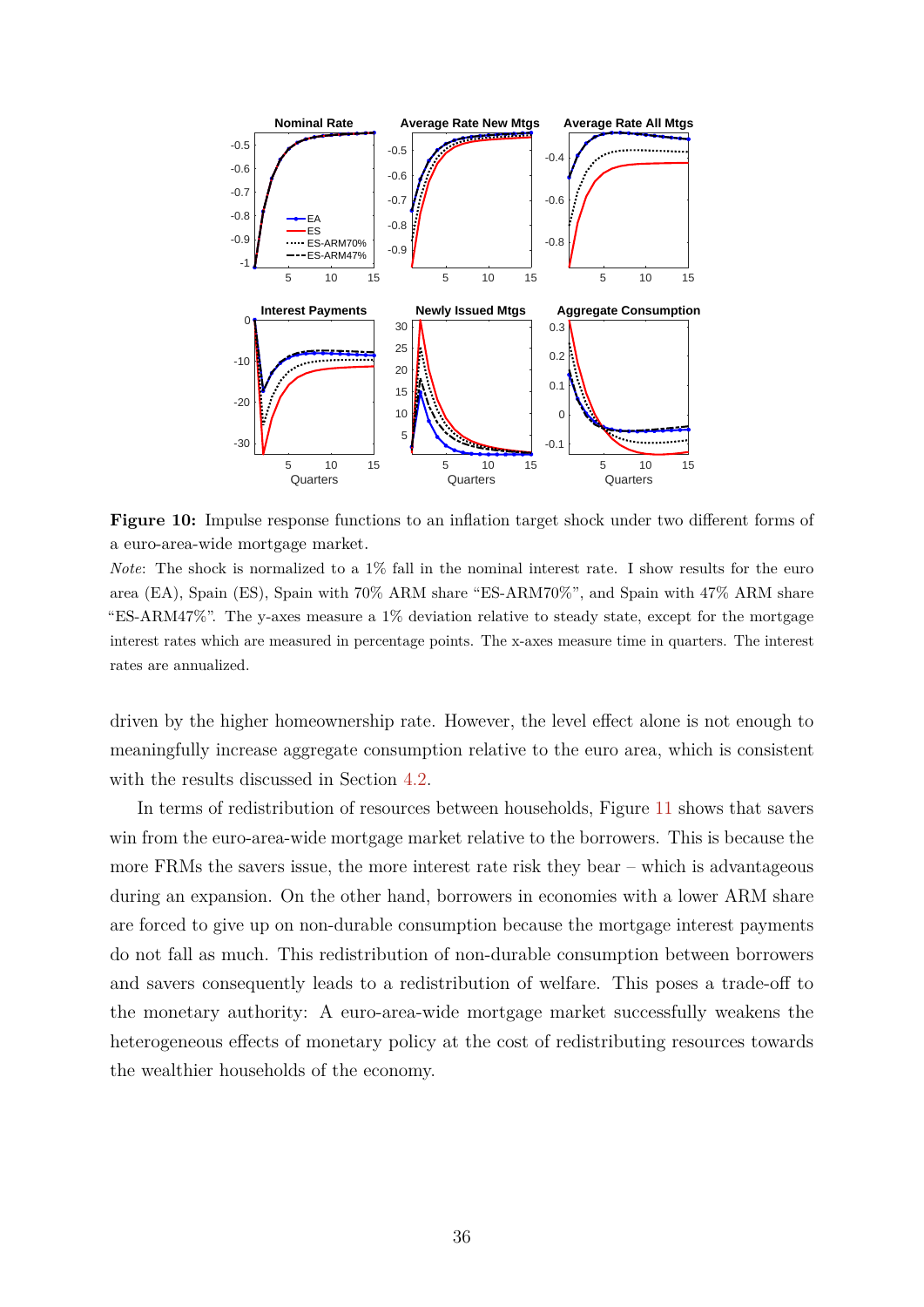<span id="page-36-1"></span><span id="page-36-0"></span>

**Figure 11:** Impulse response functions to an inflation target shock under two different forms of a euro-area-wide mortgage market.

*Note*: The shock is normalized to a 1% fall in the nominal interest rate. I show results for the euro area (EA), Spain (ES), Spain with 70% ARM share "ES-ARM70%", and Spain with 47% ARM share "ES-ARM47%". The y-axes measure a 1% deviation relative to steady state. The x-axes measure time in quarters.

### **5.2 Introducing House Prices in the Price Index**

On July 2021, the ECB published a new strategy review [\(ECB \(2021\)\)](#page-42-2) to assess whether new measures were needed in the face of the challenges the euro area endured during the previous two decades. One of the main decisions has been to enhance the representativeness of the Harmonized Index of Consumer Prices (HICP) to include owner-occupied housing expenditures. In the United States, such expenditures are accounted for in the CPI through "imputed rents", the implicit rent home owners would need to pay if they were instead renting their homes. While some European countries also use such a method to include owner-occupied housing costs into the national price indices, the European Statistical System producing the HICP uses a methodology which does not use implicit costs.<sup>[35](#page-0-0)</sup> As a consequence, the ECB has decided to include in the years to come the housing transaction prices as owner-occupied expenditures.

My model with endogenous country-level house prices and rents allows me to quantify the inflation-output trade-offs for different euro area price index definitions. I define the

<sup>&</sup>lt;sup>35</sup>The HICP can only capture expenditures involving movements of money from hand to hand. Therefore, imputed rents, own production of goods, and remuneration in kind are excluded. Furthermore, mortgage interest payments are also excluded because they are considered a distributive transaction and not consumption.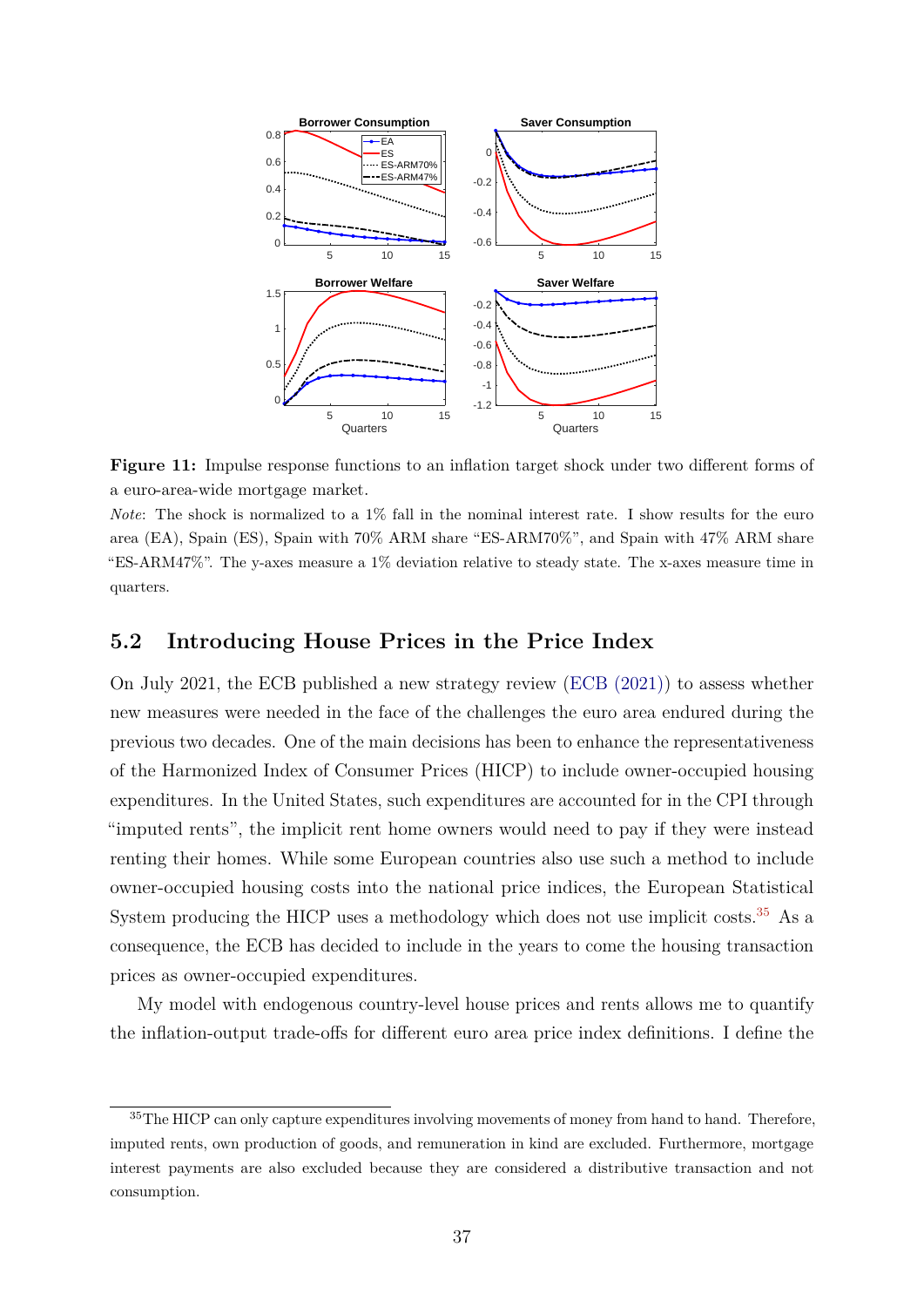<span id="page-37-1"></span>euro area strategy review price index *P* <sup>∗</sup>*,SR* as follows:

$$
P_t^{*,SR} = p_{k,t}^{*,\gamma} P_t^{*,1-\gamma}
$$

where  $p_{k,t}^*$  is either the house price  $p_{h,t}^*$  (as suggested by the strategy review) or the rental price  $p_{r,t}^*$  (which approximates imputed rents). With  $\gamma = 0$ , the strategy review price collapses to the model price index of Section [3;](#page-13-0) with a positive  $\gamma$ , the ECB weights the housing cost into the strategy review price index. The euro area Taylor rule now includes the strategy review inflation index which accounts for either the house price inflation  $\pi^*_{h,t}$ or the rent inflation  $\pi^*_{r,t}$ :

<span id="page-37-0"></span>
$$
\pi_t^{*,SR} = \pi_{k,t}^{*,\gamma} \pi_t^{*,1-\gamma} \tag{14}
$$

Figure [12](#page-38-0) plots the trade-offs between output, goods inflation, rent, and house price for an expansionary monetary policy shock affecting both the euro area and Spain. I follow [Kaplan, Moll, and Violante \(2018\)](#page-43-15) in plotting the frontiers for different shock sizes, which are normalized to lead to a decrease of the nominal interest rate on impact of between  $-1.5\%$  and  $-0.5\%$  under the baseline Taylor rule ( $\gamma = 0$ ).<sup>[36](#page-0-0)</sup>

Each frontier represents a trade-off under different types of equation [\(14\)](#page-37-0) in the Taylor rule [\(8\)](#page-21-1). On the axes, I plot the standard deviation of the impulse response functions over 20Q. Notice that Spain displays bigger standard deviations in each of the outcomes of interest, in line with the main results of the paper (Section [4\)](#page-28-0). I plot the results for  $\gamma = 0$ and  $\gamma = 0.2$ , and results for a smaller  $\gamma$  would be monotonically decreasing so that the specific value of 0.2 is picked only for illustrative purposes.

The results show that whenever the monetary authority considers expanding the price index to include housing costs, it faces a trade-off between stabilizing output and prices. The idea behind is that if the central bank wants to control prices that are more volatile than goods prices, then to keep them under control it cannot move the interest rate as much. Both house prices and rents in the model are more volatile than goods price following a monetary policy shock. As a consequence, the monetary authority has reduced space of action when  $\pi_t^{*,SR}$  $t^{*,SR}$  includes housing prices, and it optimally decreases the nominal interest rate by less. This determines smaller responses in the house price, in rent, and in output both in the EA and in ES. The downside of it is that the goods inflation reacts more, exactly because it is weighted less in the Taylor rule.

One additional point to highlight is that in doesn't matter whether the monetary authority includes EA house prices or rents in  $\pi_t^{*,SR}$  $t^{*,SR}$ : They are equally volatile.<sup>[37](#page-0-0)</sup>

In Figure [13](#page-39-0) I repeat the exercise but assume that the monetary authority reacts to ES house price and rent instead. That is, the relevant inflation index used in the Taylor

 $36$ This exercise is different in nature from the one performed by [Iacoviello \(2005\).](#page-43-5) He assumes that the central bank responds to the house price level (not house price inflation) separately from the other Taylor rule components. Under that specification, he finds no significant gains in terms of output-inflation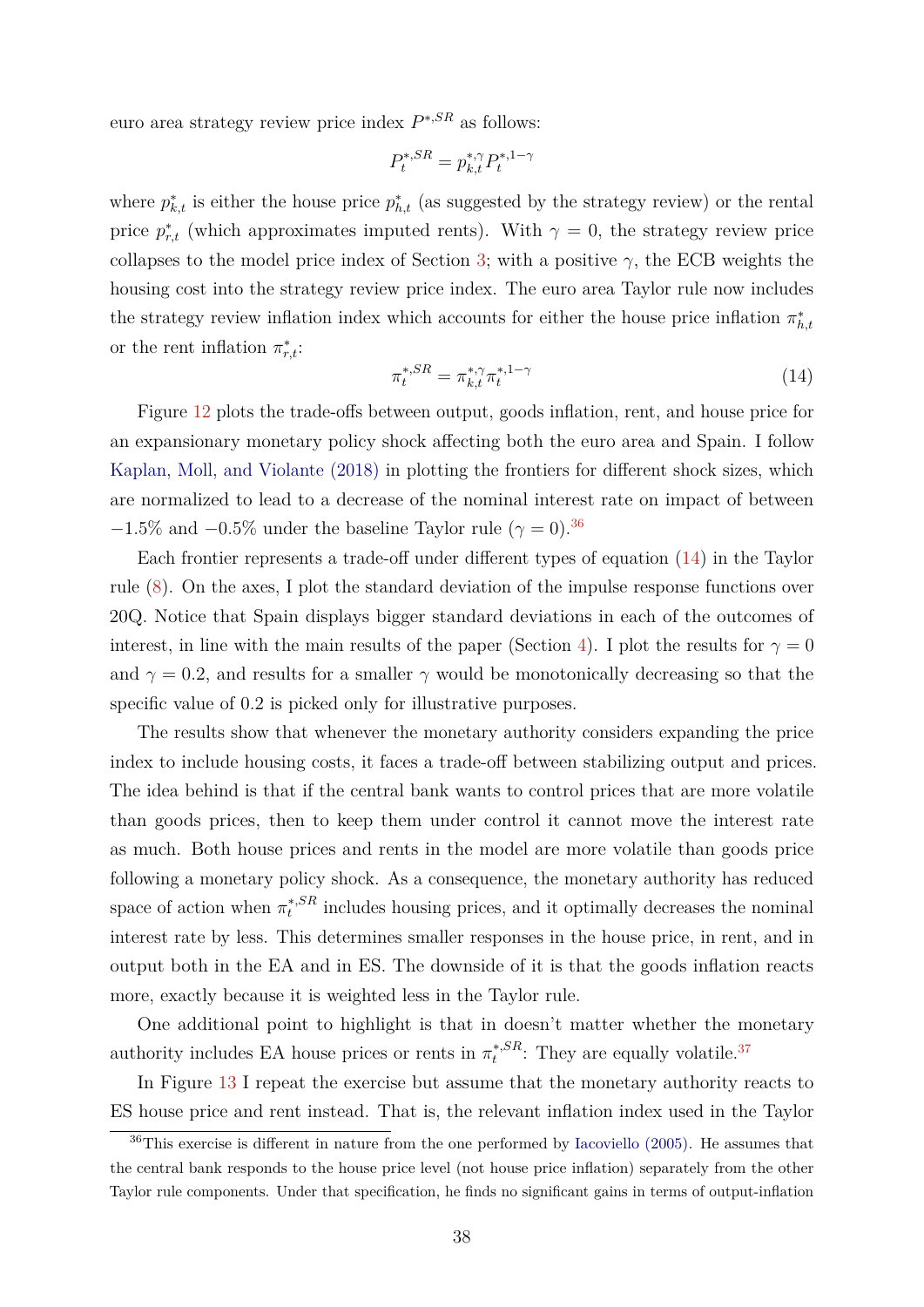<span id="page-38-0"></span>

**Figure 12:** Trade-offs between output, goods inflation, house price, and rent for different Taylor rules [\(8\)](#page-21-1) that include the term in equation [\(14\)](#page-37-0) under expansionary monetary policy shocks of different sizes.

*Note*: The axes measure the standard deviation of the impulse response functions over 20Q and are all multiplied by 100. The shocks considered move the nominal interest rate on impact between −1*.*5% and  $-0.5\%$  under the baseline Taylor rule ( $\gamma = 0$ ).

rule is:

<span id="page-38-1"></span>
$$
\pi_t^{*,SR} = \pi_{k,t}^{\gamma} \pi_t^{*,1-\gamma} \tag{15}
$$

where  $\pi_{k,t}$  is either the Spain house price inflation  $\pi_{h,t}$  or the Spain rent inflation  $\pi_{r,t}$ . The idea underlying the exercise is that the monetary authority might consider weighting more aggressively housing prices of the countries that react the most to monetary policy shocks (such as Spain). The results show that by doing so, the monetary authority actually stabilizes the economy more both in Spain and in the whole euro area. This is particularly true when weighting rent inflation, which responds more strongly to monetary policy shocks triggering a weaker interest rate reaction from the monetary authority. This exercise therefore suggests that by weighting more the housing prices of the most responsive countries, the monetary authority is able to stabilizes the economy of all countries more effectively.

Putting together the previous results points to an important policy lesson. When

stabilization.

 $37\text{In Appendix A.6 I repeat the same exercises but for the inflation target shock of the Taylor rule (7).}$  $37\text{In Appendix A.6 I repeat the same exercises but for the inflation target shock of the Taylor rule (7).}$  $37\text{In Appendix A.6 I repeat the same exercises but for the inflation target shock of the Taylor rule (7).}$  $37\text{In Appendix A.6 I repeat the same exercises but for the inflation target shock of the Taylor rule (7).}$  $37\text{In Appendix A.6 I repeat the same exercises but for the inflation target shock of the Taylor rule (7).}$ The main difference is that following an inflation target shock, house price inflation is more volatile than rent inflation. Therefore, the monetary authority react less strongly when weighting house prices and is therefore able to better stabilize the economy.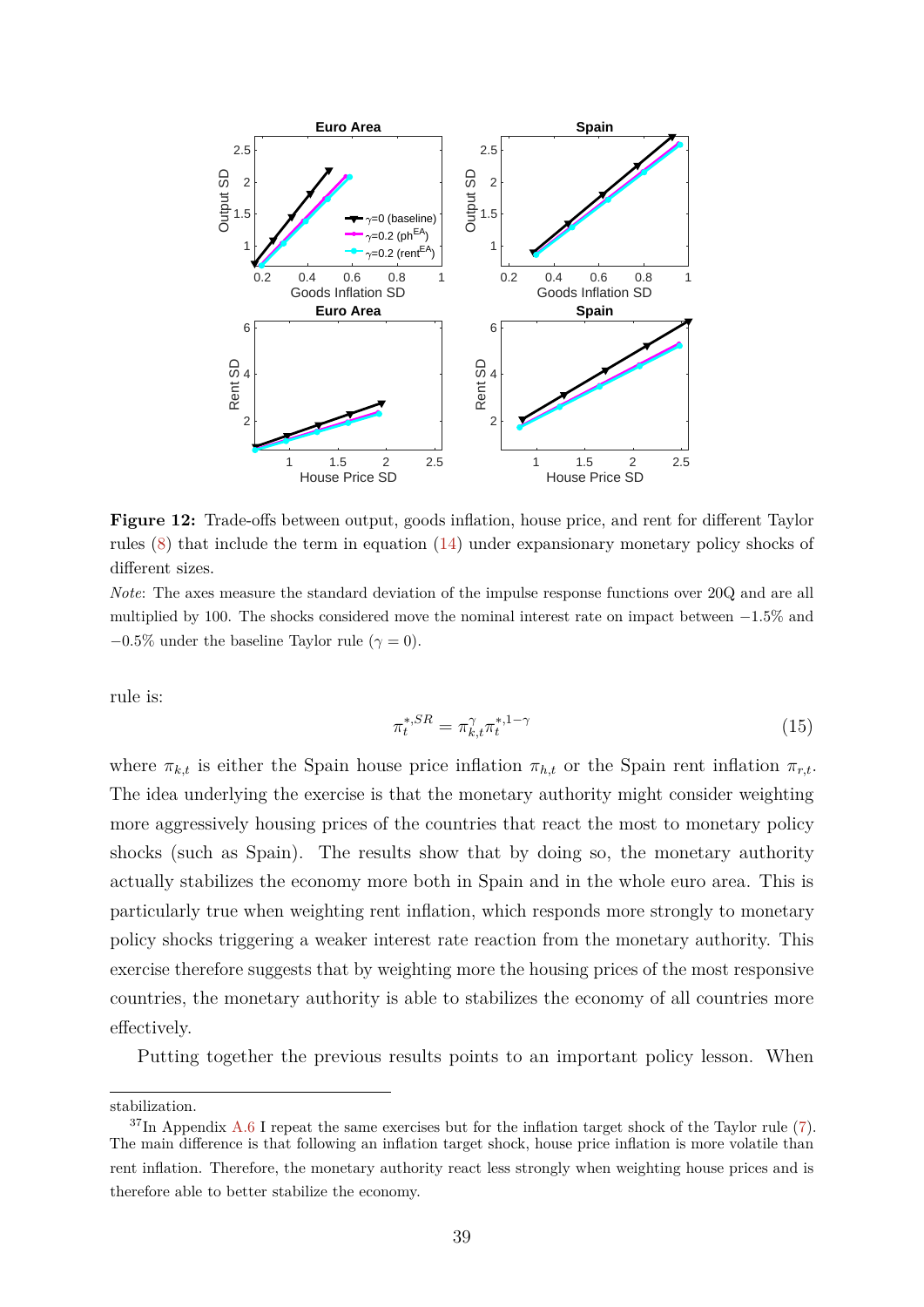<span id="page-39-1"></span><span id="page-39-0"></span>

**Figure 13:** Trade-offs between output, goods inflation, house price, and rent for different Taylor rules [\(8\)](#page-21-1) that include the term in equation [\(15\)](#page-38-1) under expansionary monetary policy shocks of different sizes.

*Note*: The axes measure the standard deviation of the impulse response functions over 20Q and are all multiplied by 100. The shocks considered move the nominal interest rate on impact between −1*.*5% and  $-0.5\%$  under the baseline Taylor rule ( $\gamma = 0$ ).

deciding to include housing prices into the price index, the monetary authority faces a trade-off between stabilizing output and stabilizing prices. Moreover, it is crucial to quantify the volatility of house price and rent inflations for monetary shocks of different nature. For example, a conventional monetary policy shock leads to a bigger increase in rent inflation relative to house price inflation, making it more convenient for the monetary authority to respond to rents instead of house prices. However, an inflation target shock has the opposite effect, thereby making it more convenient for the monetary authority to respond to house prices instead of rents.

# **6 Conclusion**

Heterogeneous institutions across euro area countries can impair the uniform transmission of monetary policy [\(Cœuré \(2019\)\)](#page-42-13). While it is clear that housing and mortgage markets are very different across countries, the literature has not yet established their role in the monetary transmission mechanism. In this paper, I document strong correlations between the degree of cross-country heterogeneity of monetary policy effectiveness and key housing and mortgage market institutions, namely the ARM share and the HoR. I introduce these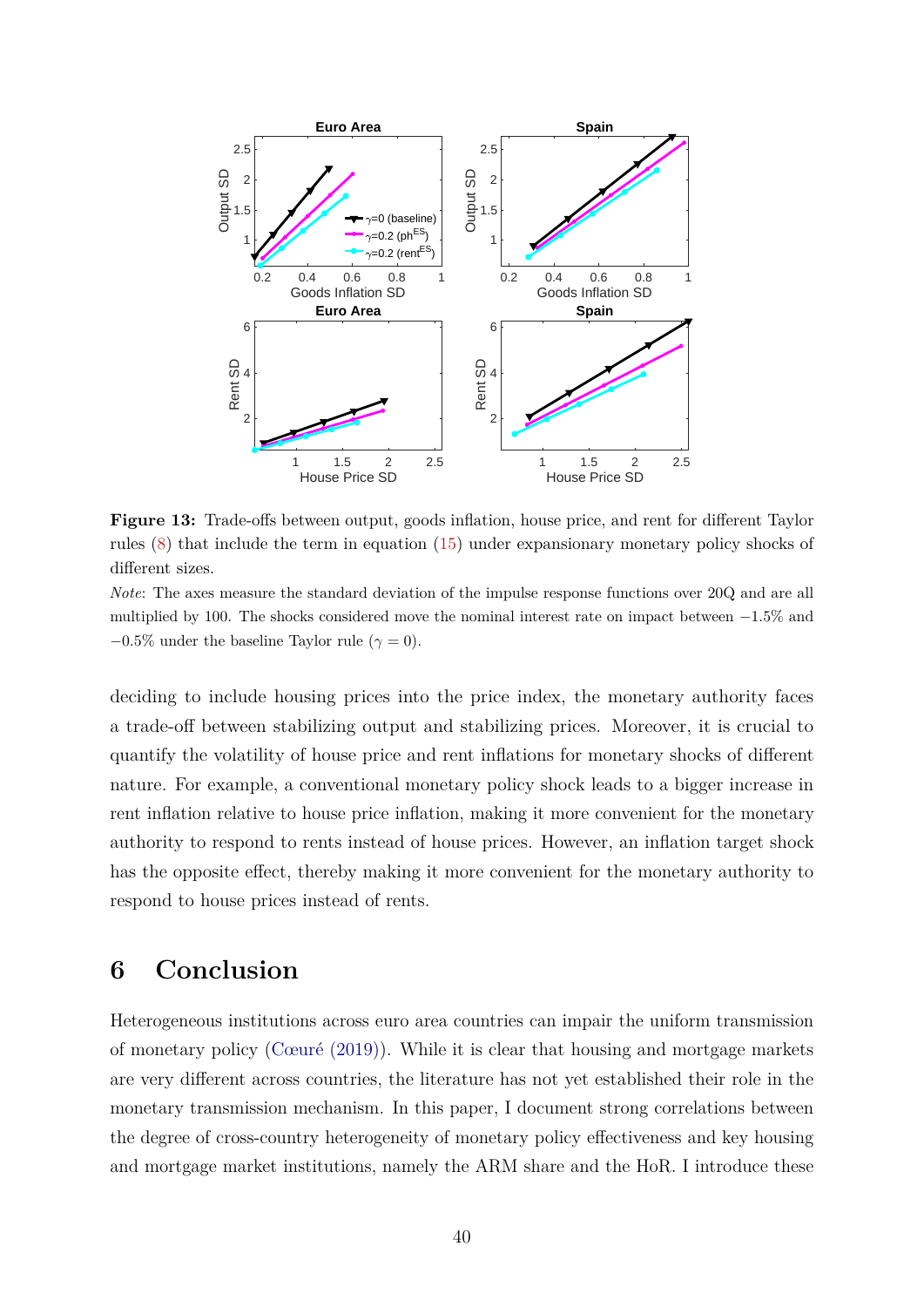institutions into a quantitative currency-union two-agents New Keynesian model, which I calibrate to Spain and the euro area. As in the data, the model results show that Spain reacts more strongly than the euro area in terms of aggregate consumption, price-to-rent ratios, mortgage interest rates, and newly issued mortgages. My results point to the importance of the interaction between the ARM share and the HoR for the monetary transmission to aggregate economic activity.

My model is a useful laboratory to analyze policy-relevant counterfactuals. I show that a euro-area-wide mortgage market sharing more similar financial regulations is able to weaken the heterogeneous impact of monetary policy in the currency union. I also show that adding house prices to the HICP lead the ECB to face a trade-off between output and inflation stabilization. Looking ahead, my model additionally suggests that policies that homogenize the homeownership rate across countries (in terms of subsidies and improvements to rental markets) lead to a more uniform transmission mechanism of monetary policy.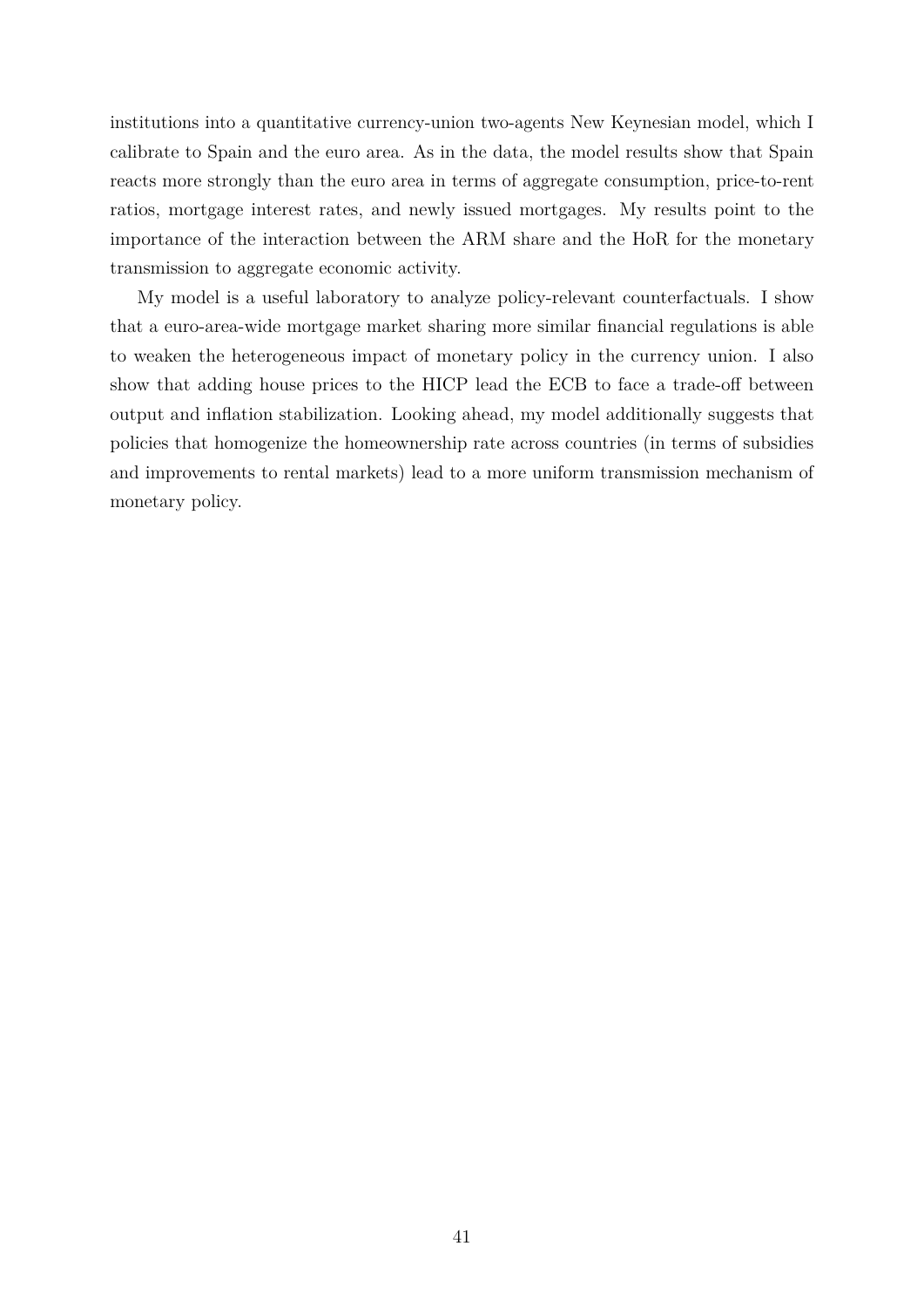# **References**

- <span id="page-41-1"></span>Almgren, M. et al. (2019). "Monetary policy and liquidity constraints: Evidence from the euro area". *Available at SSRN 3422687* (cit. on pp. [5,](#page-4-0) [7,](#page-6-0) [9,](#page-8-1) [11,](#page-10-1) [12,](#page-11-1) [48\)](#page-47-2).
- <span id="page-41-6"></span>Altavilla, C. et al. (2019). "Measuring euro area monetary policy". *Journal of Monetary Economics* 108, pp. 162–179 (cit. on p. [7\)](#page-6-0).
- <span id="page-41-9"></span>Auclert, A., M. Rognlie, and L. Straub (2018). *The intertemporal keynesian cross*. Tech. rep. National Bureau of Economic Research (cit. on pp. [18,](#page-17-0) [26,](#page-25-1) [28,](#page-27-0) [58\)](#page-57-1).
- <span id="page-41-8"></span>Badarinza, C., J. Y. Campbell, and T. Ramadorai (2018). "What calls to ARMs? International evidence on interest rates and the choice of adjustable-rate mortgages". *Management Science* 64.5, pp. 2275–2288 (cit. on p. [16\)](#page-15-0).
- <span id="page-41-0"></span>Bank of Spain (2017). *Economic Bulletin 1/2017*. Tech. rep. Bank of Spain (cit. on pp. [4,](#page-3-0) [16\)](#page-15-0).
- <span id="page-41-4"></span>Beraja, M. et al. (2018). "Regional Heterogeneity and the Refinancing Channel of Monetary Policy". *The Quarterly Journal of Economics* 134.1, pp. 109–183 (cit. on p. [6\)](#page-5-0).
- <span id="page-41-5"></span>Berger, D. W. et al. (2018). *Mortgage prepayment and path-dependent effects of monetary policy*. Tech. rep. National Bureau of Economic Research (cit. on p. [6\)](#page-5-0).
- <span id="page-41-13"></span>Bilbiie, F., T. Monacelli, and R. Perotti (2021). "Fiscal Policy in Europe: Controversies over Rules, Mutual Insurance, and Centralization". *Journal of Economic Perspectives* 35.2, pp. 77–100 (cit. on p. [35\)](#page-34-0).
- <span id="page-41-11"></span>Burriel, P., J. Fernández-Villaverde, and J. F. Rubio-Ramirez (2010). "MEDEA: a DSGE model for the Spanish economy". *SERIEs* 1.1, pp. 175–243 (cit. on pp. [26,](#page-25-1) [27,](#page-26-1) [29\)](#page-28-1).
- <span id="page-41-7"></span>Burriel, P. and A. Galesi (2018). "Uncovering the heterogeneous effects of ECB unconventional monetary policies across euro area countries". *European Economic Review* 101, pp. 210–229 (cit. on p. [11\)](#page-10-1).
- <span id="page-41-2"></span>Calza, A., T. Monacelli, and L. Stracca (2013). "Housing Finance and Monetary Policy". *Journal of the European Economic Association* 11.s1, pp. 101–122 (cit. on pp. [6,](#page-5-0) [12,](#page-11-1) [47\)](#page-46-2).
- <span id="page-41-10"></span>Chari, V. V., P. J. Kehoe, and E. R. McGrattan (2002). "Can Sticky Price Models Generate Volatile and Persistent Real Exchange Rates?" *The Review of Economic Studies* 69.3, pp. 533–563 (cit. on p. [21\)](#page-20-1).
- <span id="page-41-3"></span>Chatterjee, S. and B. Eyigungor (2015). "A quantitative analysis of the U.S. housing and mortgage markets and the foreclosure crisis". *Review of Economic Dynamics* 18.2, pp. 165–184 (cit. on pp. [6,](#page-5-0) [15\)](#page-14-0).
- <span id="page-41-12"></span>Christiano, L. J., M. Eichenbaum, and C. L. Evans (2005). "Nominal Rigidities and the Dynamic Effects of a Shock to Monetary Policy". *Journal of Political Economy* 113.1, pp. 1–45 (cit. on p. [28\)](#page-27-0).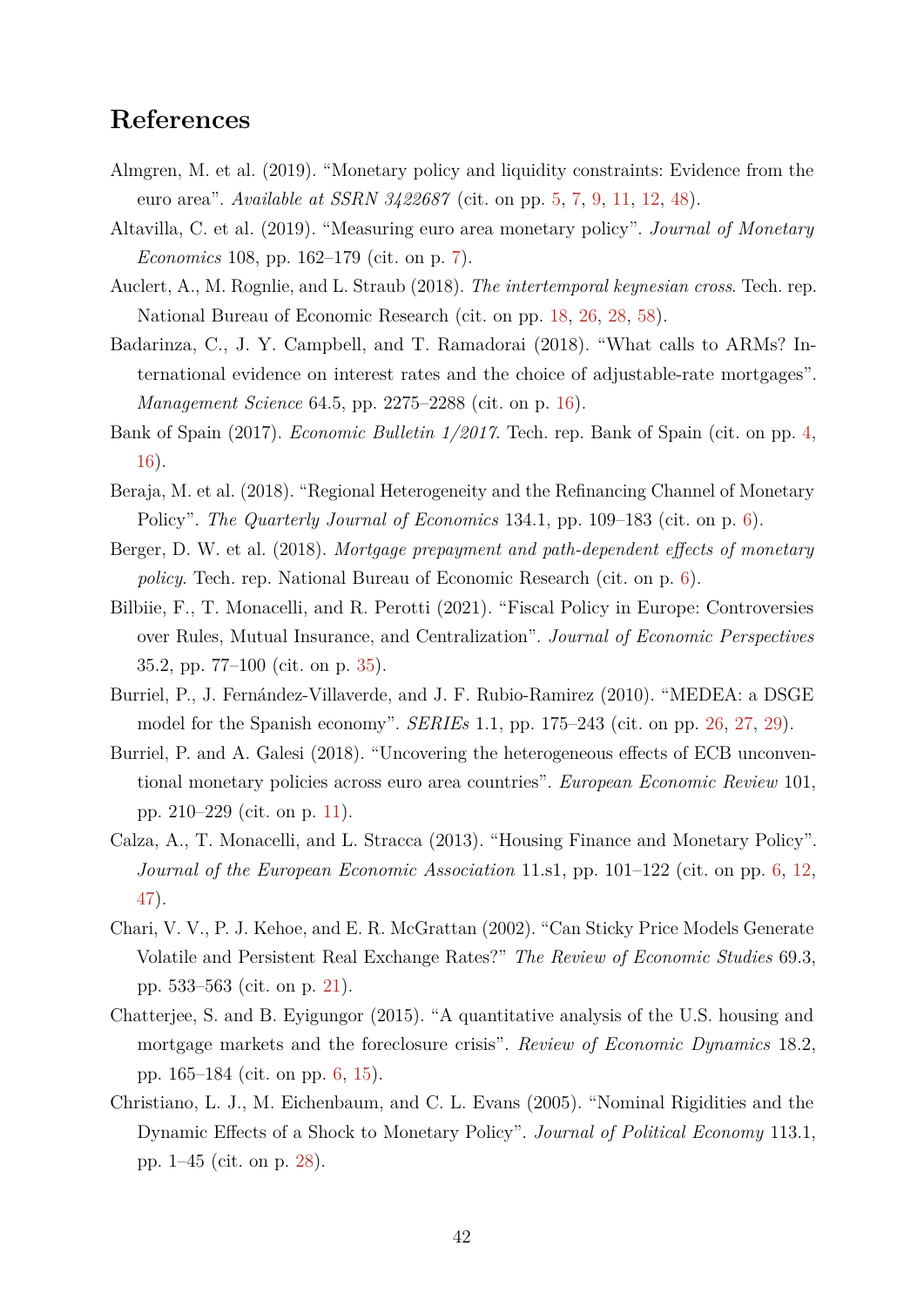- <span id="page-42-12"></span>Christoffel, K. P., G. Coenen, and A. Warne (2008). "The new area-wide model of the euro area: a micro-founded open-economy model for forecasting and policy analysis" (cit. on pp. [26,](#page-25-1) [28,](#page-27-0) [29\)](#page-28-1).
- <span id="page-42-10"></span>Cloyne, J., C. Ferreira, and P. Surico (2019). "Monetary Policy when Households have Debt: New Evidence on the Transmission Mechanism". *The Review of Economic Studies* 87.1, pp. 102–129 (cit. on p. [11\)](#page-10-1).
- <span id="page-42-13"></span>Cœuré, B. (2019). *Heterogeneity and the ECB's Monetary Policy*. Tech. rep. ECB (cit. on pp. [31,](#page-30-2) [40\)](#page-39-1).
- <span id="page-42-6"></span>Corsetti, G., L. Dedola, and S. Leduc (2010). "Optimal monetary policy in open economies". *Handbook of monetary economics*. Vol. 3. Elsevier, pp. 861–933 (cit. on p. [5\)](#page-4-0).
- <span id="page-42-0"></span>Corsetti, G., J. B. Duarte, and S. Mann (2021). "One Money, Many Markets". *Journal of the European Economic Association* (cit. on pp. [2,](#page-1-0) [5–](#page-4-0)[7,](#page-6-0) [9,](#page-8-1) [11,](#page-10-1) [12,](#page-11-1) [47,](#page-46-2) [48\)](#page-47-2).
- <span id="page-42-8"></span>Costain, J., G. Nuño, and C. Thomas (2021). *The Term Structure of Interest Rates in a Heterogeneous Monetary Union* (cit. on p. [6\)](#page-5-0).
- <span id="page-42-5"></span>De Paoli, B. (2009). "Monetary policy and welfare in a small open economy". *Journal of international Economics* 77.1, pp. 11–22 (cit. on pp. [5,](#page-4-0) [21\)](#page-20-1).
- <span id="page-42-14"></span>Dias, D. A. and J. B. Duarte (2019). "Monetary policy, housing rents, and inflation dynamics". *Journal of Applied Econometrics* 34.5, pp. 673–687 (cit. on p. [34\)](#page-33-1).
- <span id="page-42-15"></span>ECB (2009). *Housing Finance in the Euro Area*. Tech. rep. ECB (cit. on p. [47\)](#page-46-2).
- <span id="page-42-2"></span>— (2021). *An Overview of the ECB's Monetary Policy Strategy*. Tech. rep. ECB (cit. on pp. [5,](#page-4-0) [35,](#page-34-0) [37\)](#page-36-1).
- <span id="page-42-9"></span>Eichenbaum, M., S. Rebelo, and A. Wong (2018). *State Dependent Effects of Monetary Policy: The Refinancing Channel*. Tech. rep. National Bureau of Economic Research  $(cit. on p. 6).$  $(cit. on p. 6).$  $(cit. on p. 6).$
- <span id="page-42-11"></span>Erceg, C. J., D. W. Henderson, and A. T. Levin (2000). "Optimal monetary policy with staggered wage and price contracts". *Journal of monetary Economics* 46.2, pp. 281–313 (cit. on p. [18\)](#page-17-0).
- <span id="page-42-1"></span>Faia, E. and T. Monacelli (2008). "Optimal monetary policy in a small open economy with home bias". *Journal of Money, credit and Banking* 40.4, pp. 721–750 (cit. on pp. [3,](#page-2-0) [5,](#page-4-0) [14,](#page-13-2) [21,](#page-20-1) [59\)](#page-58-1).
- <span id="page-42-3"></span>Gali, J. and T. Monacelli (2005). "Monetary policy and exchange rate volatility in a small open economy". *The Review of Economic Studies* 72.3, pp. 707–734 (cit. on pp. [5,](#page-4-0) [21\)](#page-20-1).
- <span id="page-42-4"></span>— (2008). "Optimal monetary and fiscal policy in a currency union". *Journal of international economics* 76.1, pp. 116–132 (cit. on pp. [5,](#page-4-0) [21\)](#page-20-1).
- <span id="page-42-7"></span>— (2016). "Understanding the gains from wage flexibility: the exchange rate connection". *American Economic Review* 106.12, pp. 3829–68 (cit. on p. [5\)](#page-4-0).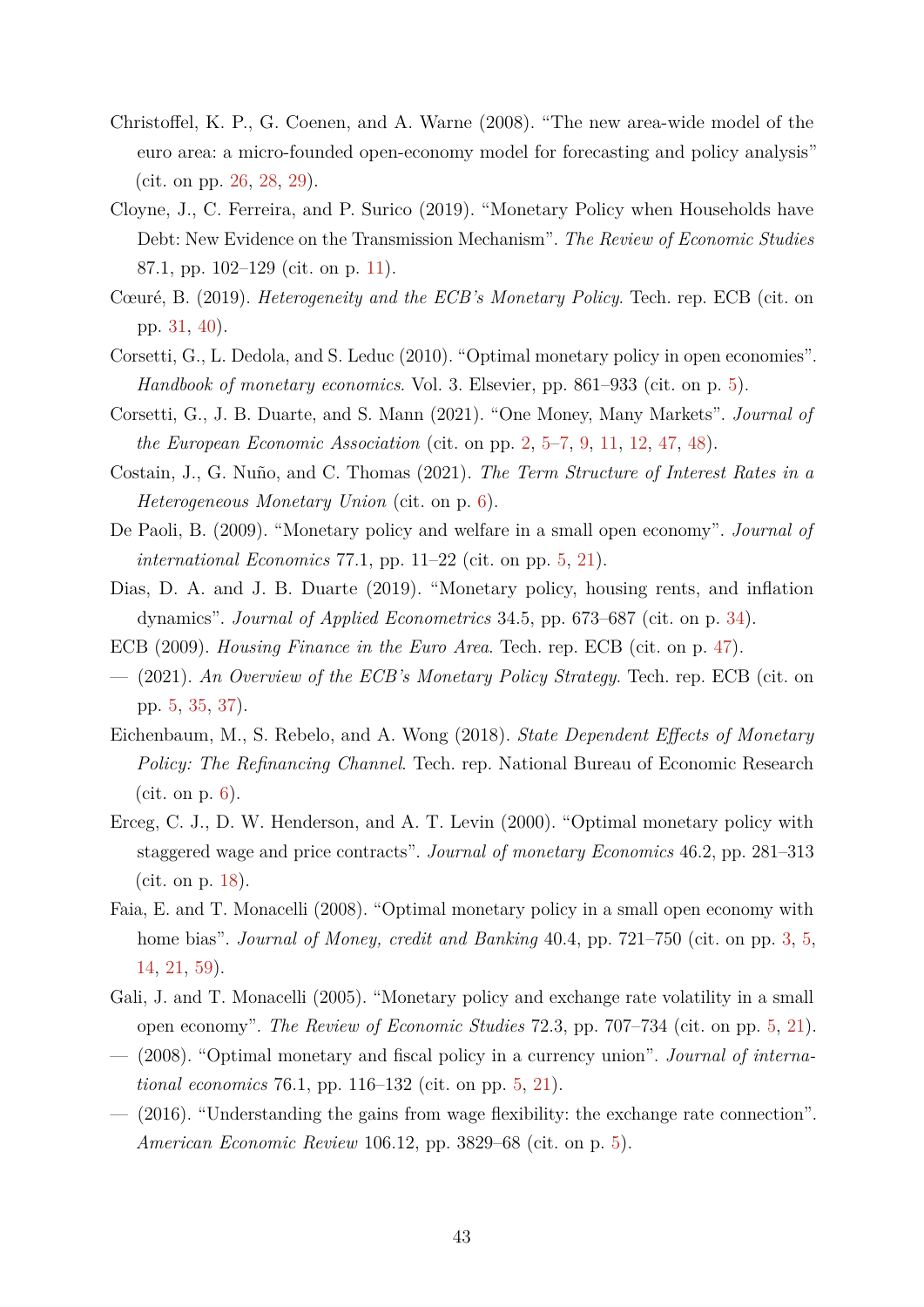- <span id="page-43-14"></span>Garicano, L. (2019). "Two Proposals to Resurrect the Banking Union: the Safe Portfolio Approach and SRB+". *ECB Conference on "Fiscal Policy and EMU Governance", Frankfurt* (cit. on p. [35\)](#page-34-0).
- <span id="page-43-11"></span>Garriga, C., F. E. Kydland, and R. Šustek (2017). "Mortgages and monetary policy". *The Review of Financial Studies* 30.10, pp. 3337–3375 (cit. on pp. [16,](#page-15-0) [22,](#page-21-3) [26,](#page-25-1) [29\)](#page-28-1).
- <span id="page-43-7"></span>— (2021). "Monk: Mortgages in a new-keynesian model". *Journal of Economic Dynamics and Control* 123, p. 104059 (cit. on pp. [6,](#page-5-0) [22\)](#page-21-3).
- <span id="page-43-1"></span>Greenwald, D. (2018). "The Mortgage Credit Channel of Macroeconomic Transmission". *MIT Sloan Research Paper No. 5184-16* (cit. on pp. [3,](#page-2-0) [6,](#page-5-0) [15,](#page-14-0) [22,](#page-21-3) [24,](#page-23-2) [26,](#page-25-1) [28\)](#page-27-0).
- <span id="page-43-2"></span>Greenwald, D. and A. Guren (2019). "Do credit conditions move house prices?" *Unpublished manuscript, MIT* (cit. on pp. [3,](#page-2-0) [15,](#page-14-0) [17,](#page-16-0) [26–](#page-25-1)[28,](#page-27-0) [57\)](#page-56-2).
- <span id="page-43-12"></span>Guren, A., A. Krishnamurthy, and T. McQuade (2021). "Mortgage Design in an Equilibrium Model of the Housing Market". *The Journal of Finance* 76.1, pp. 113–168 (cit. on p. [24\)](#page-23-2).
- <span id="page-43-8"></span>Hintermaier, T. and W. Koeniger (2021). "Differences in euro-area household finances and their relevance for monetary-policy transmission". *Available at SSRN 3969580* (cit. on p. [6\)](#page-5-0).
- <span id="page-43-13"></span>Hypostat, E. (2019). "A review of Europes mortgage and housing markets". *European Mortgage Federation* (cit. on p. [27\)](#page-26-1).
- <span id="page-43-5"></span>Iacoviello, M. (2005). "House Prices, Borrowing Constraints, and Monetary Policy in the Business Cycle". *American Economic Review* 95.3, pp. 739–764 (cit. on pp. [6,](#page-5-0) [15,](#page-14-0) [38\)](#page-37-1).
- <span id="page-43-6"></span>Iacoviello, M. and S. Neri (2010). "Housing Market Spillovers: Evidence From an Estimated DSGE Model". *American Economic Journal: Macroeconomics* 2.2, pp. 125–64 (cit. on pp. [6,](#page-5-0) [15,](#page-14-0) [27\)](#page-26-1).
- <span id="page-43-10"></span>Jarociński, M. and P. Karadi (2020). "Deconstructing Monetary Policy Surprises—The Role of Information Shocks". *American Economic Journal: Macroeconomics* 12.2, pp. 1– 43 (cit. on p. [8\)](#page-7-1).
- <span id="page-43-0"></span>Jordà, Ò. (2005). "Estimation and inference of impulse responses by local projections". *American economic review* 95.1, pp. 161–182 (cit. on pp. [2,](#page-1-0) [7,](#page-6-0) [8\)](#page-7-1).
- <span id="page-43-3"></span>Kaas, L. et al. (2021). "Low homeownership in Germany—A quantitative exploration". *Journal of the European Economic Association* 19.1, pp. 128–164 (cit. on pp. [3,](#page-2-0) [17\)](#page-16-0).
- <span id="page-43-9"></span>Kaplan, G., K. Mitman, and G. L. Violante (2020). "The Housing Boom and Bust: Model Meets Evidence". *Journal of Political Economy* 128.9, pp. 3285–3345 (cit. on p. [6\)](#page-5-0).
- <span id="page-43-15"></span>Kaplan, G., B. Moll, and G. L. Violante (2018). "Monetary Policy According to HANK". *American Economic Review* 108.3, pp. 697–743 (cit. on p. [38\)](#page-37-1).
- <span id="page-43-4"></span>Koeniger, W., B. Lennartz, M.-A. Ramelet, et al. (2021). *On the transmission of monetary policy to the housing market*. Tech. rep. Swiss National Bank (cit. on pp. [5,](#page-4-0) [34\)](#page-33-1).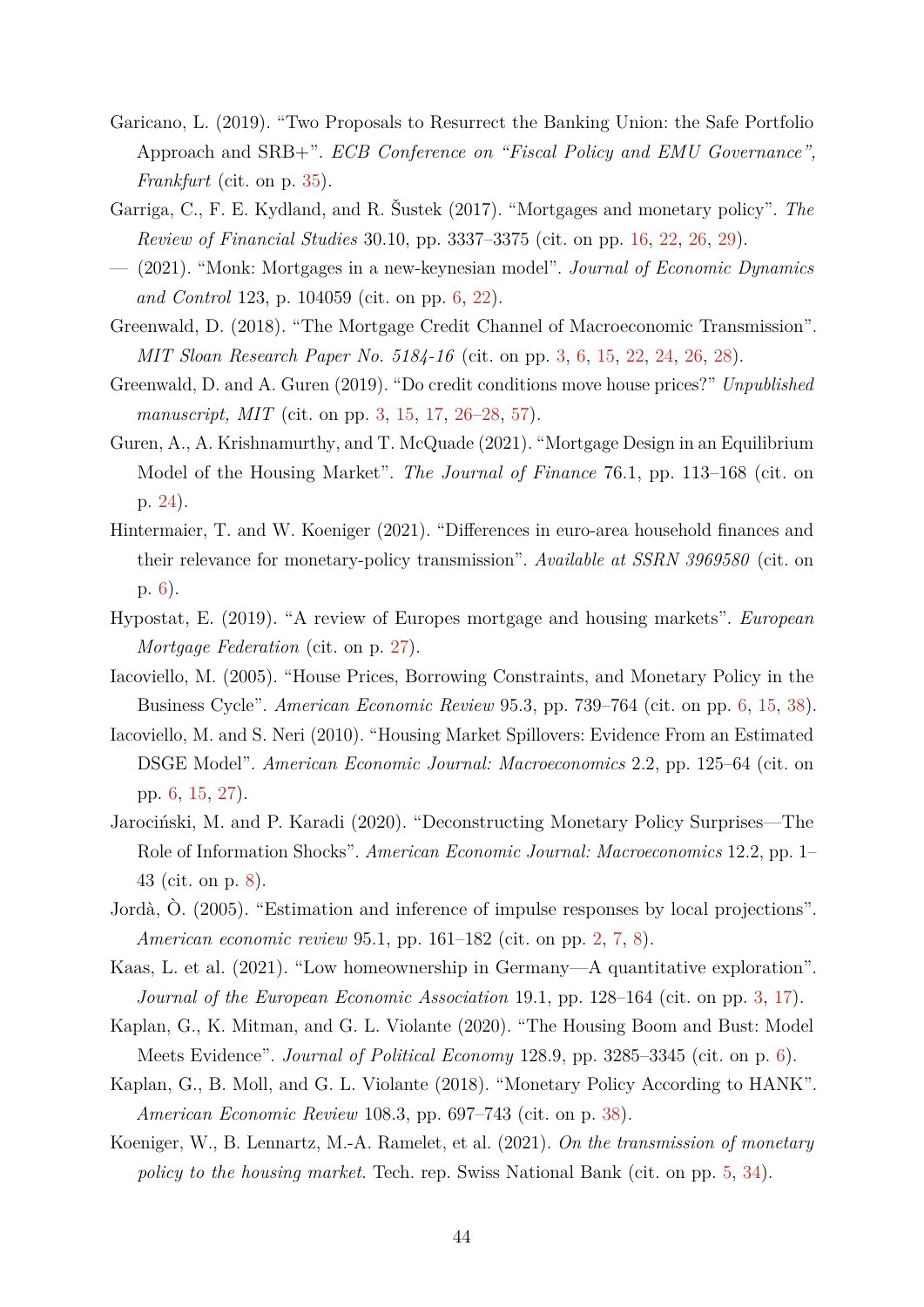- <span id="page-44-4"></span>Kuttner, K. N. (2001). "Monetary policy surprises and interest rates: Evidence from the Fed funds futures market". *Journal of Monetary Economics* 47.3, pp. 523–544 (cit. on p. [7\)](#page-6-0).
- <span id="page-44-1"></span>Lenza, M. and J. Slacalek (2018). "How does monetary policy affect income and wealth inequality? Evidence from quantitative easing in the euro area" (cit. on p. [5\)](#page-4-0).
- <span id="page-44-2"></span>Rubio, M. (2011). "Fixed- and Variable-Rate Mortgages, Business Cycles, and Monetary Policy". *Journal of Money, Credit and Banking* 43.4, pp. 657–688 (cit. on pp. [6,](#page-5-0) [15,](#page-14-0) [16\)](#page-15-0).
- <span id="page-44-7"></span>Schmitt-Grohé, S. and M. Uribe (2005). "Optimal fiscal and monetary policy in a mediumscale macroeconomic model". *NBER Macroeconomics Annual* 20, pp. 383–425 (cit. on p. [18\)](#page-17-0).
- <span id="page-44-0"></span>Slacalek, J., O. Tristani, and G. L. Violante (2020). "Household Balance Sheet Channels of Monetary Policy: A Back of the Envelope Calculation for the Euro Area". *Journal of Economic Dynamics and Control*, p. 103879 (cit. on pp. [2,](#page-1-0) [5,](#page-4-0) [7,](#page-6-0) [48\)](#page-47-2).
- <span id="page-44-6"></span>Van den Noord, P. (2005). "Tax incentives and house price volatility in the euro area: theory and evidence". *Économie internationale* 1, pp. 29–45 (cit. on p. [18\)](#page-17-0).
- <span id="page-44-5"></span>Voigtländer, M. (2009). "Why is the German homeownership rate so low?" *Housing Studies* 24.3, pp. 355–372 (cit. on p. [17\)](#page-16-0).
- <span id="page-44-3"></span>Wong, A. (2019). "Refinancing and the Transmission of Monetary Policy to Consumption". *Unpublished Manuscript* (cit. on p. [6\)](#page-5-0).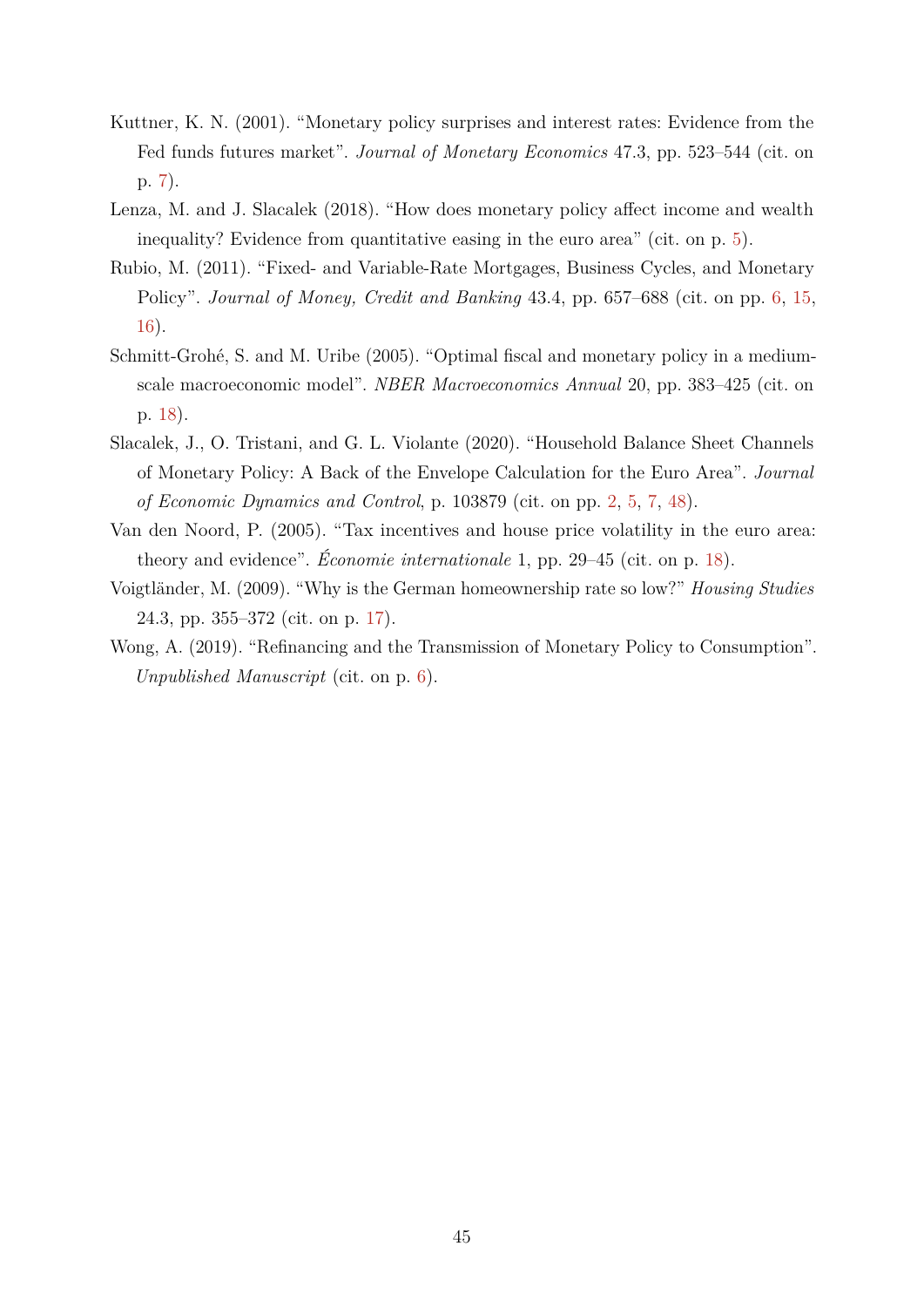# **Appendix A Additional Figures**

# <span id="page-45-0"></span>**A.1 Main Empirical Experiment: More Impulse Response Functions**

In this appendix I provide the impulse response functions for aggregate consumption (Figure [A.1\)](#page-45-1) and price-to-rent ratios (Figure [A.2\)](#page-46-0) from the main empirical experiment of Section [2.](#page-6-1) The results uncover important heterogeneity across euro area countries. An expansionary monetary policy shock of one standard deviation leads to an increase in aggregate consumption in Spain of about 0*.*5%, which is more than double the response of the euro area. The results point instead to a subdued response in Belgium, Germany, and Luxembourg. Portugal and Finland react almost as much as Spain.

Turning to price-to-rent ratios of Figure [A.2,](#page-46-0) the results are similar overall. The magnitudes of the impulse response functions are stronger, revealing that house prices react more severely than aggregate consumption. Confidence intervals are also wider, however, pointing to higher uncertainty associated with these responses.

<span id="page-45-1"></span>

**Figure A.1:** Impulse response functions of aggregate consumption to an expansionary monetary policy shock of one standard deviation.

*Note*: For each country, the response is estimated using equation [\(1\)](#page-7-0). The light blue shaded areas represent the 95% confidence intervals constructed using Newey-West standard errors. The estimation is performed over the period 2007 Q1 to 2019 Q3, with the 2Y OIS changes as identified monetary policy shocks.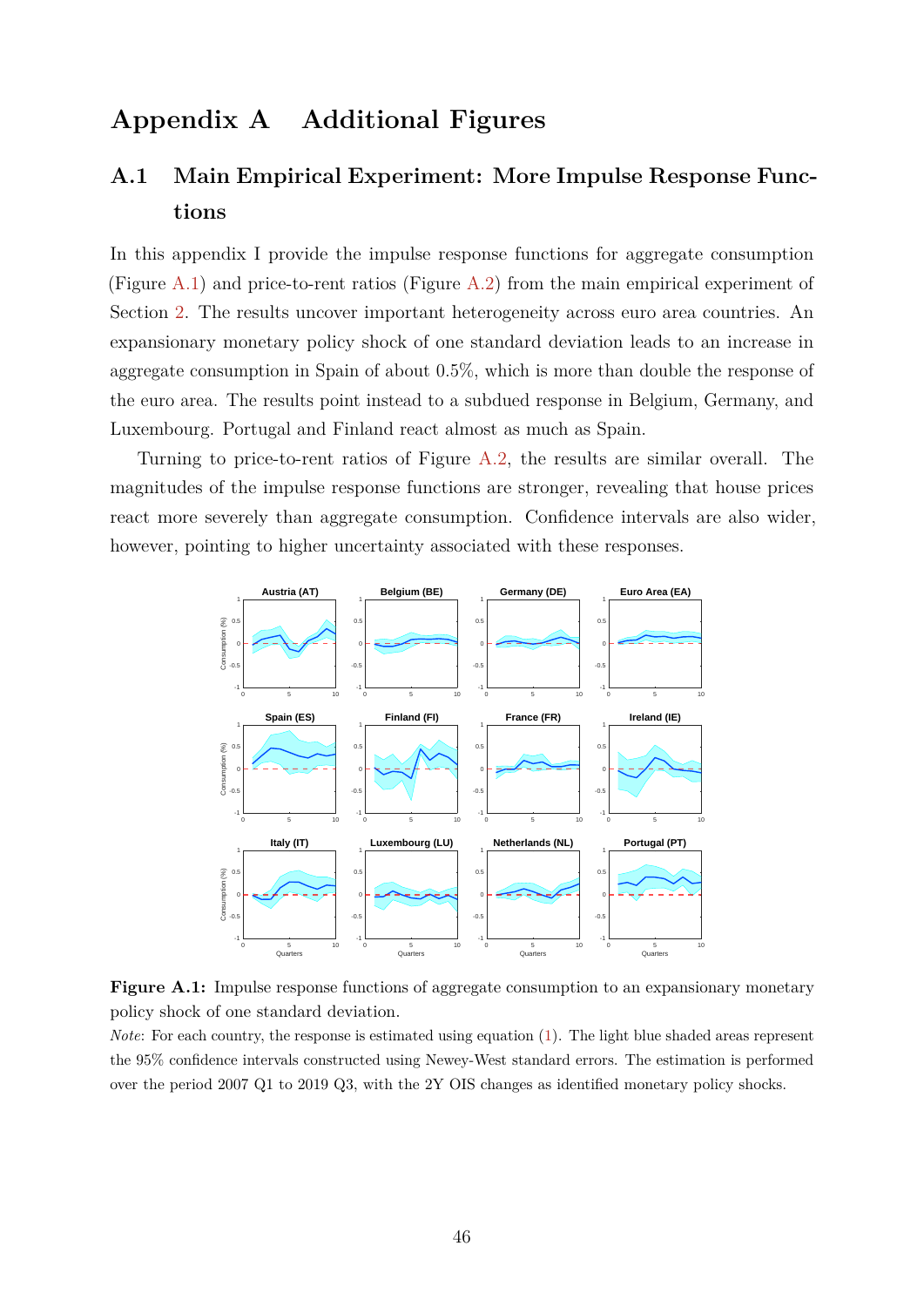<span id="page-46-2"></span><span id="page-46-0"></span>

Figure A.2: Impulse response functions of price-to-rent ratios to an expansionary monetary policy shock of one standard deviation.

*Note*: For each country, the response is estimated using equation [\(1\)](#page-7-0). The light blue shaded areas represent the 95% confidence intervals constructed using Newey-West standard errors. The estimation is performed over the period 2007 Q1 to 2019 Q3, with the 2Y OIS changes as identified monetary policy shocks.

### <span id="page-46-1"></span>**A.2 Calibration Figures**

Previous literature investigating LTV ratio differences across countries has reached mixed results. Based on a survey of banks, [ECB \(2009\)](#page-42-15) report a list of "typical" LTV ratios across euro area countries. These values have then been used by [Calza, Monacelli, and](#page-41-2) [Stracca \(2013\)](#page-41-2) to show empirically that countries with higher LTV ratios react more in terms of residential investment and house prices (but not consumption) to monetary policy shocks. On the other hand, [Corsetti, Duarte, and Mann \(2021\)](#page-42-0) find that those same LTV ratios do not correlate with cross-country monetary policy effectiveness.

In figure [A.3](#page-47-1) I plot the loan-to-value (LTV) ratios across the four biggest euro area countries since the early 2000s. I aggregate all household-level mortgages at each year of origination from the HFCS at the country level. The results show that LTV ratios have been quite stable over time and also very similar across countries. In the quantitative model, I therefore avoid to generate cross-country differences based off LTV ratios.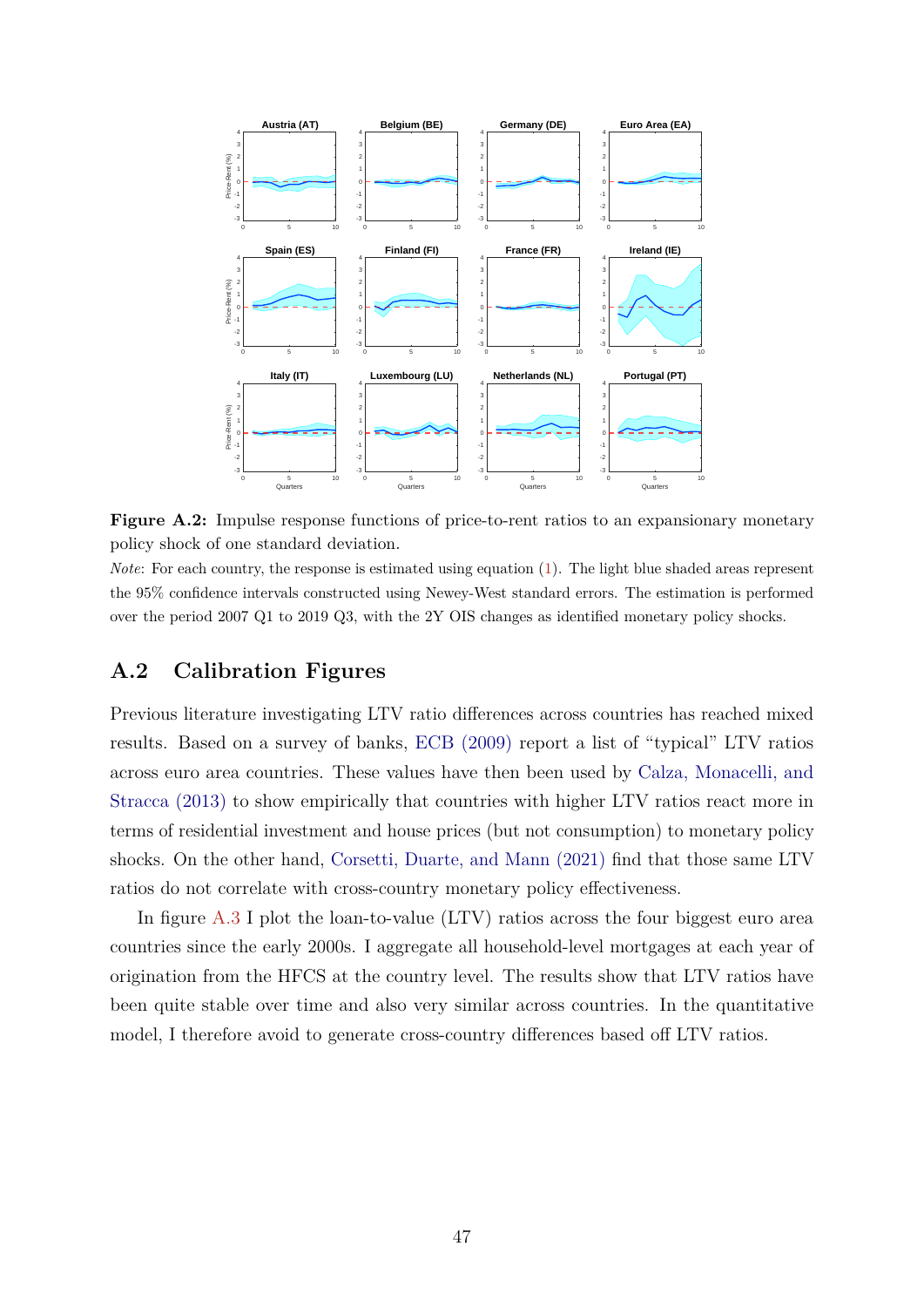<span id="page-47-2"></span><span id="page-47-1"></span>

**Figure A.3:** Median Loan-to-Value ratios for four euro area countries since the early 2000s. *Note*: Calculations are based on the Eurosystem Household Finance and Consumption Survey.

### <span id="page-47-0"></span>**A.3 Empirical Analysis of Conventional Monetary Policy**

This appendix extends the empirical exercise performed in Section [2.2](#page-7-2) by considering a more standard conventional monetary policy analysis. In this regard, I follow the identification of [Corsetti, Duarte, and Mann \(2021\).](#page-42-0) They run their analysis from 2000 Q1 to 2016 Q4 and make use of a shorter term OIS instrument than the one I use in my main analysis, namely the 1-year OIS rates.<sup>[3839](#page-0-0)</sup> Additionally, I use the 3-month short rate as the policy rate instead of the euro area-wide mortgage interest rate which I instead employ in the main policy experiment run in Section [2.2.](#page-7-2) I then estimate impulse response function using equation [\(1\)](#page-7-0).

Figure [A.4](#page-48-0) displays results for aggregate consumption, Figure [A.5](#page-49-0) for price-to-rent ratios, Figure [A.6](#page-49-1) for newly issued mortgages, and Figure [A.7](#page-50-0) for mortgage interest rates. The results are overall similar to the ones in Section [2.3.](#page-8-0) Impulse response functions are heterogeneous across countries, with countries like Spain and Portugal always reacting more strongly. Comparing the reactions to the conventional analysis of this section with

<sup>38</sup>In their appendix, [Corsetti, Duarte, and Mann \(2021\)](#page-42-0) show that for a small monthly VAR the best instrument strength is provided by the 3-month OIS, while for the quarterly VAR counterpart the best instrument is the 1-year OIS.

 $39$ Different scholars have used different OIS rate changes as their instrument for a conventional monetary policy analysis. For example, [Slacalek, Tristani, and Violante \(2020\)](#page-44-0) use the 1-month OIS, while [Almgren](#page-41-1) [et al. \(2019\)](#page-41-1) use the 3-month OIS. Results are similar when I assume different terms of OIS changes except for mortgage interest rates, which display higher pass-through for OIS changes to the longer end of the yield curve.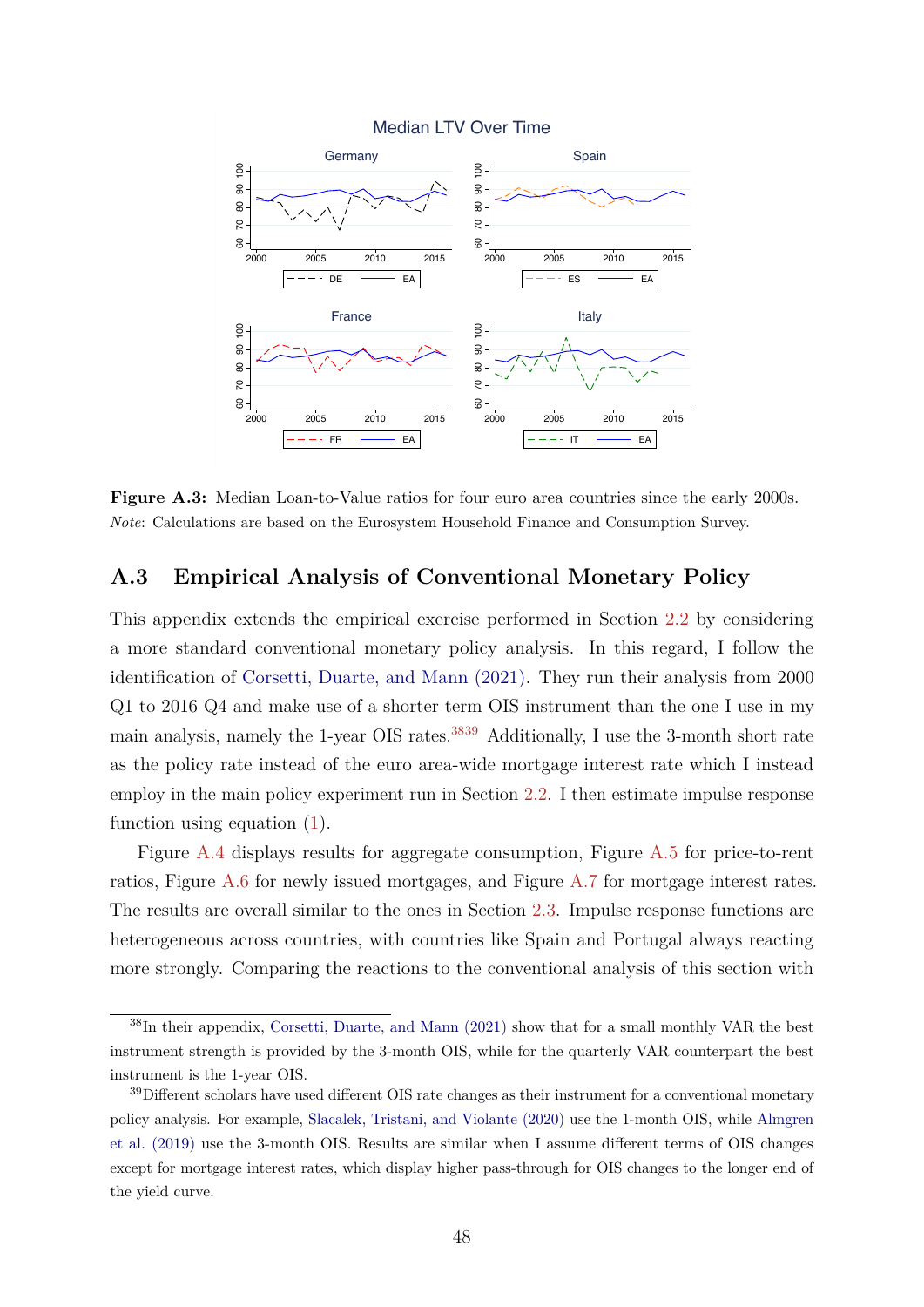the reactions to the unconventional analysis of Section [2.2](#page-7-2) shows some differences in magnitudes. In particular, countries react more following conventional policy shocks. This is true for all variables considered except mortgage interest rates, which instead tend to react more following shocks to the longer end of the yield curve.

Finally, Figures [A.8](#page-50-1) and [A.9](#page-51-1) show scatter plots of the relationship between the previously mentioned impulse response functions and the housing and mortgage market characteristics. The results line up with those of Section [2.4,](#page-9-1) uncovering strong correlations between impulse response function peaks (or troughs for mortgage interest rates) and the ARM shares as well as HoRs.

<span id="page-48-0"></span>

**Figure A.4:** Impulse response functions of aggregate consumption to an expansionary monetary policy shock of one standard deviation.

*Note*: For each country, the response is estimated using equation [\(1\)](#page-7-0). The light blue shaded areas represent the 95% confidence intervals constructed using Newey-West standard errors. The estimation is performed over the period 2000 Q1 to 2016 Q4, with the 1Y OIS changes as identified monetary policy shocks.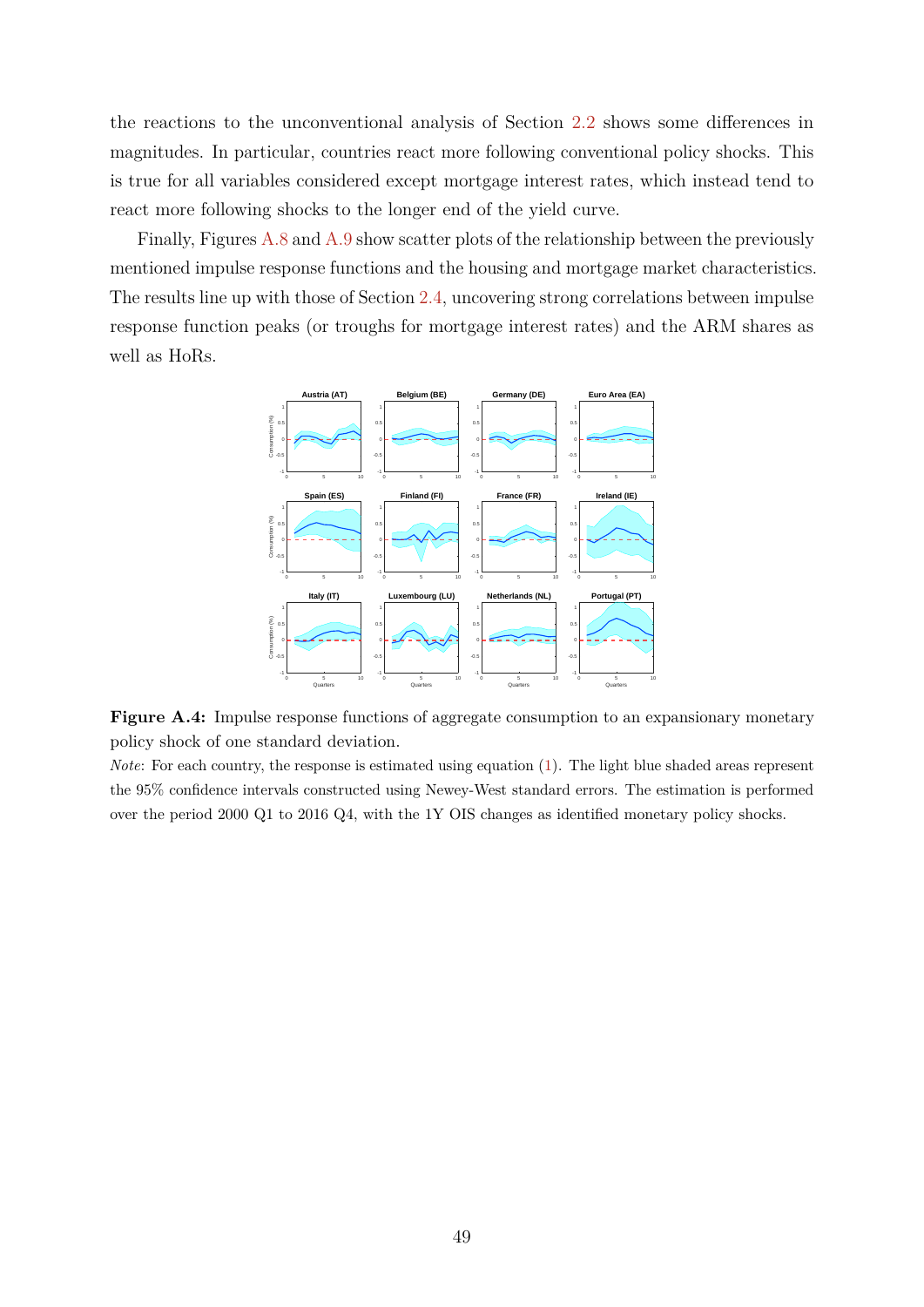<span id="page-49-0"></span>



<span id="page-49-1"></span>*Note*: For each country, the response is estimated using equation [\(1\)](#page-7-0). The light blue shaded areas represent the 95% confidence intervals constructed using Newey-West standard errors. The estimation is performed over the period 2000 Q1 to 2016 Q4, with the 1Y OIS changes as identified monetary policy shocks.



Figure A.6: Impulse response functions of newly issued mortgages to an expansionary monetary policy shock of one standard deviation.

*Note*: For each country, the response is estimated using equation [\(1\)](#page-7-0). The light blue shaded areas represent the 95% confidence intervals constructed using Newey-West standard errors. The estimation is performed over the period 2007 Q1 to 2016 Q4, with the 1Y OIS changes as identified monetary policy shocks. Notice I start the estimation in 2007 Q1 and not in 2000 Q1 because that is when the data starts.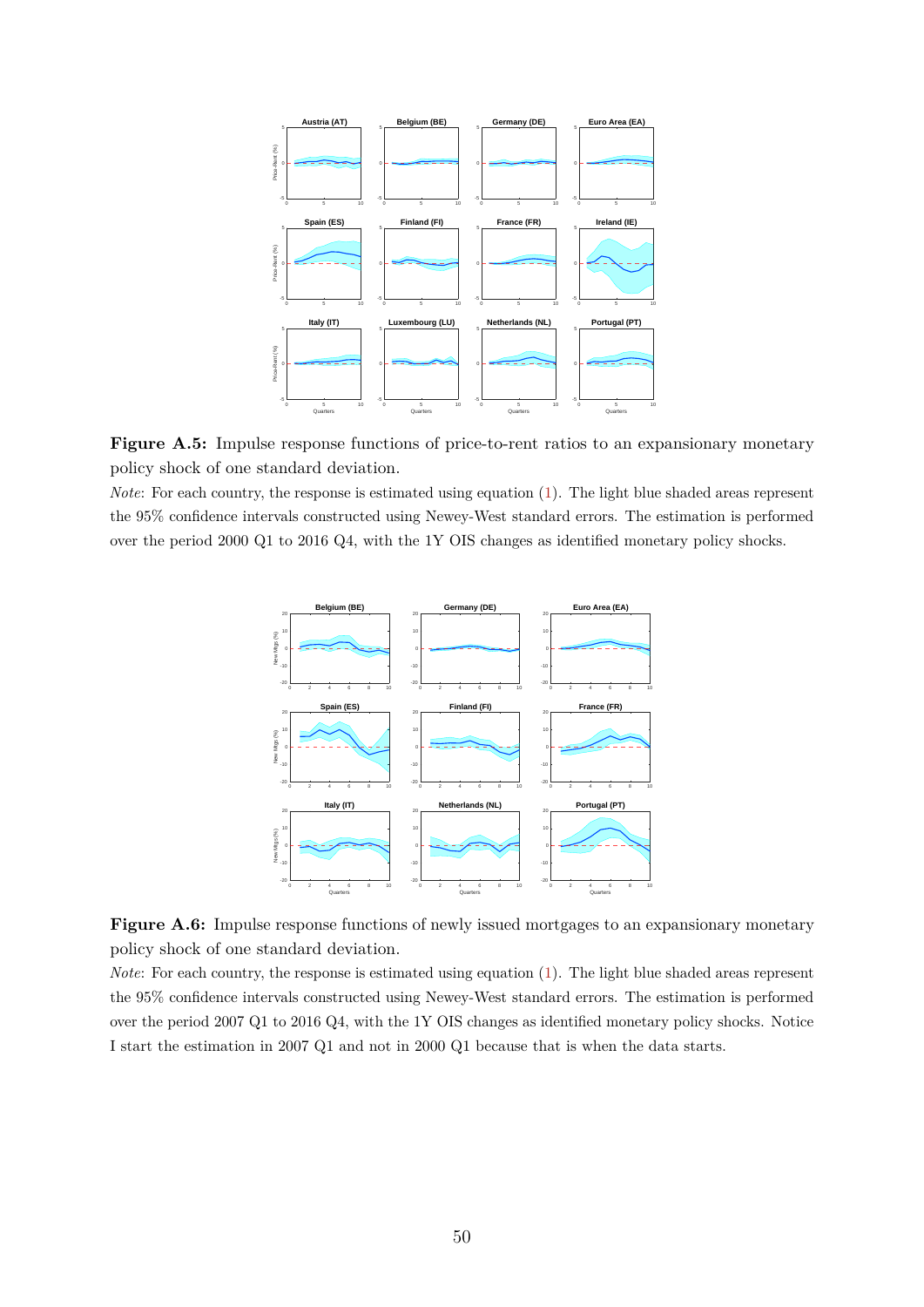<span id="page-50-0"></span>

Figure A.7: Impulse response functions of outstanding mortgage interest rates to an expansionary monetary policy shock of one standard deviation.

*Note*: For each country, the response is estimated using equation [\(1\)](#page-7-0). The light blue shaded areas represent the 95% confidence intervals constructed using Newey-West standard errors. The estimation is performed over the period 2003 Q1 to 2016 Q4, with the 1Y OIS changes as identified monetary policy shocks. Notice I start the estimation in 2003 Q1 and not in 2000 Q1 because that is when the data starts.

<span id="page-50-1"></span>

**Figure A.8:** Scatter plots of impulse response function intensities and housing and mortgage market characteristics.

*Note*: On the y-axis, I measure the strength of monetary policy by means of peak responses for both aggregate consumption and price-to-rent ratios. On the x-axis of each subplot, I make use of ARM shares and of various homeownership measures. For each country, the impulse response functions are estimated using equation [\(1\)](#page-7-0) over the period 2000 Q1 to 2016 Q4, with the 1Y OIS changes as identified monetary policy shocks. Calculations of housing and mortgage market characteristics are based on the Eurosystem Household Finance and Consumption Survey.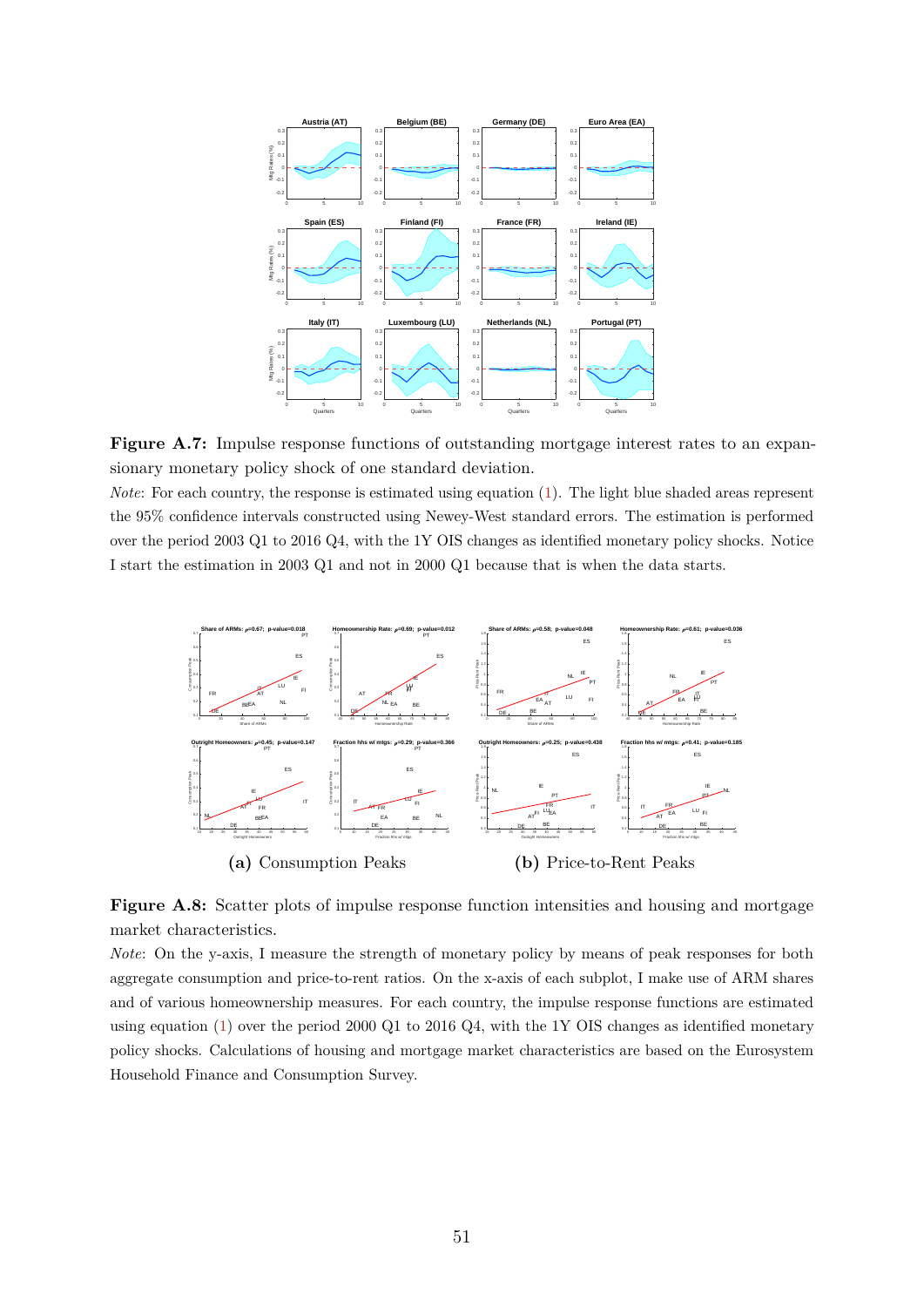<span id="page-51-1"></span>

**Figure A.9:** Scatter plots of impulse response function intensities and housing and mortgage market characteristics.

*Note*: On the y-axis, I measure the strength of monetary policy by means of peak responses for newly issued mortgages, and trough responses for mortgage interest rates. On the x-axis of each subplot, I make use of ARM shares and of various homeownership measures. For each country, the impulse response functions are estimated using equation [\(1\)](#page-7-0) over the period 2003 Q1 (2007 Q1 for newly issued mortgages) to 2016 Q4, with the 1Y OIS changes as identified monetary policy shocks. Calculations of housing and mortgage market characteristics are based on the Eurosystem Household Finance and Consumption Survey.

### <span id="page-51-0"></span>**A.4 Model Results to a Monetary Policy Shock**

In this section, I show the results of a standard monetary policy shock to the Taylor rule  $(8)$ . I normalize the shock to a 1% fall in the nominal interest rate, and plot in Figure [A.10](#page-52-1) the impulse responses for both Spain (ES) and the euro area (EA). Notice that for this exercise, and contrary to the inflation target shock considered in Section [4,](#page-28-0) the standard monetary policy shock is short-lived. The nominal interest rate quickly reverts to zero, with the real rate (not shown) displaying the same exact dynamics. Most notably, the pass-through to the average mortgage interest rate on new mortgages is weak even in ES, where most of the mortgages are adjustable-rate.

The magnitudes of the housing and mortgage market-related variables are smaller than the counterparts in the target shock experiment. This suggest that the monetary policy shock is too temporary for it to have an effect to the aggregate macroeconomy through the housing and mortgage markets. On the other hand, the standard inter-temporal substitution effects are now at play, whereby the savers increase their consumption as dictated by the Euler equation [\(13\)](#page-23-1). Consequently, aggregate consumption reacts more strongly and in line with standard economic activity responses as found in the literature. However, given the lack of sizable effects coming through the housing and mortgage markets highlighted in this paper, there is very little difference between ES and the EA in terms of consumption, as shown in the far right bottom panel of Figure [A.10.](#page-52-1)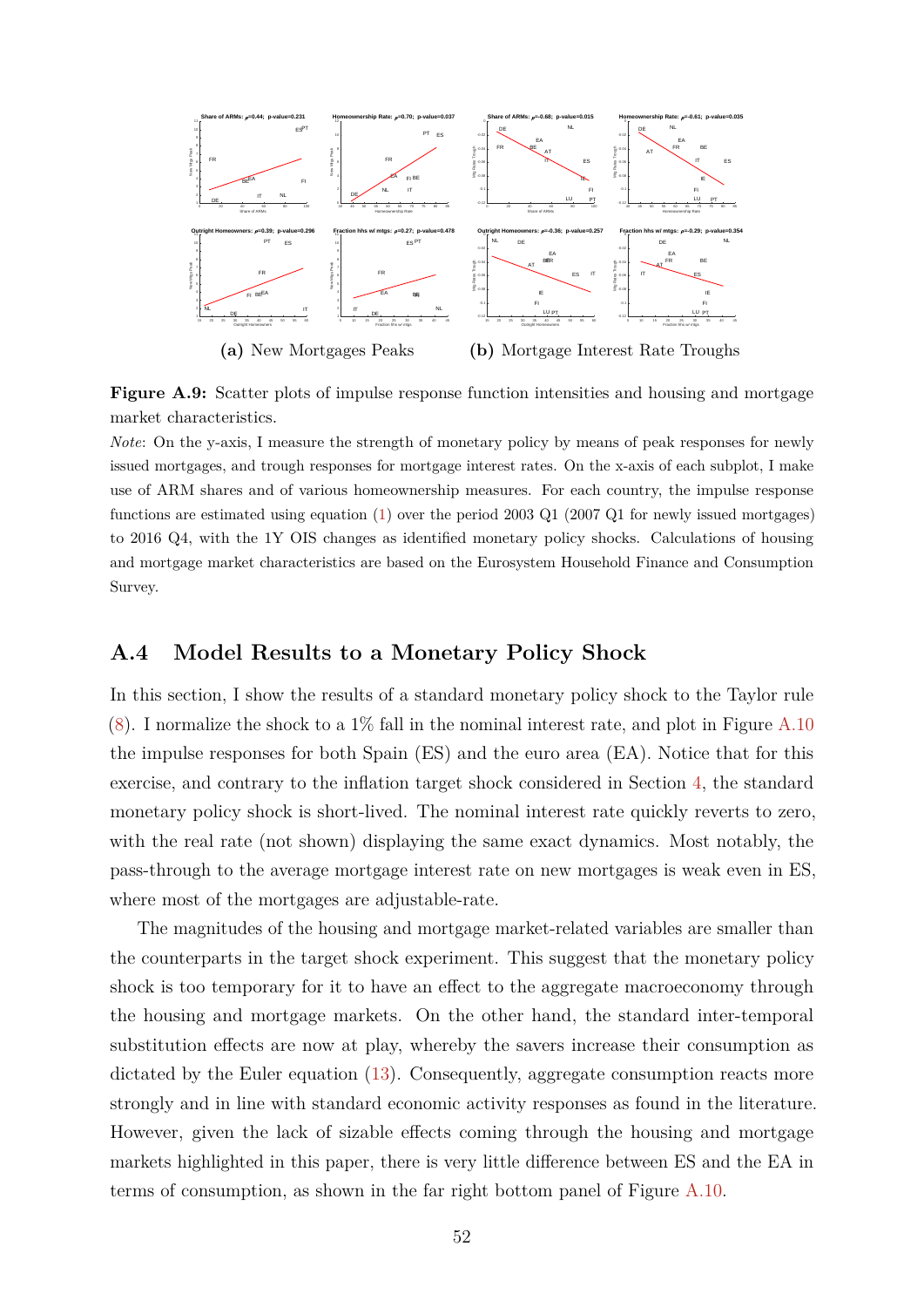<span id="page-52-1"></span>

**Figure A.10:** Impulse response functions to a monetary policy shock normalized to a 1% fall in the nominal interest rate, both for the euro area (EA) and Spain (ES).

*Note*: The y-axes measure a 1% deviation relative to steady state, except for the mortgage interest rates which are measured in percentage points. The x-axes measure time in quarters. The interest rates are annualized.

### <span id="page-52-0"></span>**A.5 The Role of Risk-Sharing in the ES-HoR Economy**

As argued in Section [4.2,](#page-30-0) the ES-HoR economy differs from the EA economy in two ways. Firstly, the ES-HoR economy displays a higher borrower average utility from owning housing (higher  $\mu_{\omega,b}$ ), with the corresponding effects of increasing the fraction of the housing stock that goes to mortgaged homeowners in steady state. This implies that more borrowers can ask for even more mortgages on their housing, an effect which I call the "borrower level effect". Secondly, the ES-HoR economy features a higher share of outright homeowners (higher  $\chi_s$ ), which has the effect of shrinking the size of the family of borrowers. As a consequence, the within-family risk sharing makes it easier for the mortgaged homeowners to distribute resources towards the renters who can now afford to switch tenure status and buy housing through newly issued mortgages. I call this effect the "borrower redistribution effect".

In Figure [A.11](#page-53-1) I show that the borrower level effect and the borrower redistribution effect reinforce each other so that the mortgaged homeowners in the ES-HoR economy – who are already in a greater proportion relative to the  $EA$  – actually increase in number and ask for even more mortgages in the aggregate. Relative to the EA, the ES- $\chi_b$  economy features a smaller family of borrowers but the same measure of mortgage homeowners. On the other hand, the ES-MR economy features the same size family of borrowers but the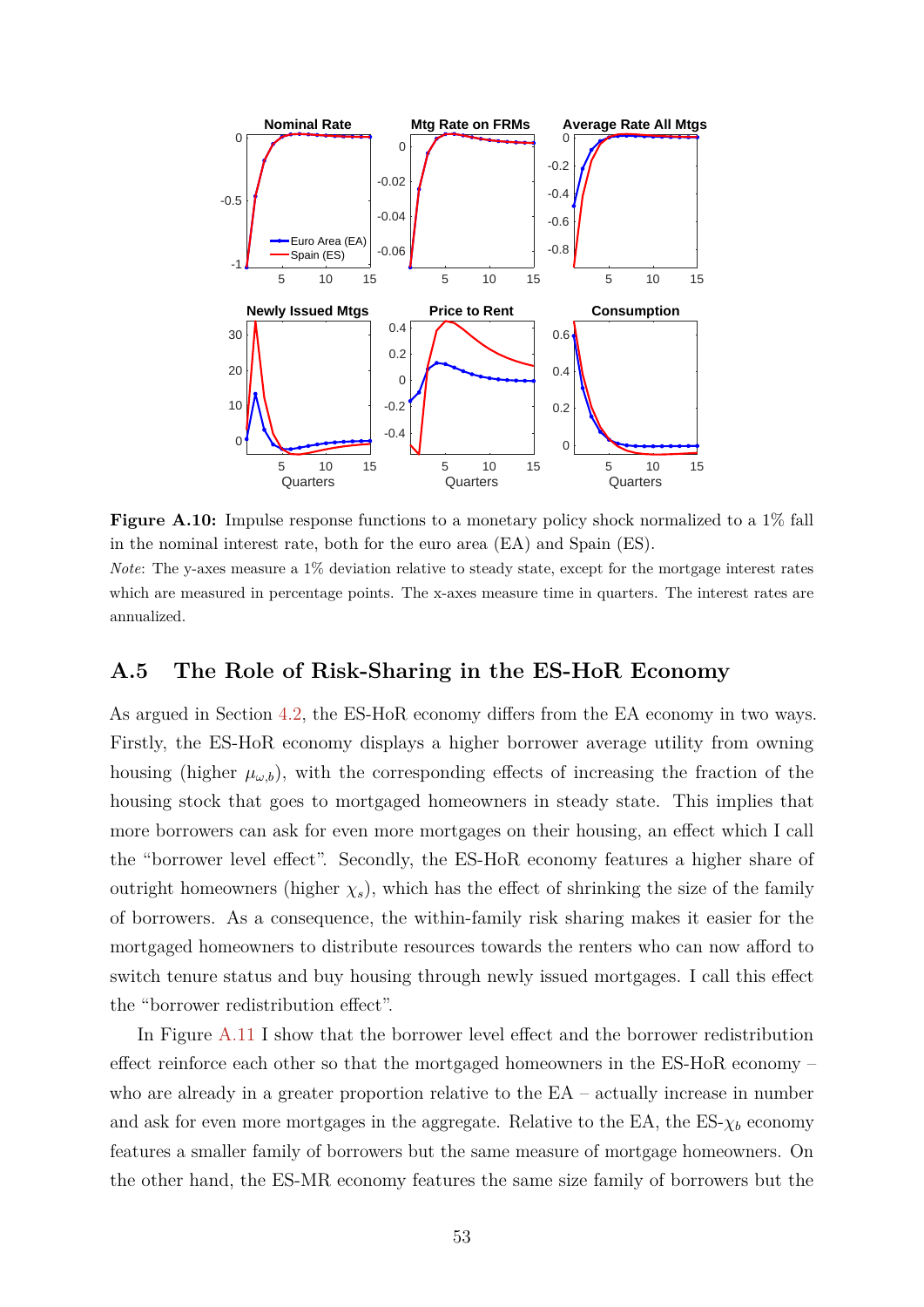ES-level measure of mortgage homeowners. Therefore, the former economy provides the quantification of the borrower level effect, while the latter economy quantifies the borrower redistribution effect.

<span id="page-53-1"></span>Most importantly, Figure [A.11](#page-53-1) shows that most of ES-HoR effect on higher newly issued mortgages and on the lower fraction of renters comes from the ES-MR economy. This speaks to the greater quantitative importance of the borrower level effect.



**Figure A.11:** Impulse response functions to an inflation target shock. Decomposition of the homeownership rate.

*Note*: The shock is normalized to a 1% fall in the nominal interest rate. I show results for the euro area (EA), Spain re-calibrated to the EA share of ARM "ES-HOR", Spain re-calibrated to the EA share of ARM and the EA measure of mortgage homeowners "ES- $\chi_b$ ", and Spain re-calibrated to the EA share of ARM and the EA measure of borrowers "ES-MR". The y-axes measure a 1% deviation relative to steady state, except for the mortgage interest rate on FRMs which is measured in percentage points. The x-axes measure time in quarters. The interest rates and the measure of renters are annualized.

### <span id="page-53-0"></span>**A.6 Trade-Offs Under Inflation Target Shocks**

Figure [A.12](#page-54-0) displays the output-inflation trade-off under an inflation target shock (Taylor rule [\(7\)](#page-21-0)). Differently from the monetary policy shock analyzed in Figure [12](#page-38-0) , in this case the monetary authority faces a less favorable trade-off between output and prices. Output is less stable in ES relative to the baseline policy, but goods inflation always increases its volatility. At the same time, while house price and rent inflation display less volatility (not shown), the house price and rent actually increase their volatility. Furthermore, responding to house prices instead then goods inflation is actually better because house prices are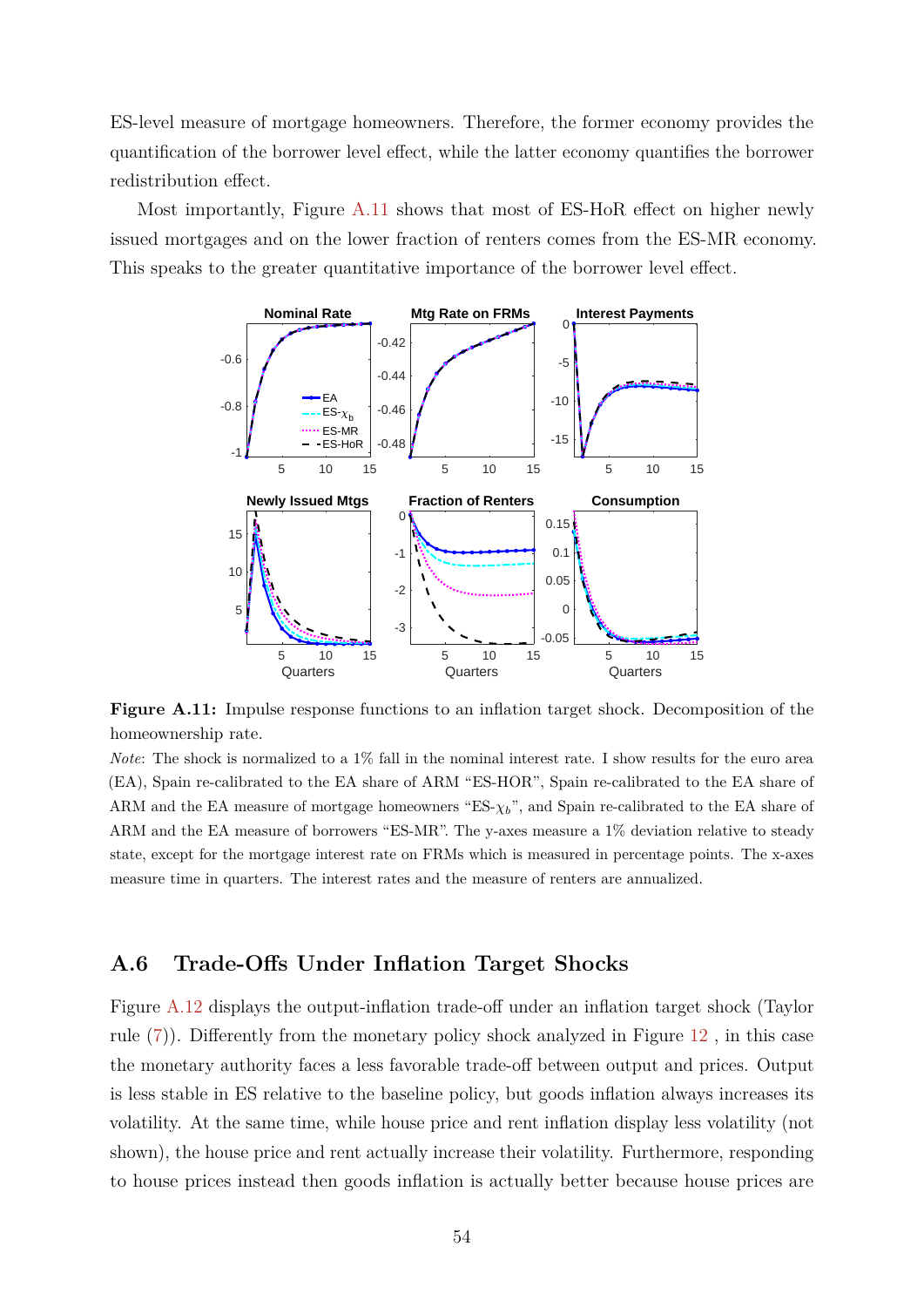<span id="page-54-0"></span>more volatile under inflation target shocks, thereby triggering the monetary authority to react less strongly and better stabilize the economy.



Figure A.12: Trade-offs between output, goods inflation, house price, and rent for different Taylor rules [\(7\)](#page-21-0) that include the term in equation [\(14\)](#page-37-0) under expansionary inflation target shocks of different sizes.

*Note*: The axes measure the standard deviation of the impulse response functions over 400Q and are all multiplied by 100. The shocks considered move the nominal interest rate on impact between −1*.*5% and  $-0.5\%$  under the baseline Taylor rule ( $\gamma = 0$ ).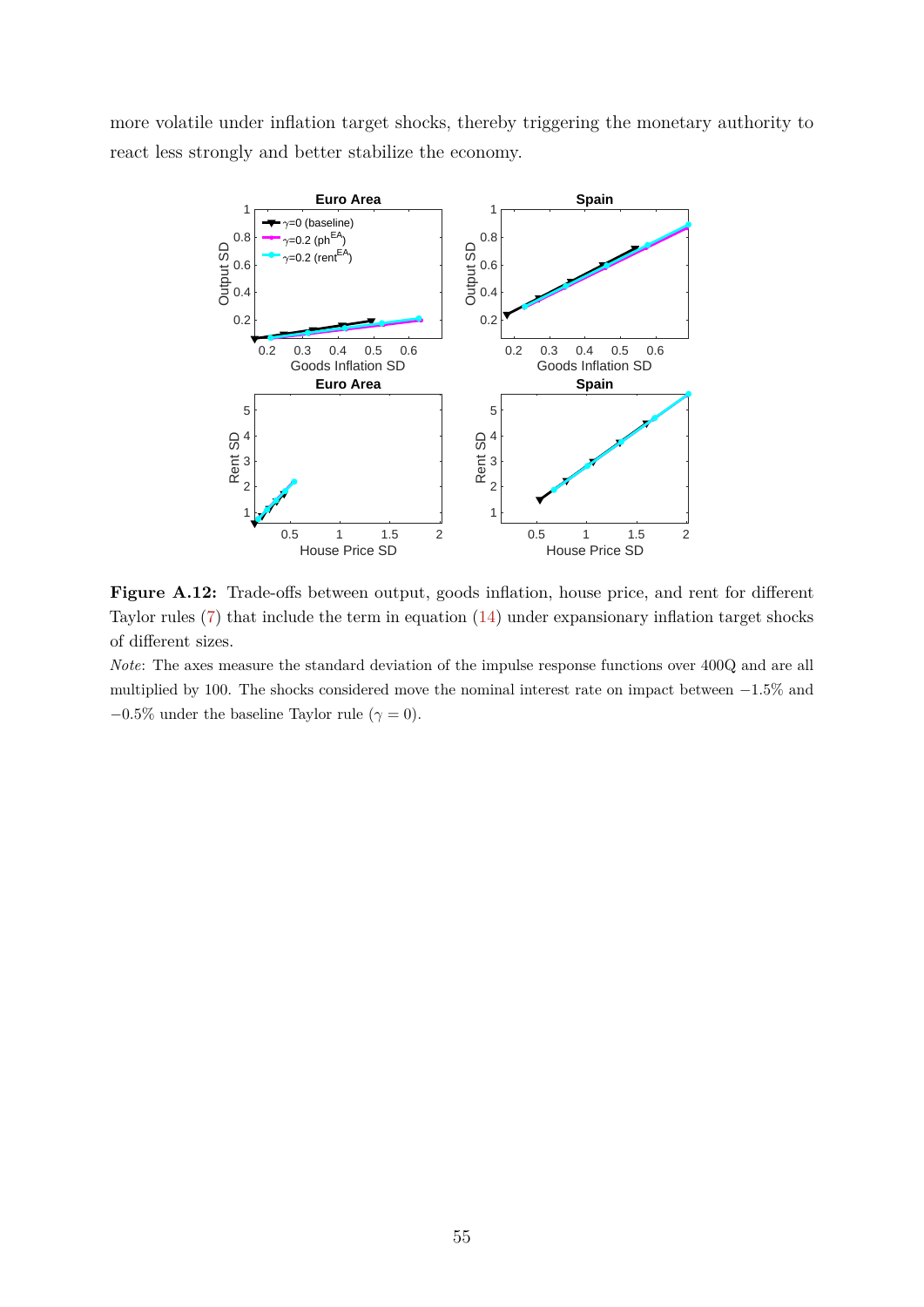# <span id="page-55-0"></span>**Appendix B Data Sources**

The following is a list of all of the data sources used in the aggregate-level empirical analysis.

**Aggregate Consumption:** *Household and NPISH final consumption expenditure, Chain linked volumes*. Seasonally adjusted, quarterly frequency. Source: Eurostat.

**Aggregate Output:** *Gross Domestic Product at market prices, Chain linked volumes*. Seasonally adjusted, quarterly frequency. Source: Eurostat.

**Harmonized Index of Consumer Prices (HICP):** *All-items HICP*. Seasonally adjusted, quarterly frequency. Source: Eurostat.

**Real House Prices/Rents/Price-to-Rents:** Seasonally adjusted, quarterly frequency. Source: OECD.

**Newly Issued Mortgages:** *Total amount of residential loans advanced during the period. Gross lending includes new mortgage loans and external remortgaging (i.e. remortgaging with another bank) in most countries*. Units are million euros, quarterly frequency. I deflate each country-level series by the HICP and I deseasonalize them leveraging the X-13-ARIMA-SEATS procedure. Source: European Mortgage Federation.

**Mortgage Interest Rates:** *Annualised agreed rate (AAR) / Narrowly defined effective rate (NDER), Credit and other institutions (MFI except MMFs and central banks) reporting sector - Lending for house purchase, Total original maturity, Outstanding amount business coverage, Households and non-profit institutions serving households (S.14 and S.15) sector, denominated in Euro*. Monthly frequency, which I average to quarterly. Source: ECB SDW.

**3-Month Short Rate:** *Euro area (changing composition) - Money Market - Euribor 3-month - Historical close, average of observations through period - Euro, provided by Reuters*. Monthly frequency, which I average to quarterly. Source: ECB SDW.

**OIS Changes:** *Change in the median quote from the window 13:25-13:35 before the press release to the median quote in the window 15:40-15:50 after the press conference (Monetary Event Window)*. Dates of policy event frequency (roughly monthly), which I sum up to quarterly. Source: Euro Area Monetary Policy event study Database (EA-MPD).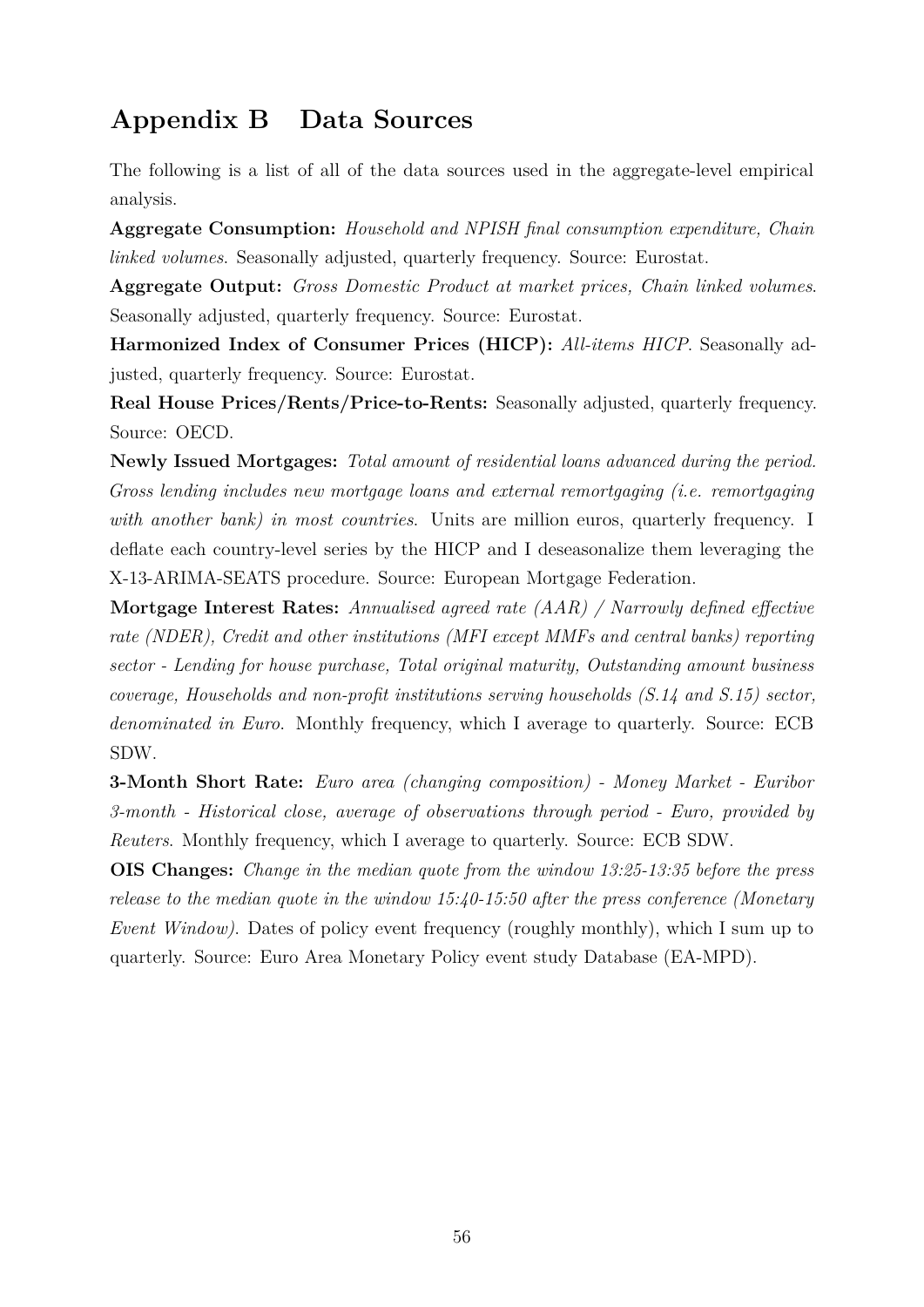# <span id="page-56-2"></span>**Appendix C Model Derivations and Solution**

This appendix is organized as follows. Section [C.1](#page-56-1) lists the optimality conditions of the agents of the model economy. I derive the wage Phillips curve in Section [C.2,](#page-57-0) and the main equations of the Home-Foreign structure in Section [C.3.](#page-58-0)

### <span id="page-56-1"></span>**C.1 Optimality Conditions**

#### <span id="page-56-0"></span>**C.1.1 Borrower Solution**

Optimality with respect to housing services implies that the rental price equals the marginal rate of substitution between housing services and consumption:

$$
p_{r,t} = \frac{u_{b,t}^h}{u_{b,t}^c}
$$
 (C.1)

Optimality with respect to new mortgages reads as:

$$
\mu_t + \Omega_{b,t}^m + q_t \Omega_{b,t}^x = 1 \tag{C.2}
$$

where  $\mu_t$  is the multiplier on the LTV constraint.  $\Omega_{b,t}^m$  and  $\Omega_{b,t}^x$  are, respectively, the marginal continuation costs to the borrower of taking an additional euro of face value debt, and of promising an additional euro of initial payments:

$$
\Omega_{b,t}^m = E_t \Lambda_{t,t+1}^b \pi_{t+1}^{-1} [(1-\tau)(1-\alpha)q_t + \rho(1-\nu) + \nu + (1-\rho)(1-\nu)\Omega_{b,t+1}^m] \tag{C.3}
$$

$$
\Omega_{b,t}^x = E_t \Lambda_{t,t+1}^b \pi_{t+1}^{-1} [(1-\tau)\alpha + (1-\rho)(1-\nu)\Omega_{b,t+1}^x] \tag{C.4}
$$

Notice the differences with the corresponding first order condition for new mortgages of the saver, equations  $(9)-(11)$  $(9)-(11)$  $(9)-(11)$ . Firstly, the borrowers are constrained by the LTV so that the rate at which they value the relaxation  $(\mu_t)$  shows up in the optimality trade-off. Secondly, the borrowers deduct their mortgage payments at rate  $\tau$ , decreasing all their future continuation costs.

Furthermore, the borrowers optimize with respect to new house size:

<span id="page-56-3"></span>
$$
p_t^h = \frac{\mathbb{E}_t \Lambda_{t,t+1}^b \{p_{r,t+1} + \bar{\omega}_{b,t} + p_{h,t+1}[(1-\delta) - (1-\rho)\mathcal{C}_{t+1}]\}}{1-\mathcal{C}_t}.
$$
 (C.5)

The term  $\mathcal{C}_t$  is the marginal collateral of housing, representing the benefit to the borrowers from investing into housing thus relaxing the LTV constraint. Notice that  $\mathcal{C}_t \equiv \mu_t \theta_{LTV}$ , where  $\mu_t$  is the multiplier on the LTV constraint. The term  $\Lambda_{t,t+1}^b = \beta_b \frac{u_{b,t+1}^c}{u_{b,t}^c}$ is the borrower stochastic discount factor.

Equation [\(C.5\)](#page-56-3) states that the marginal benefits from investing one more euro in housing includes the foregone rental cost next period *pr,t*+1, the utility benefit from owning  $\bar{\omega}_{b,t}$  as in [Greenwald and Guren \(2019\),](#page-43-2) and the housing value next period.

Finally, the relevant normalization for the ownership utility term in the borrower budget constraint is:  $A_{b,t} = \frac{(H_{b,t} + H_{l,t})^2}{H_{l,t}}$  $\frac{t+H_{l,t})^+}{H_{l,t}}$ .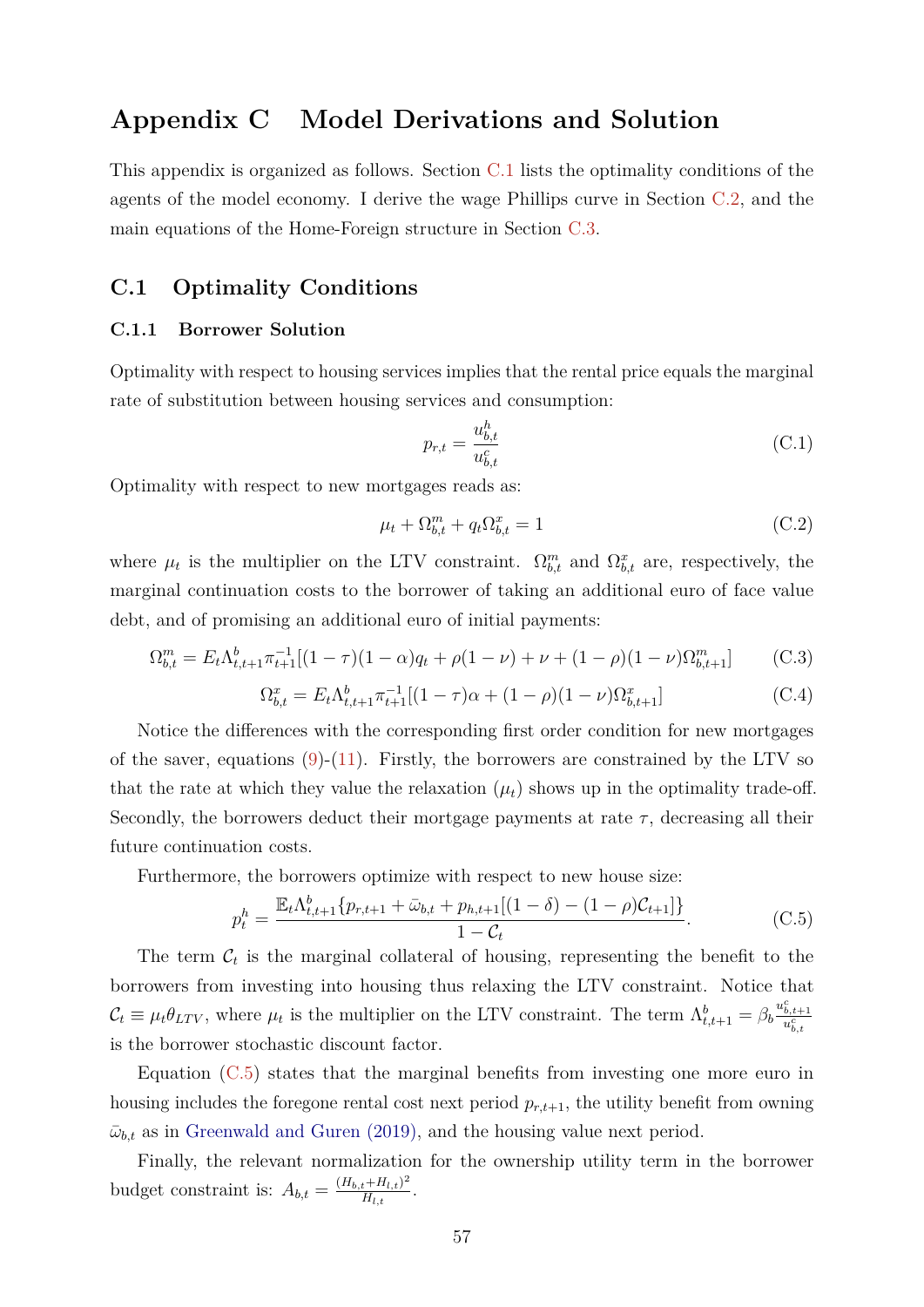#### <span id="page-57-1"></span>**C.1.2 Saver Solution**

In Section [3.2](#page-22-3) I discuss the optimality conditions of the savers with respect to bonds (the Euler equation  $(13)$  and with respect to newly issued mortgages (equations  $(9)-(11)$  $(9)-(11)$  $(9)-(11)$ ). The optimality with respect to house size implies:

$$
p_{h,t} = \frac{u_{s,t}^h}{u_{s,t}^c} + E_t \left[ \Lambda_{t,t+1}^s p_{h,t+1} (1 - \delta) \right]
$$
 (C.6)

#### **C.1.3 Landlord Solution**

The landlords only optimize with respect to new house size, leading to:

$$
p_{h,t} = E_t \Lambda_{t,t+1}^s [p_{r,t+1} + \bar{\omega}_{l,t} + p_{h,t+1} (1 - \delta)] \tag{C.7}
$$

where the relevant normalization for the ownership utility term in the landlord budget constraint is:  $A_{l,t} = \frac{(H_{b,t} + H_{l,t})^2}{H_{b,t}}$  $\frac{t+H_{l,t})^{-}}{H_{b,t}}$ .

### <span id="page-57-0"></span>**C.2 The Labor Market and The Wage Phillips Curve**

In deriving the wage Phillips curve, I follow [Auclert, Rognlie, and Straub \(2018\)](#page-41-9) and extend their result to households with different discount factors.

Each household  $i$  provides hours of work  $n_{ikt}$  to a continuum of unions indexed by *k* ∈ [0, 1]. Therefore, household *i* provides a total of  $n_{it}$  ≡  $\int_k n_{ikt}$ *dk* hours of work. Unions aggregate hours of work into tasks:  $N_{kt} = \int n_{ikt}di$ . A competitive labor packer packages these tasks into aggregate labor demand using the technology:

$$
N_t=\left(\int_kN^{\frac{\varphi-1}{\varphi}}_{kt}dk\right)^{\frac{\varphi}{\varphi-1}}
$$

and sell these services to perfectly competitive producers in the final good sector introduced in Section [3](#page-13-0) at price *W<sup>t</sup>* .

Next, each union *k* that adjusts the nominal wage *Wkt* determines a quadratic utility cost to households. Specifically, each household utility [\(2\)](#page-14-1) features an additive cost *ψ*  $\frac{\psi}{2} \int_{k} \left( \frac{W_{kt}}{W_{kt-}} \right)$  $\frac{W_{kt}}{W_{kt-1}}$  − 1)<sup>2</sup> dk. In a symmetric equilibrium, unions set equal wages and ask households to supply the same hours of labor, implying:

$$
\frac{N_{b,t}}{\chi_b} = \frac{N_{s,t}}{\chi_s} = N_t
$$

Finally, I follow the derivation in [Auclert, Rognlie, and Straub \(2018\)](#page-41-9) and show that in my setting the wage Phillips curve takes the form:

$$
\pi_t^W(\pi_t^W - 1) = \frac{\varphi}{\psi} N_t \left( u^N(N_t) - \frac{\varphi - 1}{\varphi} (1 - \tau) \frac{W_t}{P_t} \tilde{u}^c \right) + \tilde{\beta} \pi_{t+1}^W(\pi_{t+1}^W - 1)
$$

where  $\tilde{u}^c = \chi_b u^c (C_{b,t}/\chi_b) + \chi_s u^c (C_{s,t}/\chi_s)$  is the average marginal utility, and  $\tilde{\beta} = \chi_b * \beta_b + \chi_s u^c C_{b,t}/\chi_b$  $\chi_s * \beta_s$  is the average discount factor in the economy.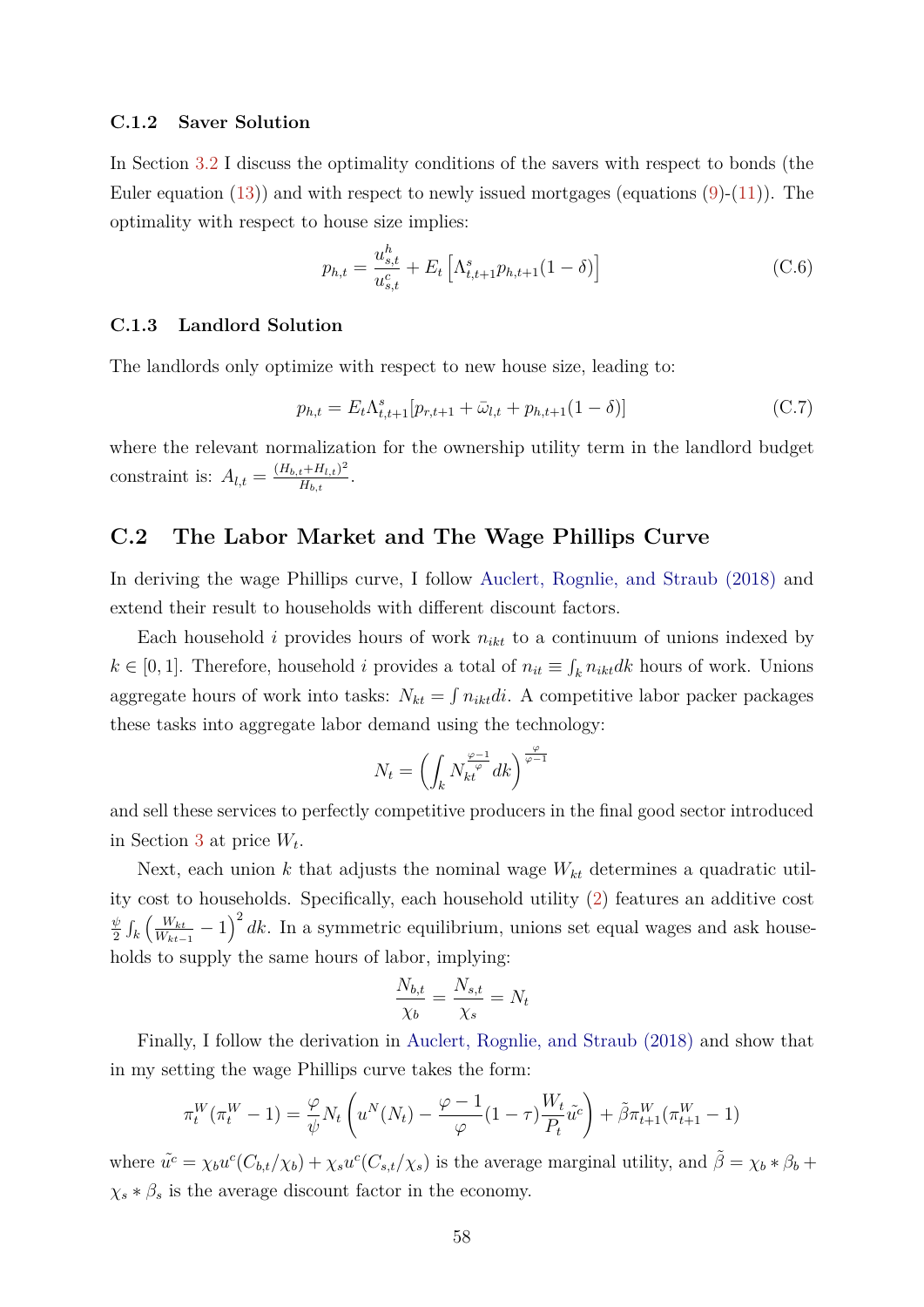### <span id="page-58-1"></span><span id="page-58-0"></span>**C.3 The Home-Foreign Structure**

The world economy has unitary measure, with Home having measure *n* and Foreign  $(1 - n)$ . The Home-Foreign structure closely follows [Faia and Monacelli \(2008\)](#page-42-1) with some adjustment related to housing expenditures.

Aggregate consumption in the Home economy (which includes non-durables as well as expenditures on housing) is described by the following index of domestic and imported bundles of goods:

$$
AC_t \equiv \left[ (1 - \gamma)^{\frac{1}{\eta}} C_{H,t}^{\frac{\eta - 1}{\eta}} + \gamma^{\frac{1}{\eta}} C_{F,t}^{\frac{\eta - 1}{\eta}} \right]^{\frac{\eta}{\eta - 1}},
$$

where  $\eta > 0$  is the elasticity of substitution between domestic and foreign goods, and  $\gamma \equiv (1 - n)\lambda$  denotes the weight of imported goods in the Home consumption. This weight depends on  $(1 - n)$ , the relative size of Home, and on  $\lambda$ , the degree of trade openness of Home. Analogously, consumption preferences in Foreign are defined as:

$$
AC_t^* \equiv \left[ (1 - \gamma^*)^{\frac{1}{\eta}} C_{F,t}^{*\frac{\eta - 1}{\eta}} + \gamma^* {\frac{1}{\eta}} C_{H,t}^{*\frac{\eta - 1}{\eta}} \right]^{\frac{\eta}{\eta - 1}}.
$$

where  $\gamma^* \equiv n\lambda^*$ .

Each consumption bundle  $C_{H,t}$  and  $C_{F,t}$  is composed of imperfectly substitutable varieties:

$$
C_{H,t} \equiv \left[ \left( \frac{1}{n} \right)^{\frac{1}{\epsilon}} \int_0^n C_{H,t}(i)^{\frac{\epsilon-1}{\epsilon}} di \right]^{\frac{\epsilon}{\epsilon-1}}; \quad C_{F,t} \equiv \left[ \left( \frac{1}{1-n} \right)^{\frac{1}{\epsilon}} \int_n^1 C_{F,t}(i)^{\frac{\epsilon-1}{\epsilon}} di \right]^{\frac{\epsilon}{\epsilon-1}};
$$

$$
C_{H,t}^* \equiv \left[ \left( \frac{1}{n} \right)^{\frac{1}{\epsilon}} \int_0^n C_{H,t}^*(i)^{\frac{\epsilon-1}{\epsilon}} di \right]^{\frac{\epsilon}{\epsilon-1}}; \quad C_{F,t}^* \equiv \left[ \left( \frac{1}{1-n} \right)^{\frac{1}{\epsilon}} \int_n^1 C_{F,t}^*(i)^{\frac{\epsilon-1}{\epsilon}} di \right]^{\frac{\epsilon}{\epsilon-1}}.
$$

where  $\epsilon > 1$  is the elasticity of substitution across the differentiated products.

The consumption-based price indices that correspond to the above specifications of preferences are given by:

$$
P_t = \left[ (1-\gamma) P_{H,t}^{1-\eta} + \gamma P_{F,t}^{1-\eta} \right]^{\frac{1}{1-\eta}}; \quad P_t^* = \left[ (1-\gamma^*) P_{F,t}^{*1-\eta} + \gamma^* P_{H,t}^{*1-\eta} \right]^{\frac{1}{1-\eta}}.
$$

 $P_{H,t}$  is the price sub-index for home-produced goods expressed in the domestic currency,  $P_{F,t}$  is the price sub-index for foreign-produced goods expressed in the domestic currency,  $P_{H,t}^*$  is the price sub-index for home-produced goods expressed in the foreign currency, and  $P_{F,t}^*$  is the price sub-index for foreign-produced goods expressed in the foreign currency. The price sub-indices are defined as follows:

$$
P_{H,t} = \left[ \left( \frac{1}{n} \right) \int_0^n P_{H,t}(i)^{1-\epsilon} di \right]^{\frac{1}{1-\epsilon}}; \quad P_{F,t} = \left[ \left( \frac{1}{1-n} \right) \int_n^1 P_{F,t}(i)^{1-\epsilon} di \right]^{\frac{1}{1-\epsilon}};
$$
  

$$
P_{H,t}^* = \left[ \left( \frac{1}{n} \right) \int_0^n P_{H,t}^*(i)^{1-\epsilon} di \right]^{\frac{1}{1-\epsilon}}; \quad P_{F,t}^* = \left[ \left( \frac{1}{1-n} \right) \int_n^1 P_{F,t}^*(i)^{1-\epsilon} di \right]^{\frac{1}{1-\epsilon}}.
$$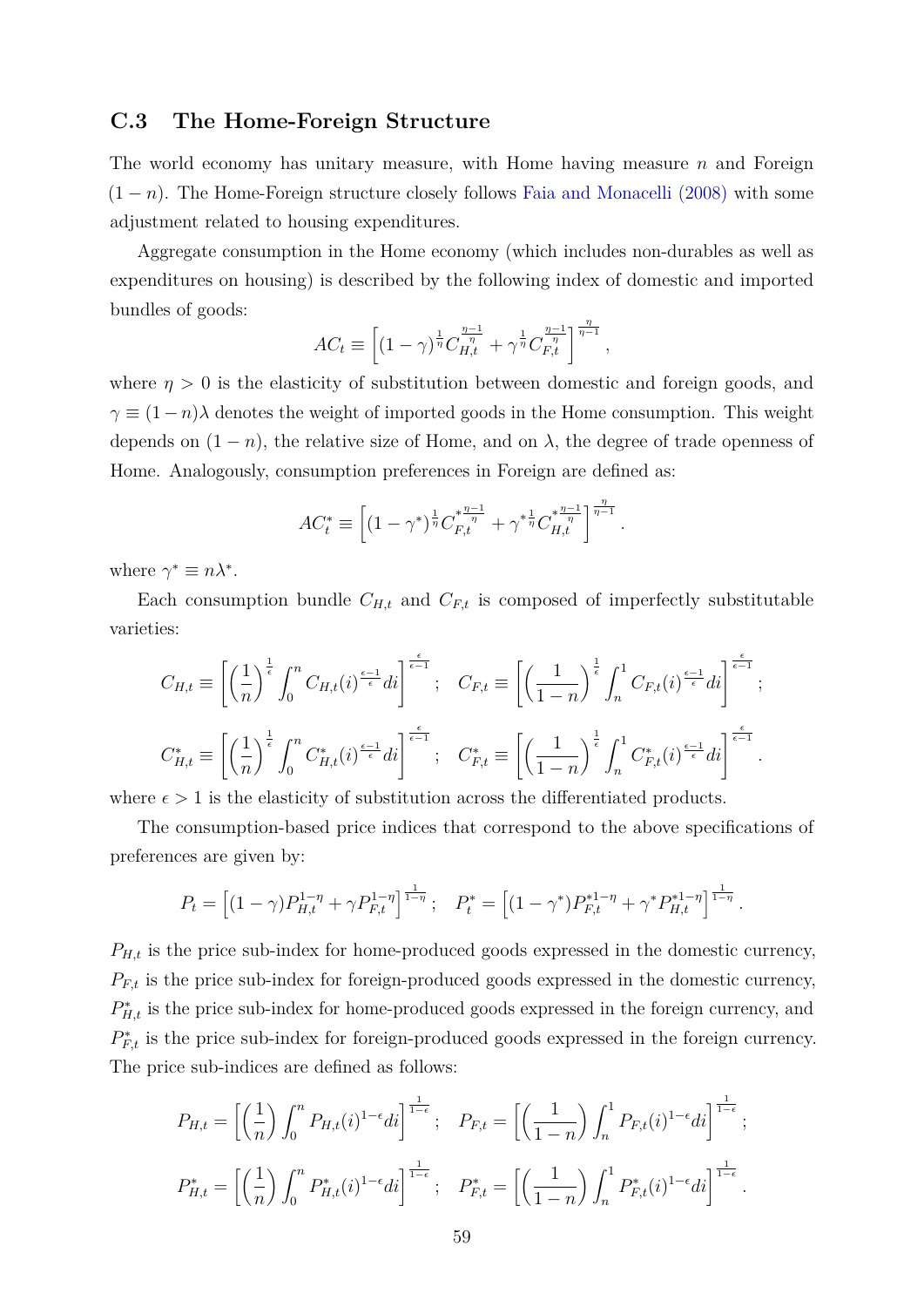For notational convenience, I impose the goods-market clearing conditions of each country:  $AC_t \equiv C_t + \delta p_t^h \overline{H} = Y_t$ ;  $AC_t^* \equiv C_t^* + \delta p_t^{*,h} \overline{H}^* = Y_t^*$ . We can additionally express the consumption bundles  $C_{H,t}$  and  $C_{F,t}$  as function of aggregate country-level output:

$$
C_{H,t} = \left(\frac{P_{H,t}}{P_t}\right)^{-\eta} (1 - \gamma) Y_t; \quad C_{F,t} = \left(\frac{P_{F,t}}{P_t}\right)^{-\eta} \gamma Y_t;
$$

$$
C_{H,t}^* = \left(\frac{P_{H,t}^*}{P_t^*}\right)^{-\eta} \gamma^* Y_t^*; \quad C_{F,t}^* = \left(\frac{P_{F,t}^*}{P_t^*}\right)^{-\eta} (1 - \gamma^*) Y_t^*;
$$

Finally, we can derive the intermediate good-level demand of each consumption bundle:

$$
C_{H,t}(i) = \left(\frac{P_{H,t}(i)}{P_{H,t}}\right)^{-\epsilon} \left(\frac{1}{n}\right) C_{H,t}; \quad C_{F,t}(i) = \left(\frac{P_{F,t}(i)}{P_{F,t}}\right)^{-\epsilon} \left(\frac{1}{1-n}\right) C_{F,t};
$$
  

$$
C_{H,t}^*(i) = \left(\frac{P_{H,t}^*(i)}{P_{H,t}^*}\right)^{-\epsilon} \left(\frac{1}{n}\right) C_{H,t}^*, \quad C_{F,t}^*(i) = \left(\frac{P_{F,t}^*(i)}{P_{F,t}^*}\right)^{-\epsilon} \left(\frac{1}{1-n}\right) C_{F,t}^*,
$$

**Law of one price.** I assume that the law of one price holds, meaning that  $P_{H,t}(i)$  =  $\zeta_t P_{H,t}^*(i)$  and  $P_{F,t}(i) = \zeta_t P_{F,t}^*(i)$ , where  $\zeta_t$  is the nominal exchange rate. Notice that by plugging the previous expressions into the corresponding price-subindices formulae, we can derive that  $P_{H,t} = \zeta_t P_{H,t}^*$  and  $P_{F,t} = \zeta_t P_{F,t}^*$ . That is, the law of one price also holds at the price of the consumption bundles. However, given the presence of home bias, purchasing power parity does not hold, that is,  $P_t \neq \zeta_t P_t^*$ . Hence, I denote the real exchange rate as  $Q_t \equiv \frac{\zeta_t P_t^*}{P_t}.$ 

**Total variety demands.** Market clearing for domestic variety *i* must satisfy:

$$
Y_t(i) = nC_{H,t}(i) + (1 - n)C_{H,t}^*(i)
$$
  
=  $\left(\frac{P_{H,t}(i)}{P_{H,t}}\right)^{-\epsilon} \left(\frac{P_{H,t}}{P_t}\right)^{-\eta} \left[(1 - \gamma)Y_t + \frac{1 - n}{n}\gamma^*Q_t^{\eta}Y_t^*\right]$ 

Accordingly, market clearing for foreign variety *i* must satisfy:

$$
Y_t^*(i) = nC_{F,t}(i) + (1 - n)C_{F,t}^*(i)
$$
  
= 
$$
\left(\frac{P_{F,t}^*(i)}{P_{F,t}^*}\right)^{-\epsilon} \left(\frac{P_{F,t}^*}{P_t^*}\right)^{-\eta} \left[\frac{n}{1 - n} \gamma^* Q_t^{-\eta} Y_t + (1 - \gamma^*) Y_t^*\right]
$$

Next, we substitute in the expressions  $\gamma \equiv (1 - n)\lambda$  and  $\gamma^* \equiv n\lambda^*$ . Further, to portray our small open economy we take  $n \to 0$  to get:

$$
Y_t(i) = \left(\frac{P_{H,t}(i)}{P_{H,t}}\right)^{-\epsilon} \left(\frac{P_{H,t}}{P_t}\right)^{-\eta} [(1-\lambda)Y_t + \lambda^* Q_t^{\eta} Y_t^*]
$$

$$
Y_t^*(i) = \left(\frac{P_t^*(i)}{P_t^*}\right)^{-\epsilon} Y_t^*
$$